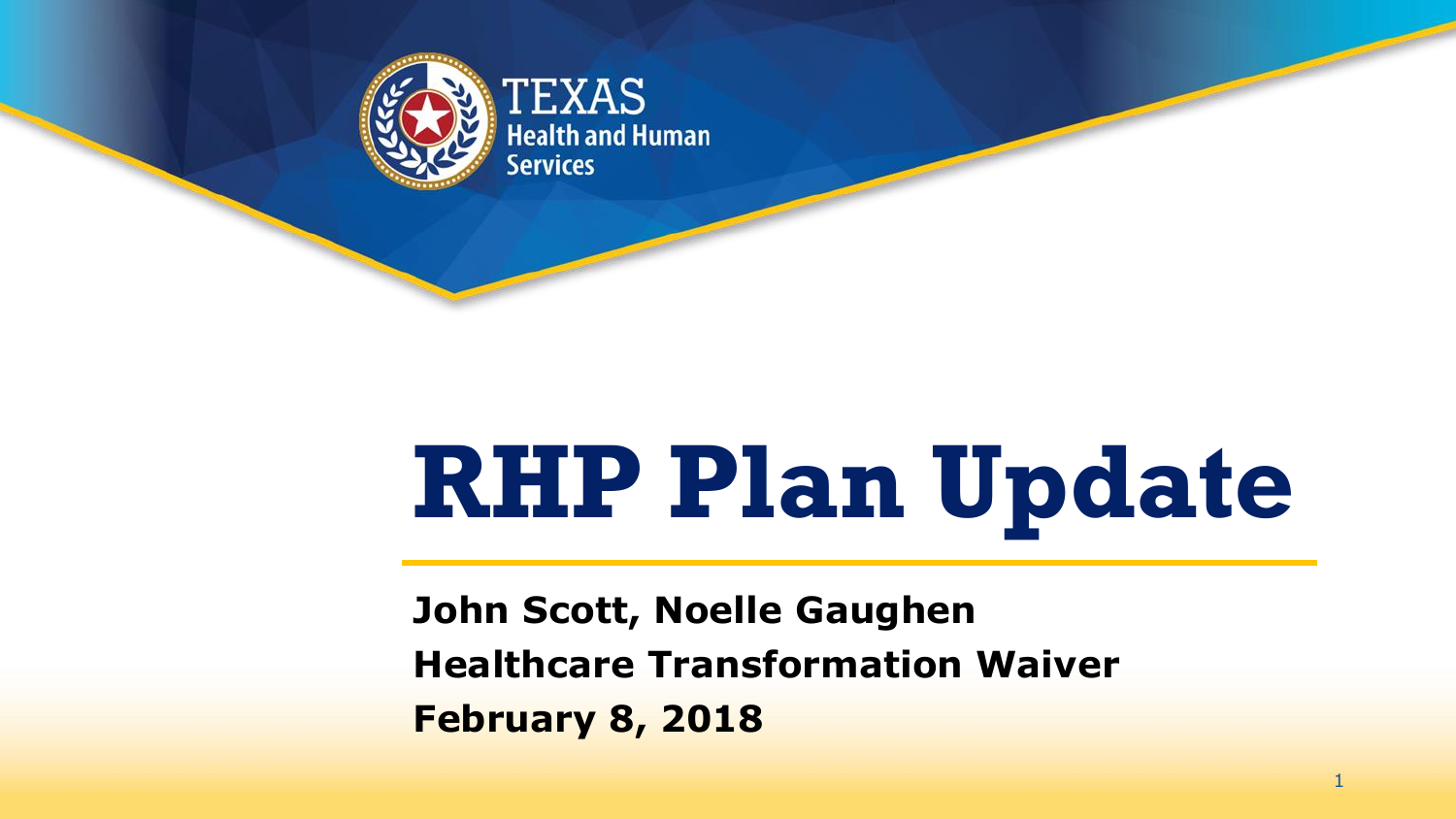

#### **Overview**

- DY7-8 RHP Plan Update Template
- Timeline
- Category C:
	- Overview
	- Requirements
	- Attribution & Eligible Denominator Population
	- Exception Requests
	- Valuation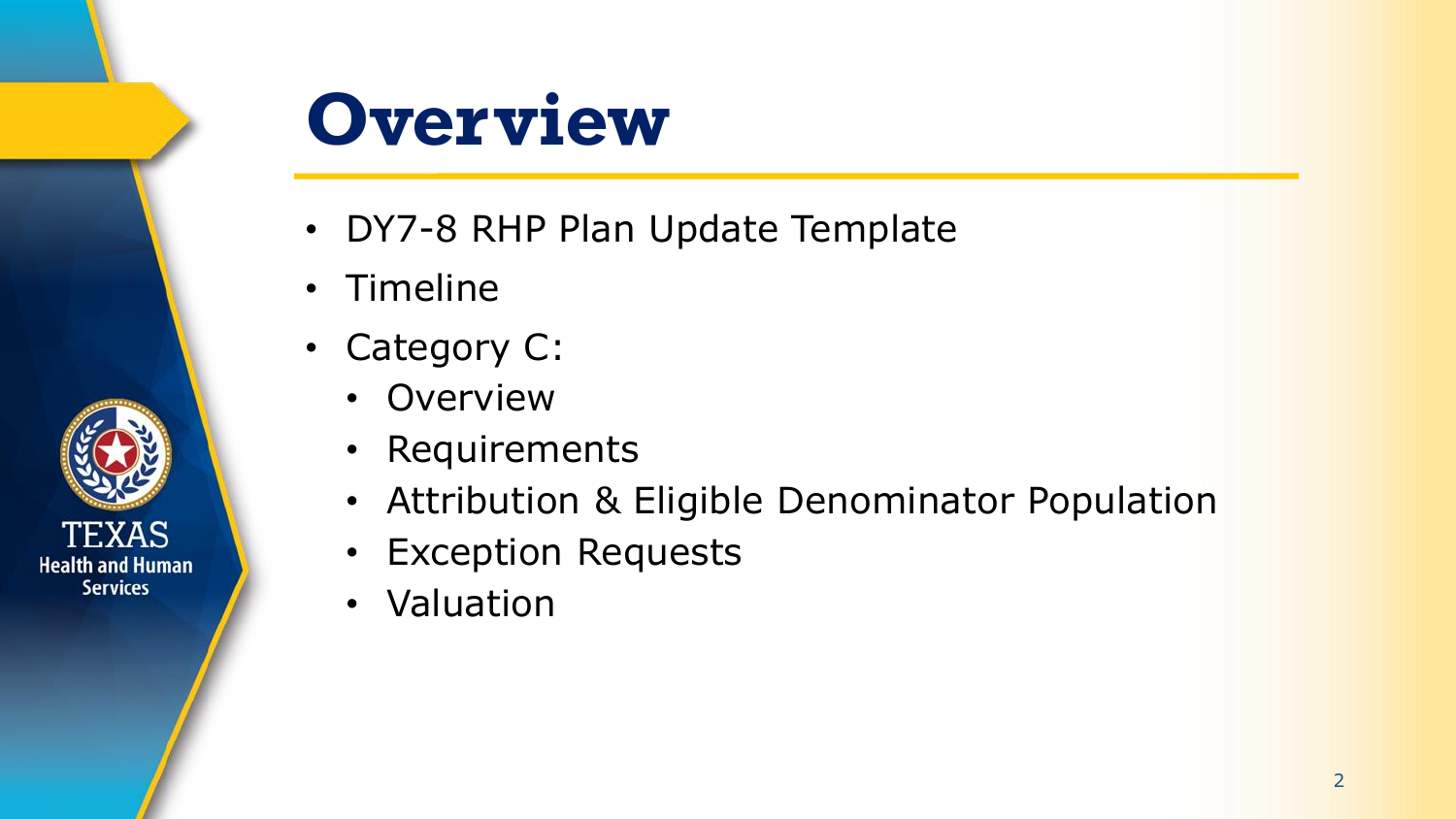

## **DY7-8 RHP Plan Update Template**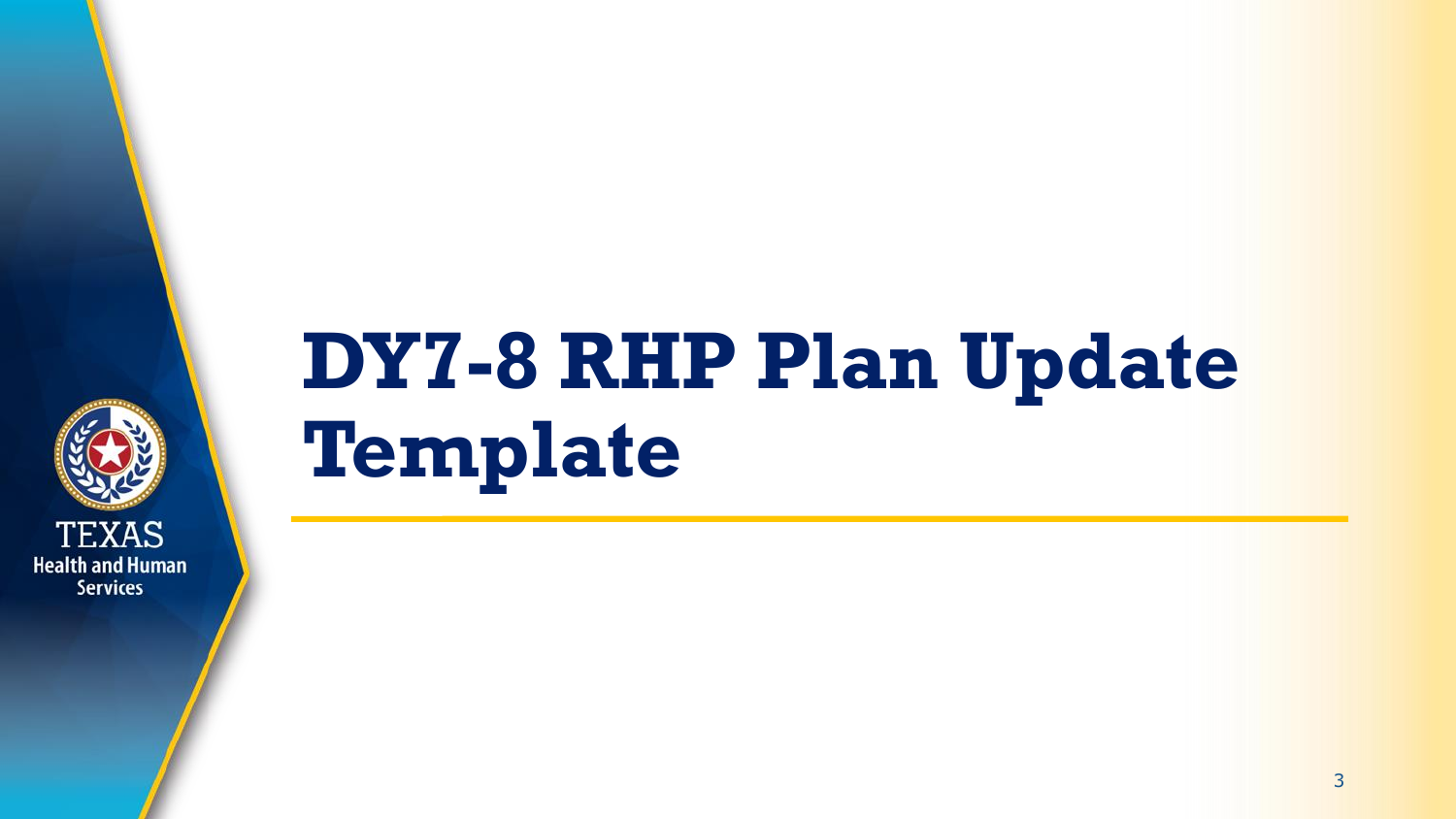### **Template Overview**

• **Category B**

- Requires definition of system through the selection and description of system components.
- Requires entry of Medicaid and Low-income Uninsured (MLIU) Patient Population by Provider (PPP) that must be maintained or increased in DY7-8.
- Requires selection of the population(s) included in the MLIU PPP.
- Allows requests to use DY5 or DY6 instead of the average of DY5-6 as the baseline with strong justification.

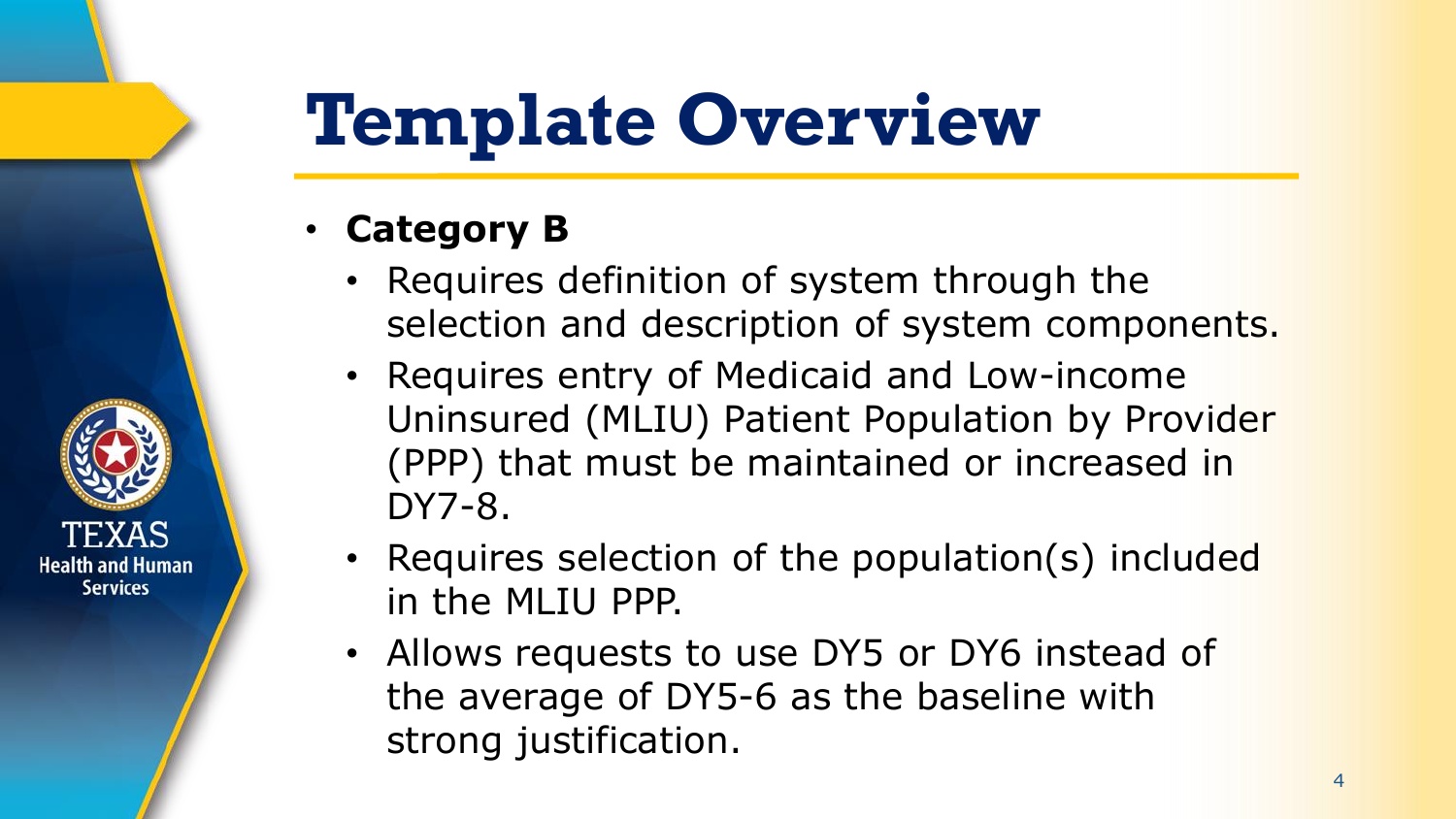## **Template Overview (cont.)**

• **Category C**

- Requires selection of Measure Bundles/measures to meet or exceed the Minimum Point Threshold (MPT).
- Allows requests for measure volume changes, shortened or delayed baselines, baseline numerators of zero, and payer-type reporting exceptions.
- Allows distribution of Category C valuation among Measure Bundles/measures within minimum and maximum requirements.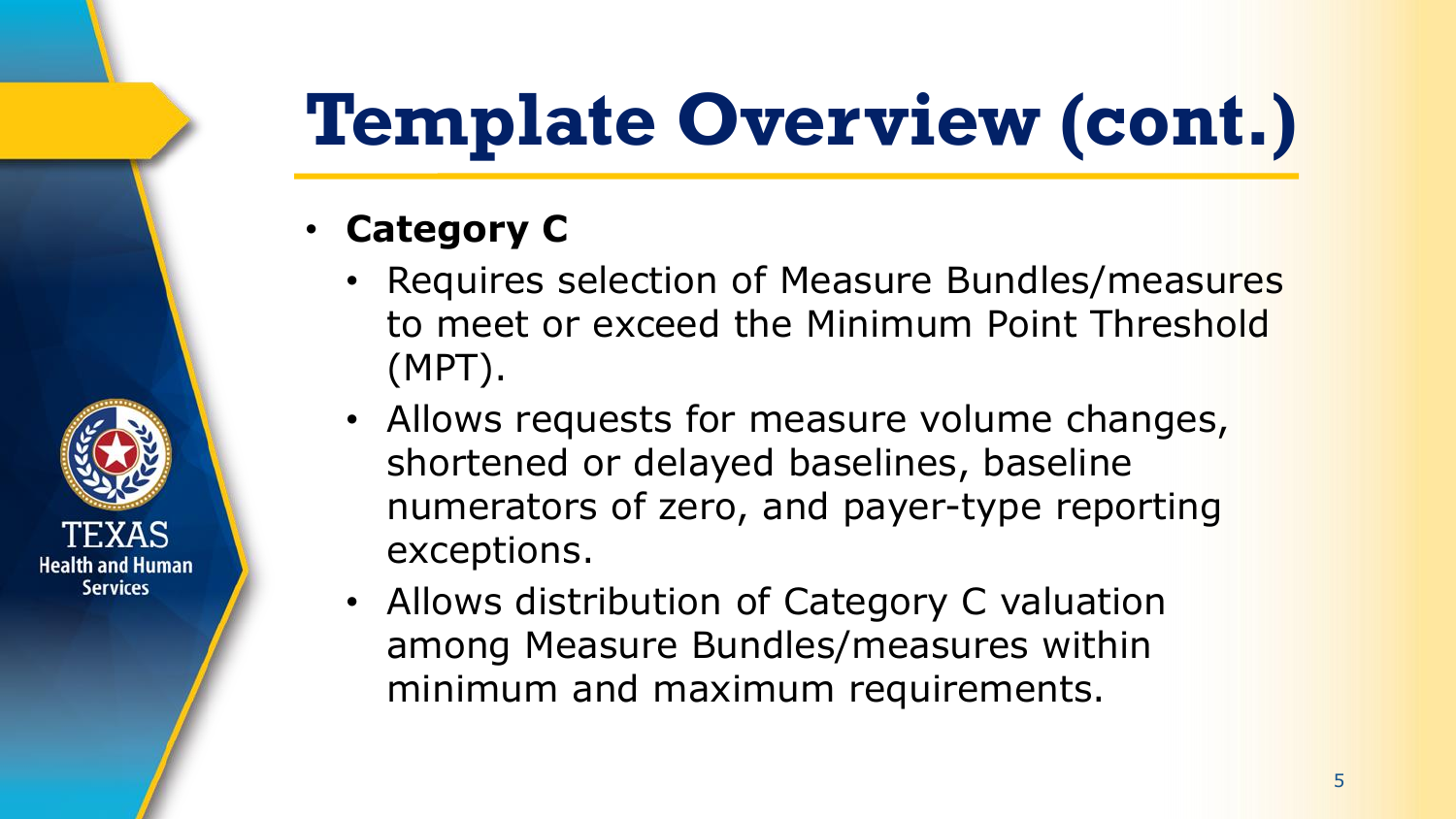## **Template Overview (cont.)**

• **Category A** 

- Requires indication of transition from DY2-6 projects to DY7-8 Core Activities.
- Requires descriptions of Core Activities.
- Each selected Measure Bundle/measure must be associated with a Core Activity.
- **Category D** lists measures and requires confirmation of understanding of reporting.
- Allows updates to Intergovernmental Transfer (IGT) information.
- Requires certification of information entered and understanding of limited allowed changes.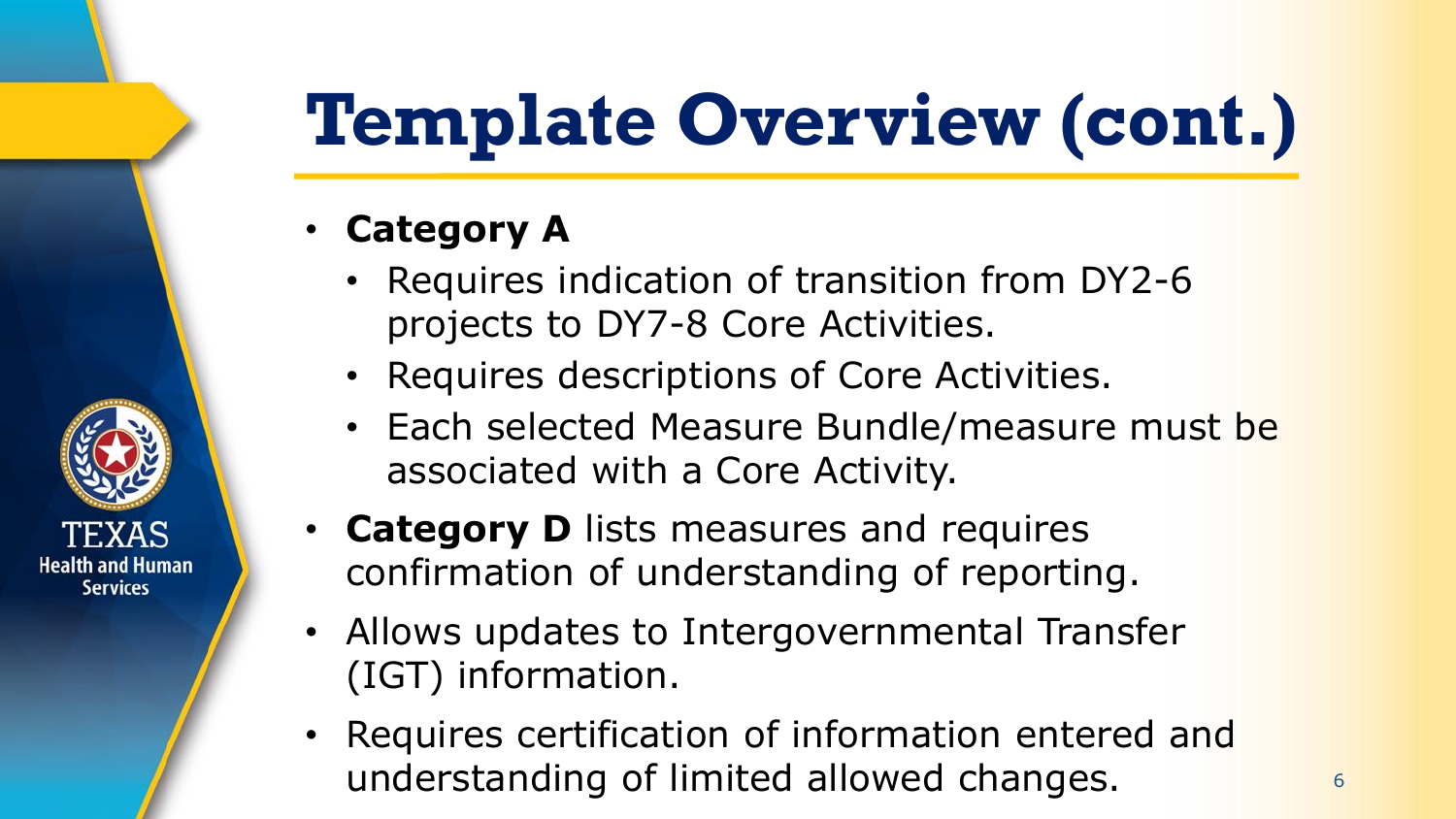## **Template Completion**

- **Current providers** must complete the main provider template.
	- This includes providers that previously withdrew and are eligible to participate in DY7-8.
	- Providers that previously participated in multiple regions, must complete the template in their "home" RHP.
- **New providers** that are participating in DSRIP through one of the eight regions that received additional funds must complete the *new* provider template.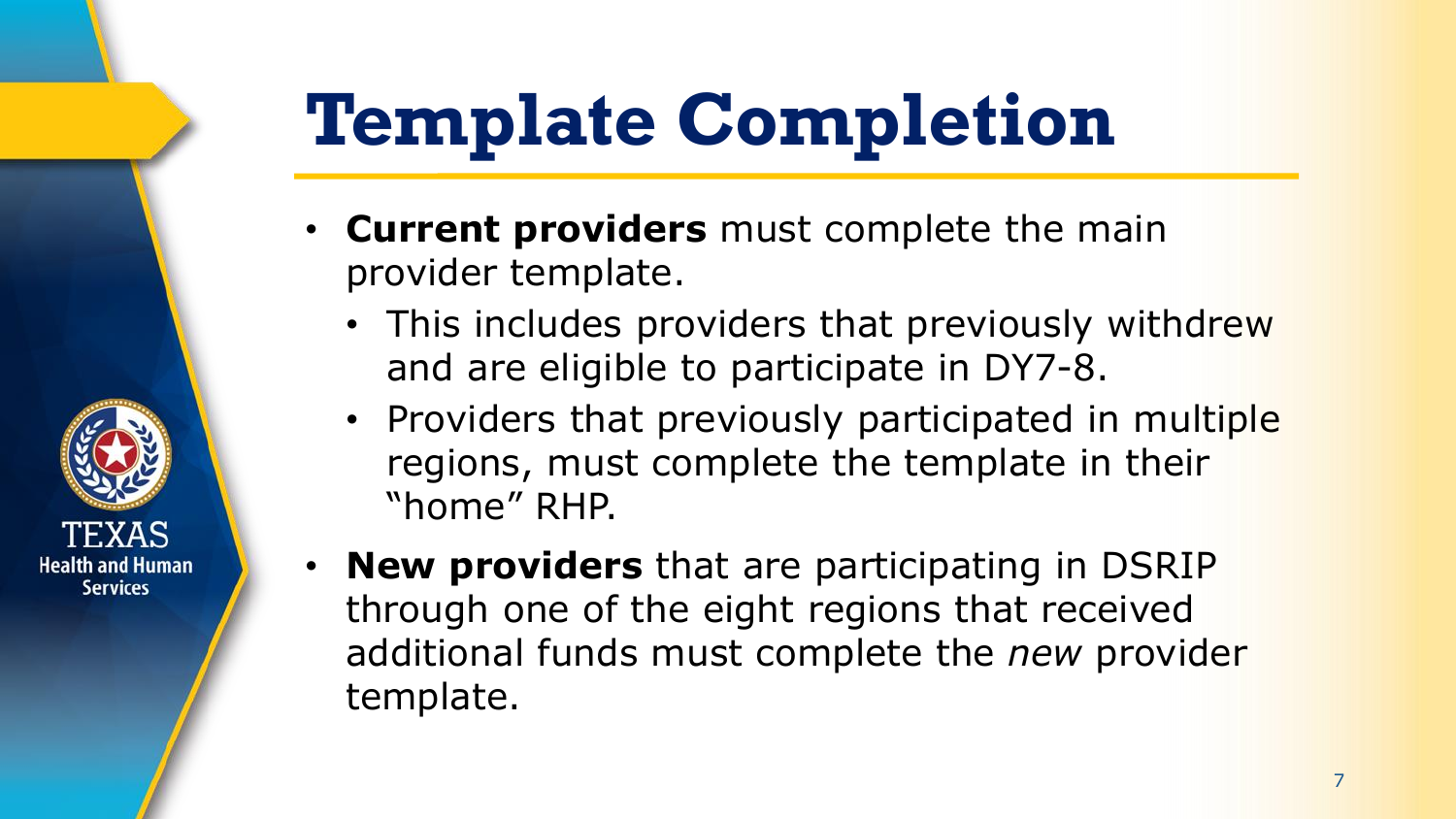## **Template Completion (cont.)**

- Hospitals and physician practices with a **limited scope of practice** (e.g., children's hospitals, specialty hospitals, cancer centers, and Institutions for Mental Disease) that wish to request a reduced MPT must submit the request to HHSC by March 2, 2018.
	- Providers must list the Measure Bundles that they believe they can reasonably report in their request.
	- Rural hospitals are not considered to have a limited scope of practice.

**Health and Human Services** 

• Providers requesting a reduced MPT should **not** complete the current provider template until their MPT has been finalized and HHSC has provided them with an updated template.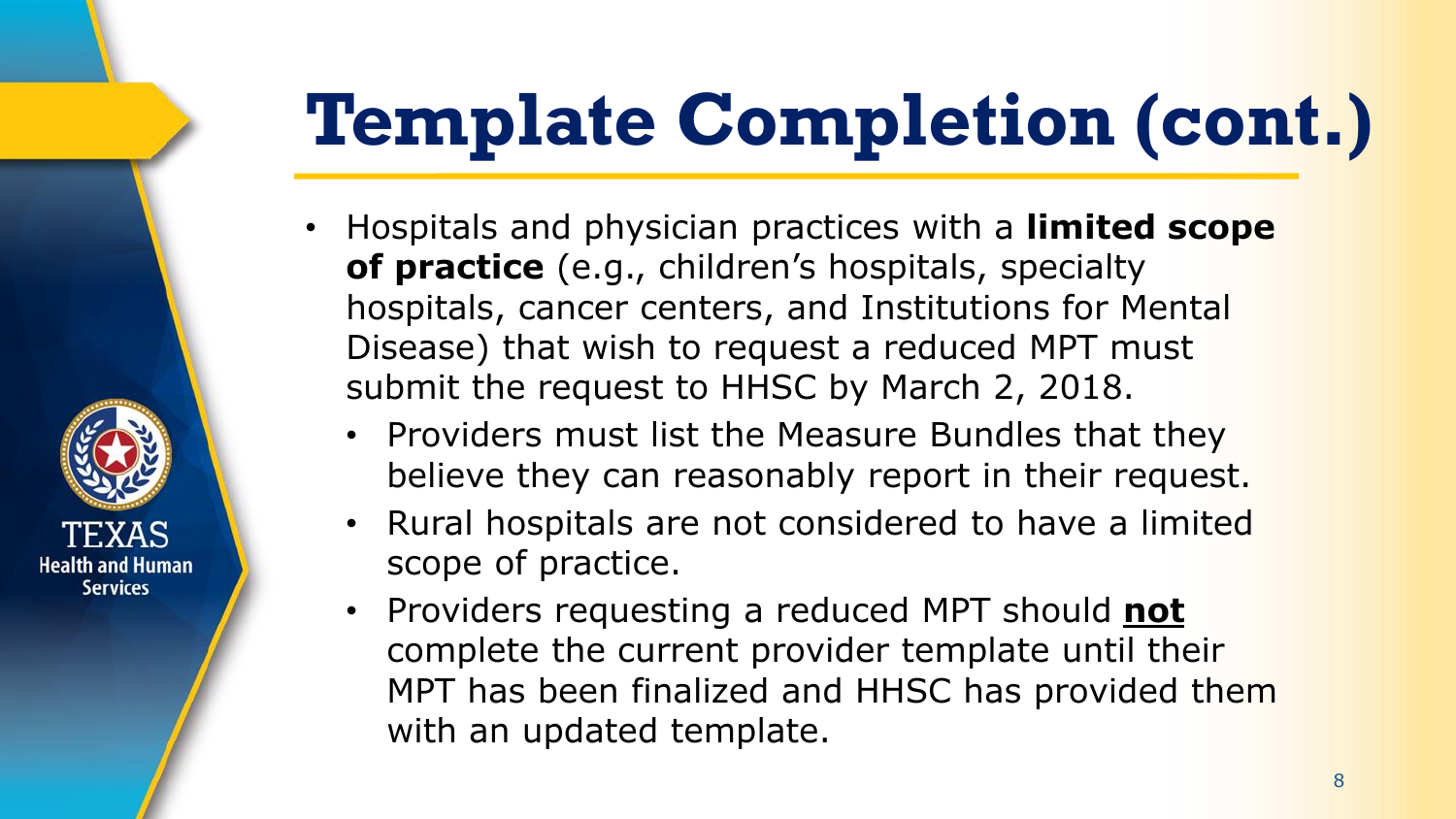

### **Template Notes**

To ensure the template works properly, be sure to:

- Enable macros
- Enable editing
- Enable content
- Enable automatic calculation of formulas
- Allow 1-4 seconds for the template to calculate after an entry
- Click on another cell if the template does not immediately populate/expand after an entry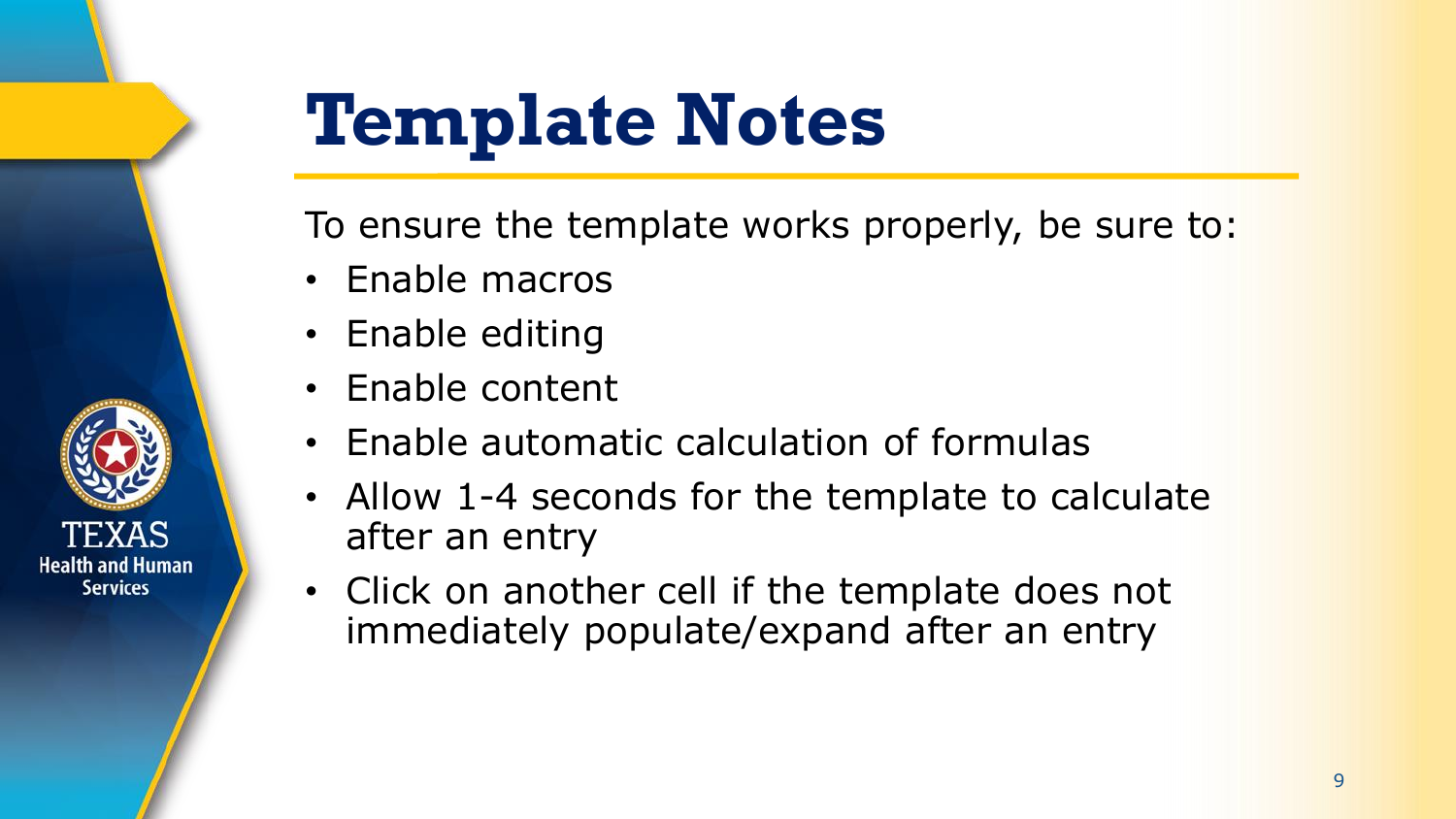### **RHP Plan Update Timeline**

- **February 28, 2018**  Due date for RHP Plan Update submission to be eligible to report Category C baselines and Category D in April DY7.
- **April 30, 2018**  Final due date for RHP Plan Update submission.
- **Estimated 30 days after submission**  HHSC will complete review of each RHP Plan Update and request any additional information (NMI).
- **Estimated 14 days after HHSC review**  NMI responses due to HHSC.

**Health and Human Services** 

> **June 30, 2018** – HHSC will approve or disapprove each RHP Plan Update.

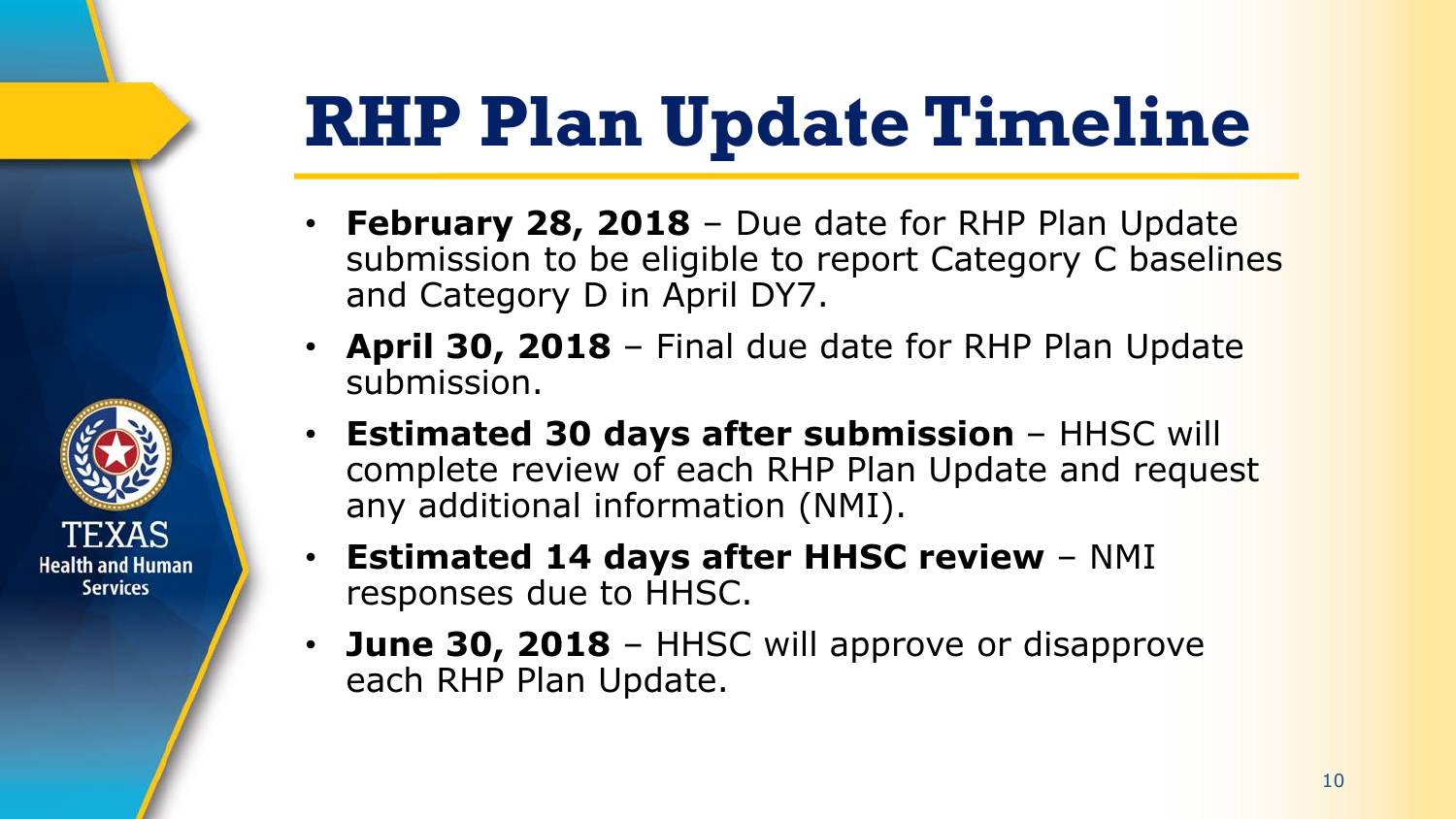

#### **Resources**

Providers should review the following documents posted on the reporting system Bulletin Board before sending questions to HHSC:

- RHP Plan Update Companion Document
- Category B FAQ
- Category C Specifications these are final, HHSC will only update for errors
- Category C Specifications Introduction
- Category C Specifications FAQ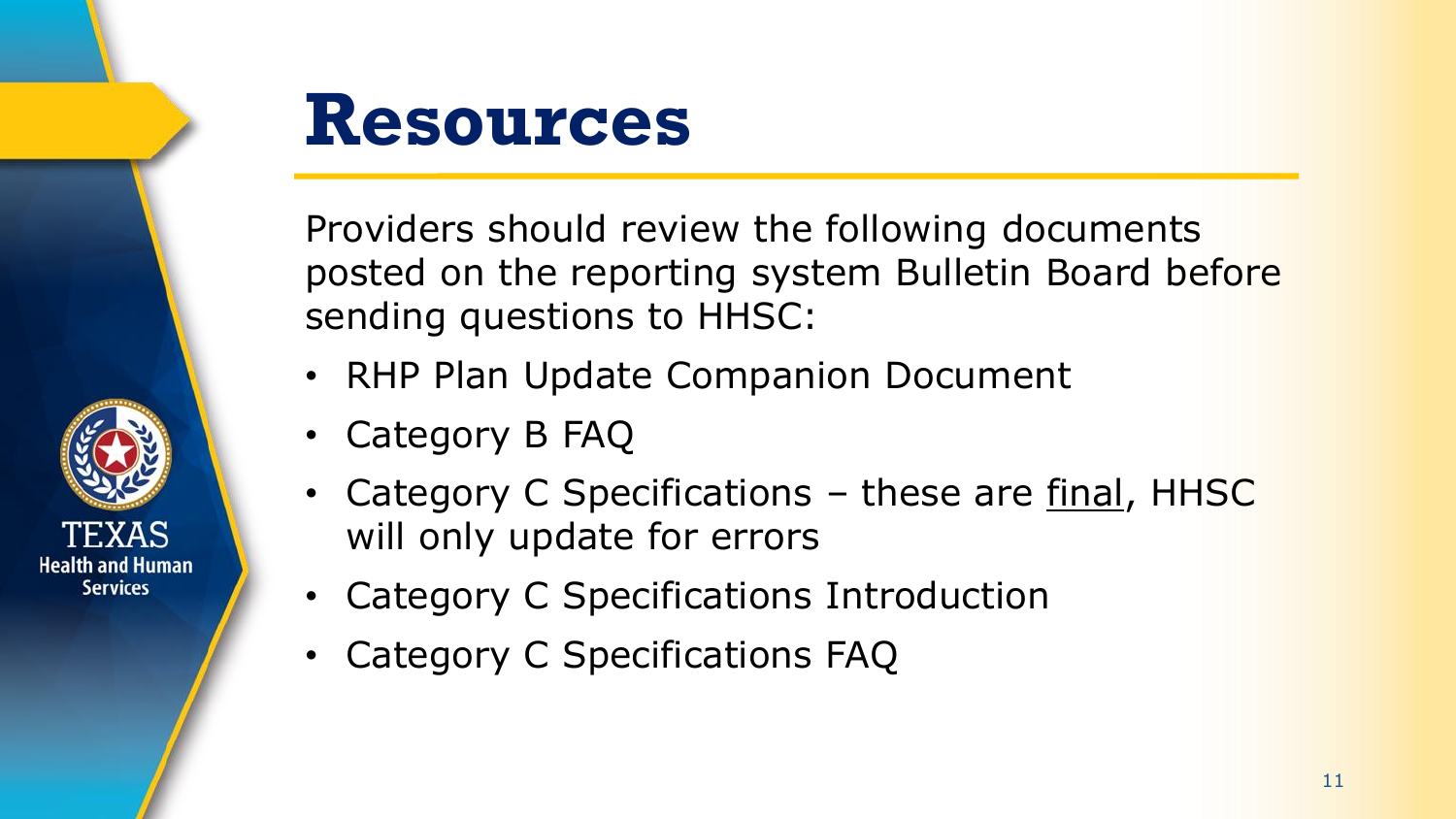

#### **Category C Overview**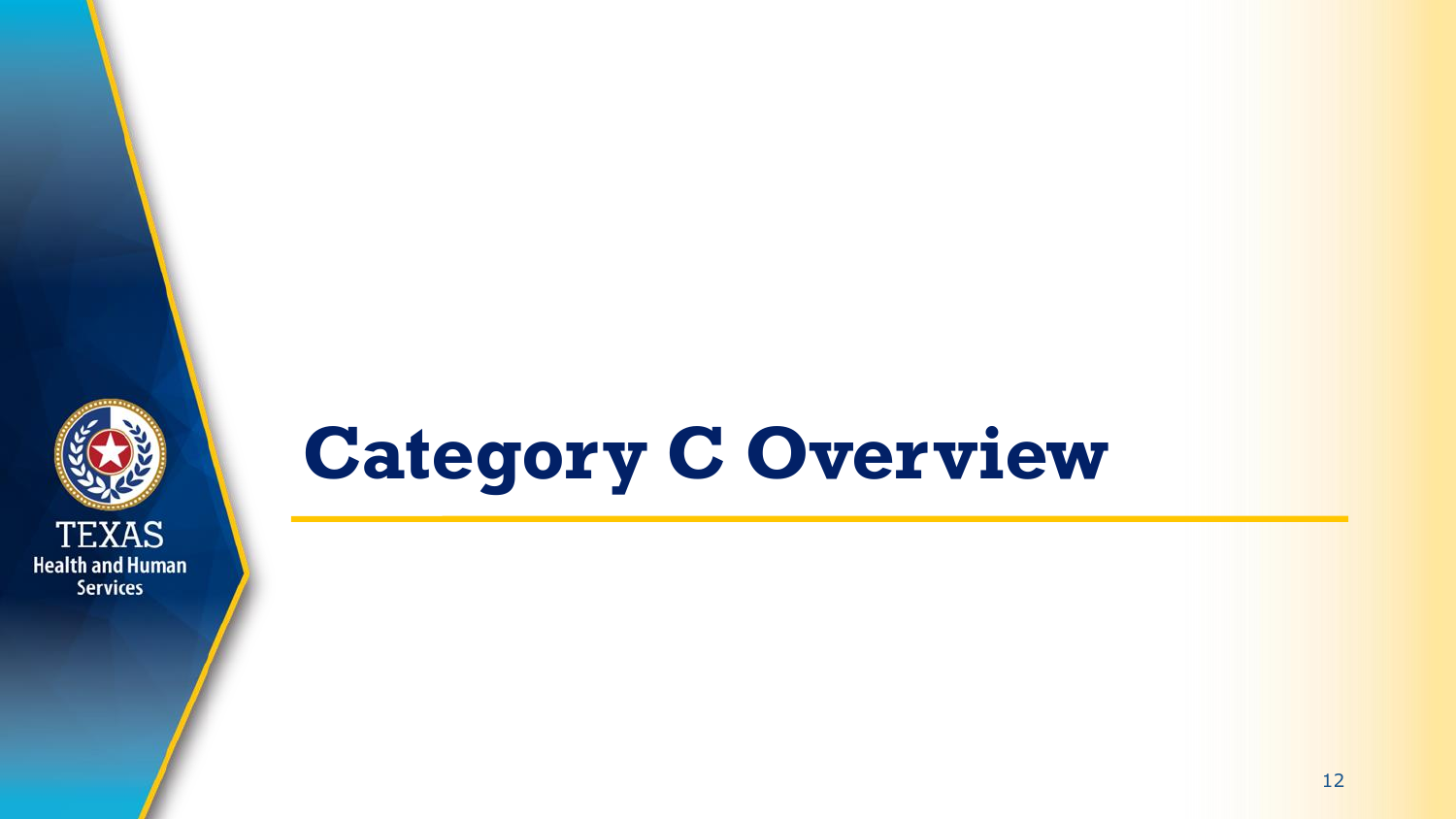## **Category C Objective**

- Quality measures are standardized tools that help quantify healthcare processes, outcomes, patient perceptions, and organizational structure and/or systems that are associated with the ability to provide high-quality health care.
- The intent of Category C is to incentivize delivery system reform. While the technical aspects of measurement are demanding, the ultimate goal is improvements in the healthcare delivery system including better health outcomes and lower costs of care.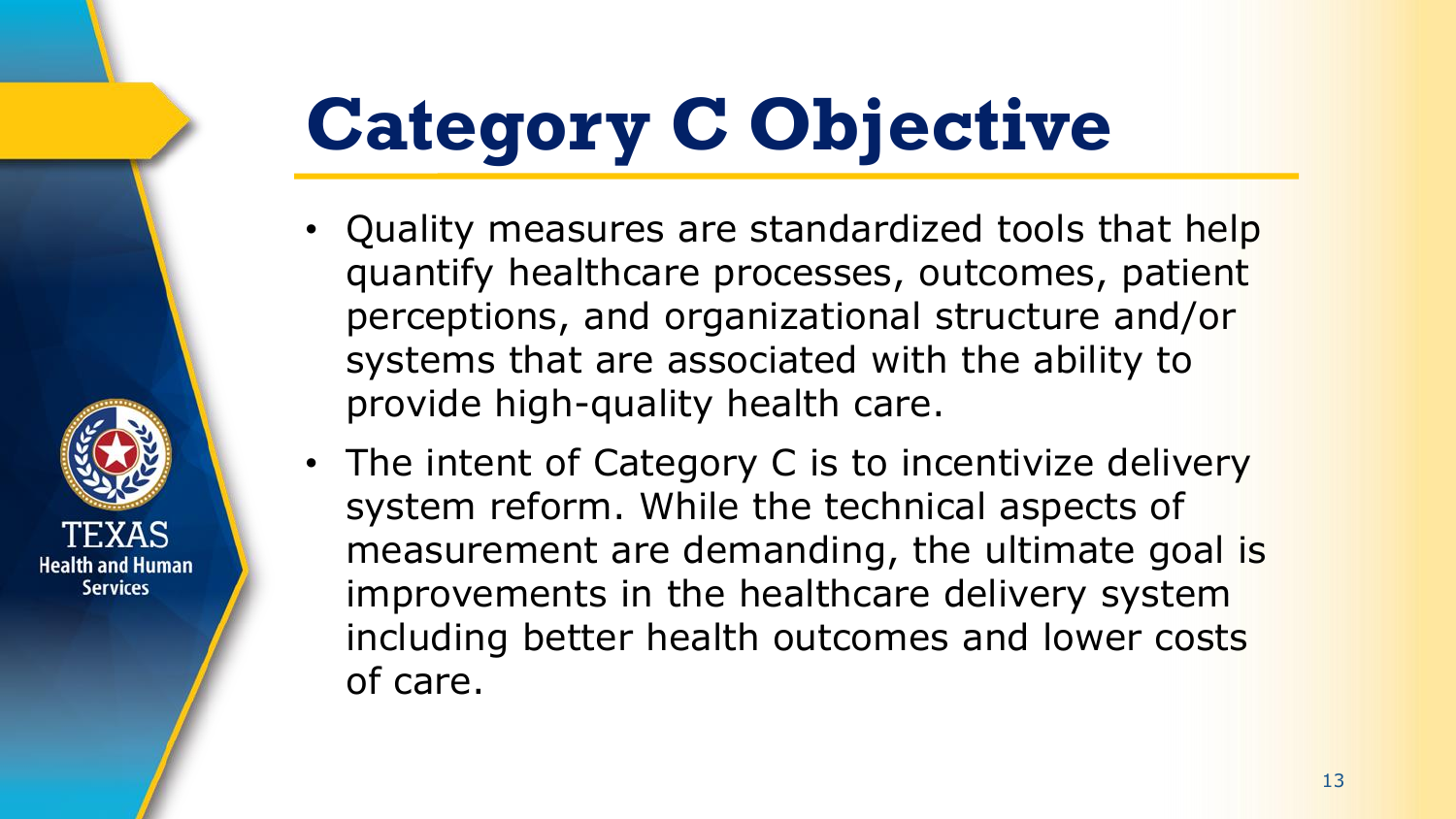## **Category C Measurement**

- Category C is not reimbursement for services and is not volume driven.
- Providers should continue to provide high quality care including elements that are not measured in Category C.
- Quality measures are a tool for measuring delivery of healthcare services and population health outcomes built on best practices and clinical guidelines but they are not a standalone recommendation for best practices or clinical guidelines.
- Providers earn incentive payments for demonstrating *incremental* improvements in key quality measures.

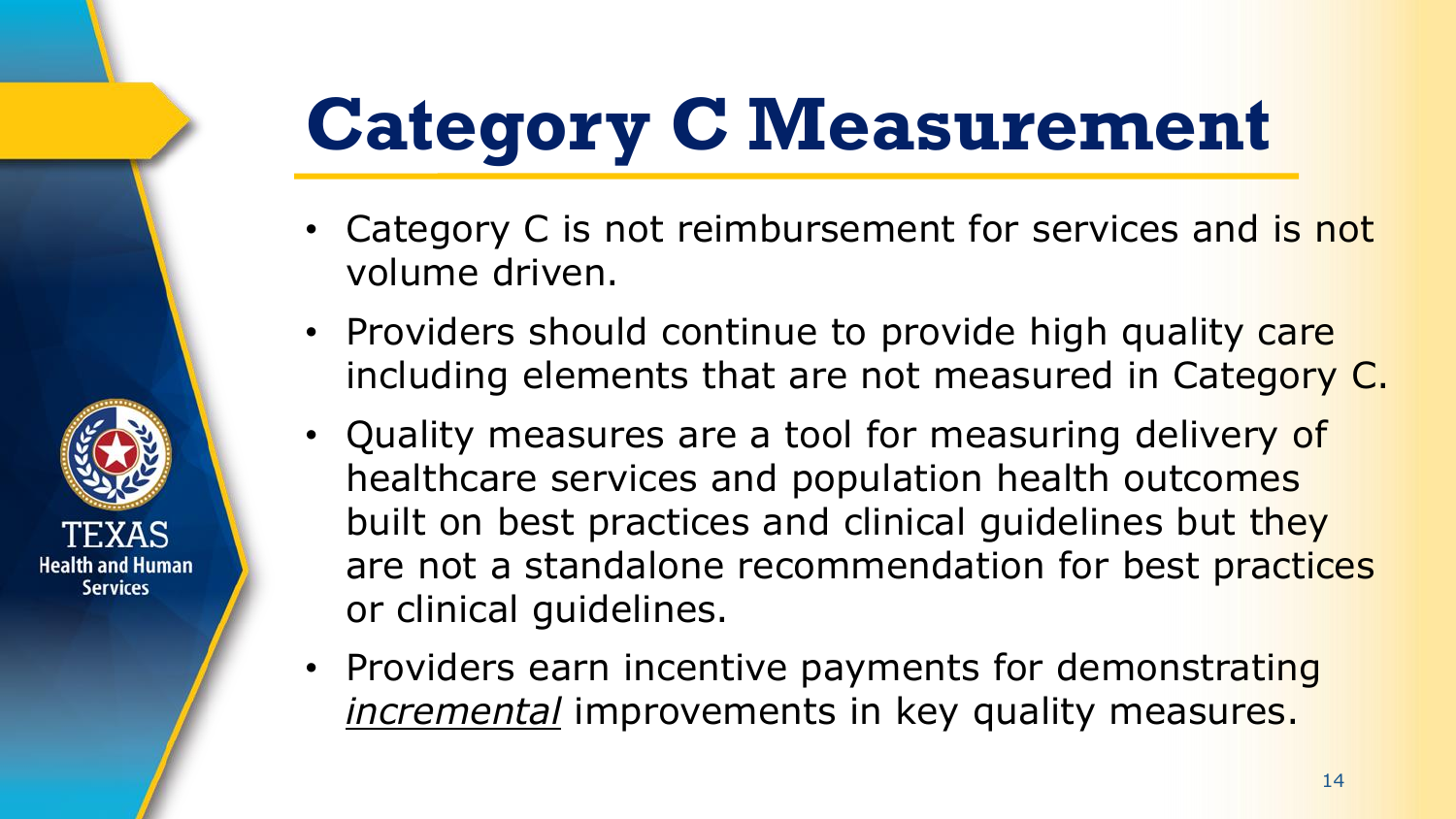## **Category C and B**

- Category B system definition is the starting point for Category C. Category C is not the PPP reported under Category B.
- Category C *denominators* are determined by the DSRIP system. *Numerators* do not necessarily need to measure activities that occur exclusively in the DSRIP system.
	- For example, immunizations, cancer screenings, eye exams, follow-ups may occur outside of the system so long as the provider has appropriate documentation of the required numerator elements.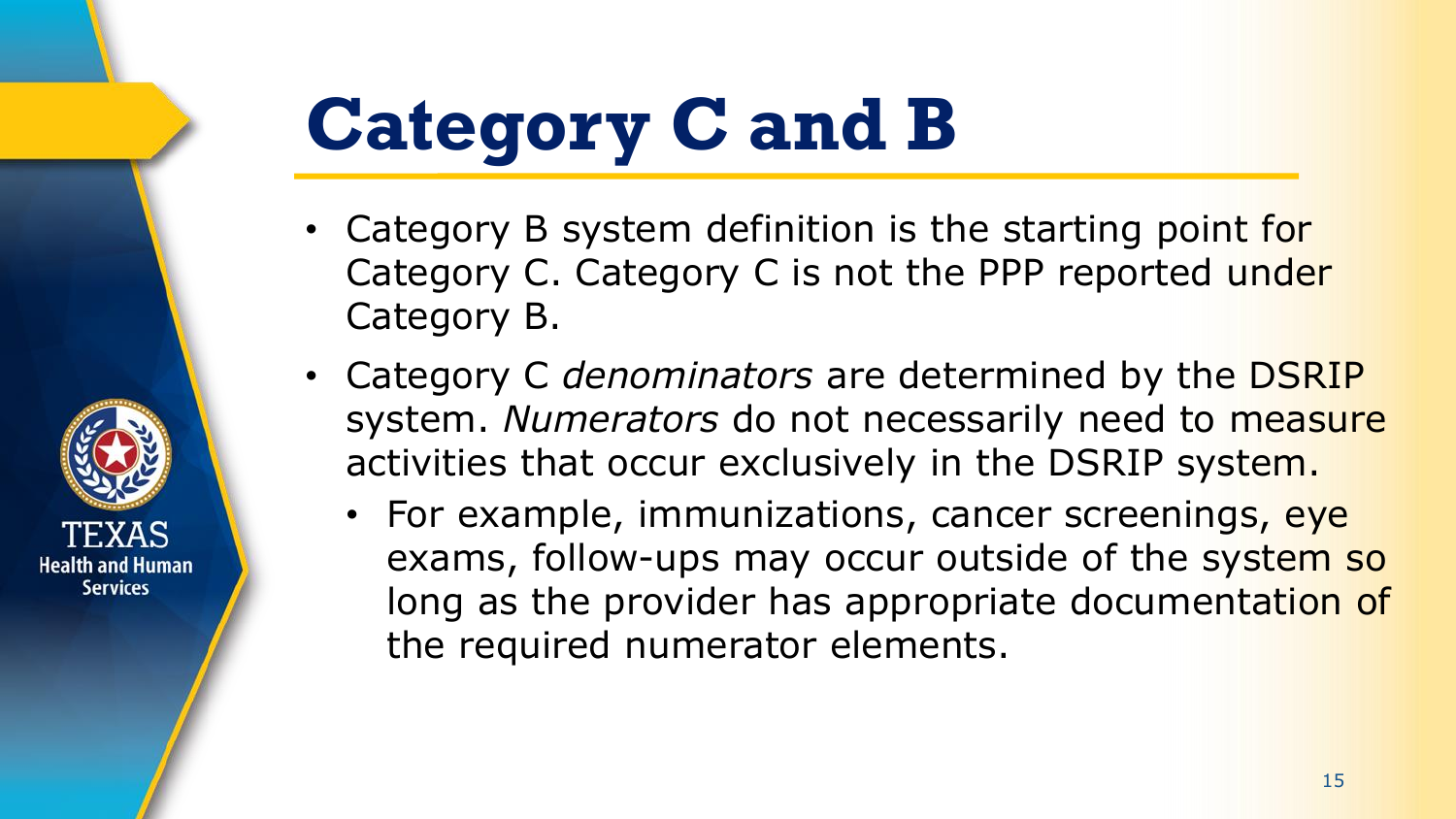

## **Category C Requirements**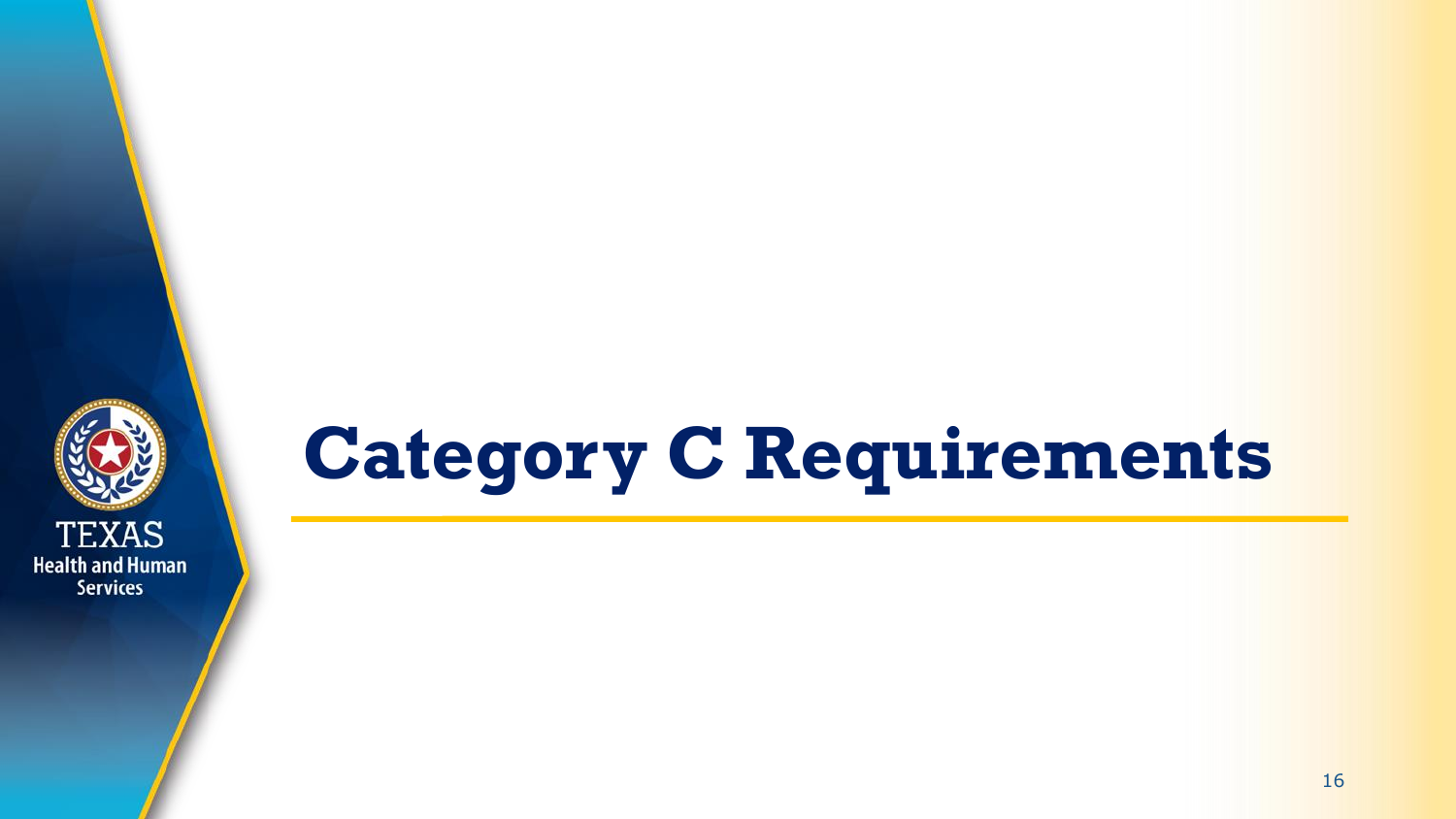#### **CMHC & LHD Measure Selection Requirements**

- CMHCs and LHDs select measures to meet or exceed their MPT and maintain their valuation.
- CMHCs and LHDs must select at least two measures.
- CMHCs and LHDs with valuation > \$2.5M must select at least one 3-point measure.
- Exception for depression response measures:

**Health and Human Services** 

• If a CMHC selects more than one of the depression response measures M1-165, M1-181, or M1-286, only 3 points will be counted towards the Performing Provider's MPT.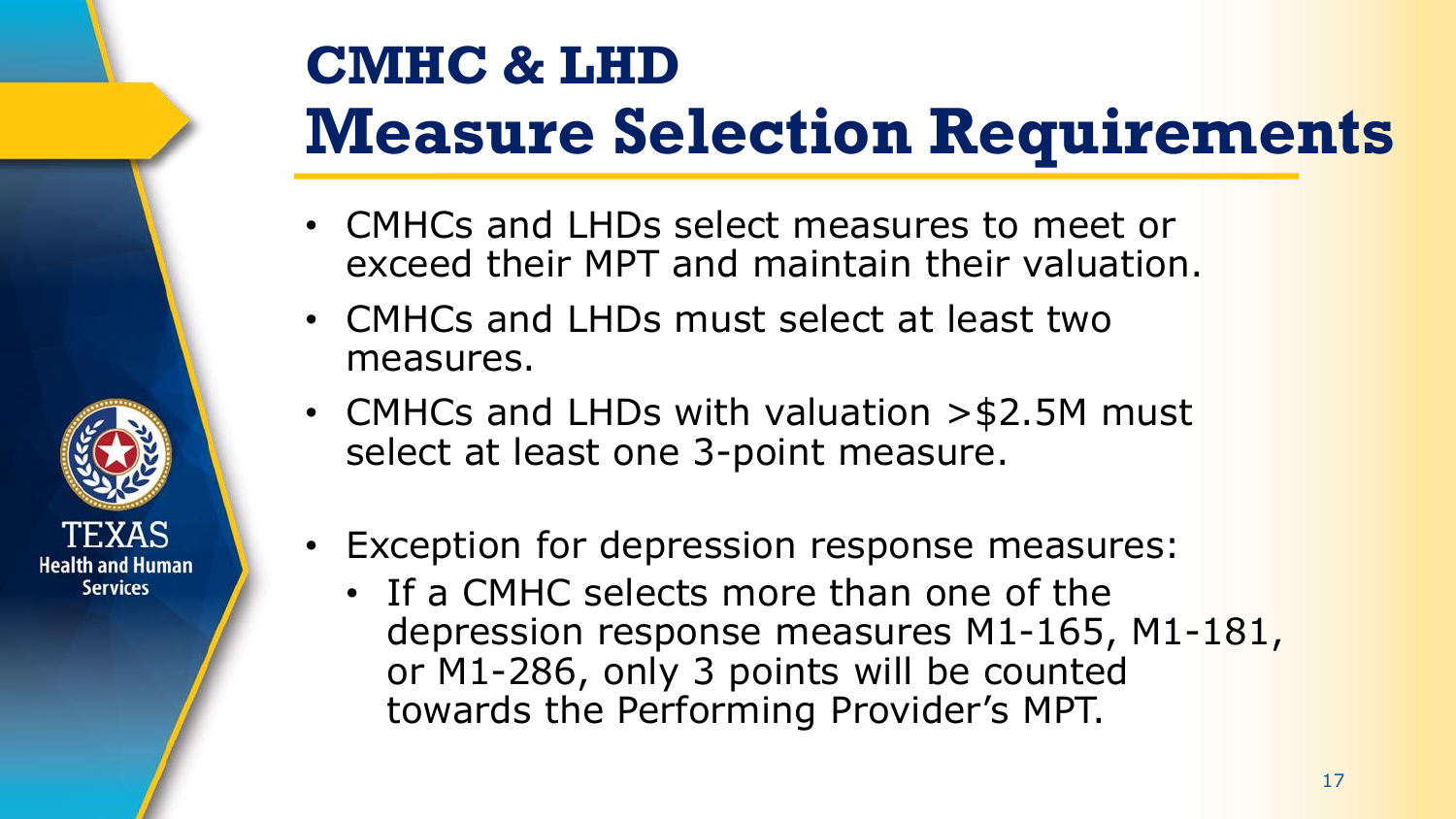#### **Hospital & Physician Practice Measure Selection Requirements**

- Hospitals and physician practices select Measure Bundles to meet or exceed their MPT and maintain their valuation.
- Each hospital or physician practice with valuation >\$2.5M, must select at least one Measure Bundle with a 3-point measure.
- Only hospitals with valuation <\$2.5M may select K1 or K2.

Health and Human **Services** 

> • Each hospital or physician practice with an MPT of 75 must select at least one Measure Bundle with a Population Based Clinical Outcome (PBCO).

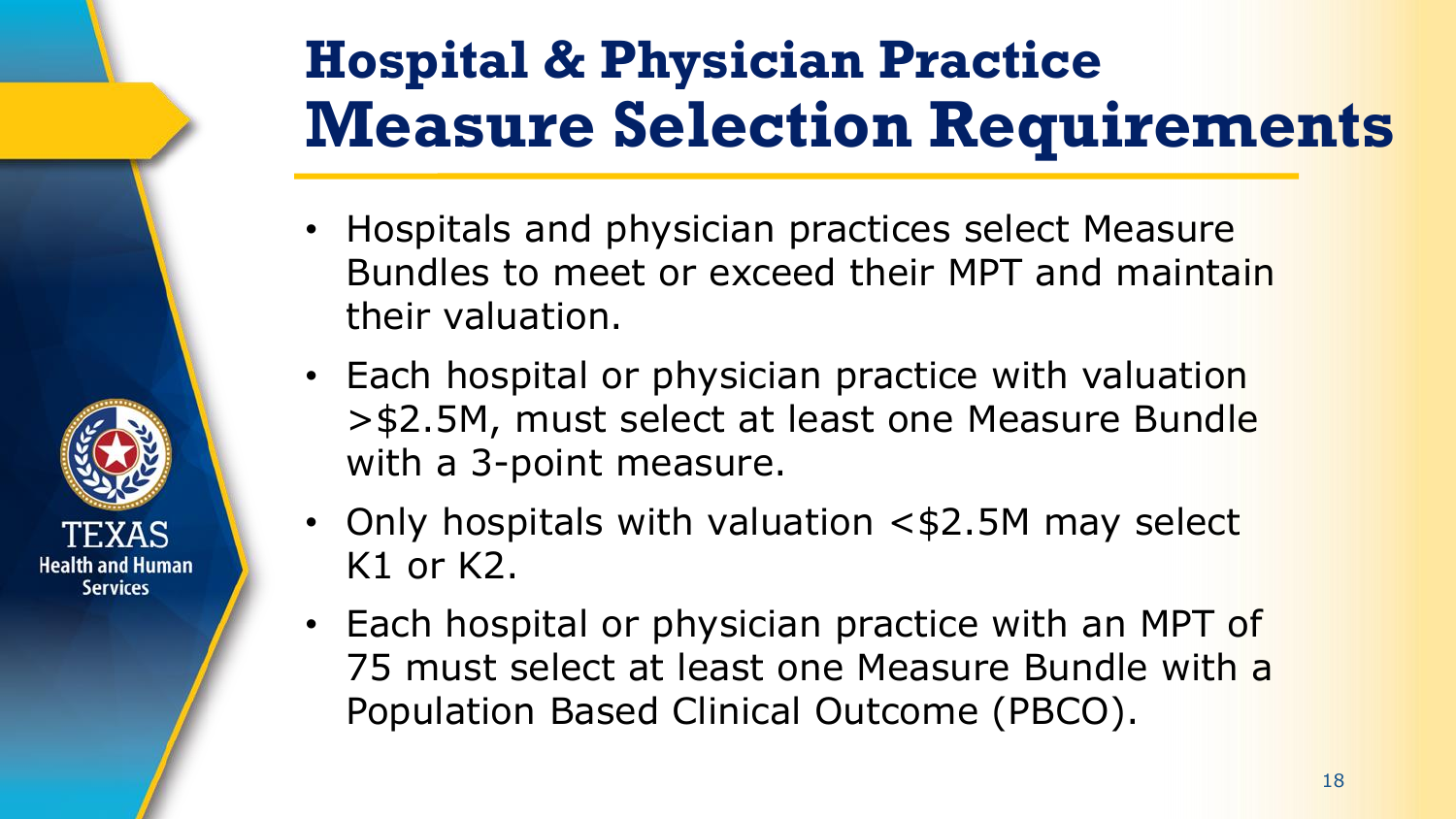#### **Hospital & Physician Practice Population Based Clinical Outcomes**

- Denominator is Target Population
	- Denominator is based primarily on diagnosis and ambulatory care relationship/high ED utilization.
- Numerator is the rate of specified ED visits or admissions for individuals in the target population
	- Numerator elements do not need to occur within the DSRIP performing provider system.
- For Measure Bundle D4 and D5, PBCOs are required as P4P if the bundle is selected.

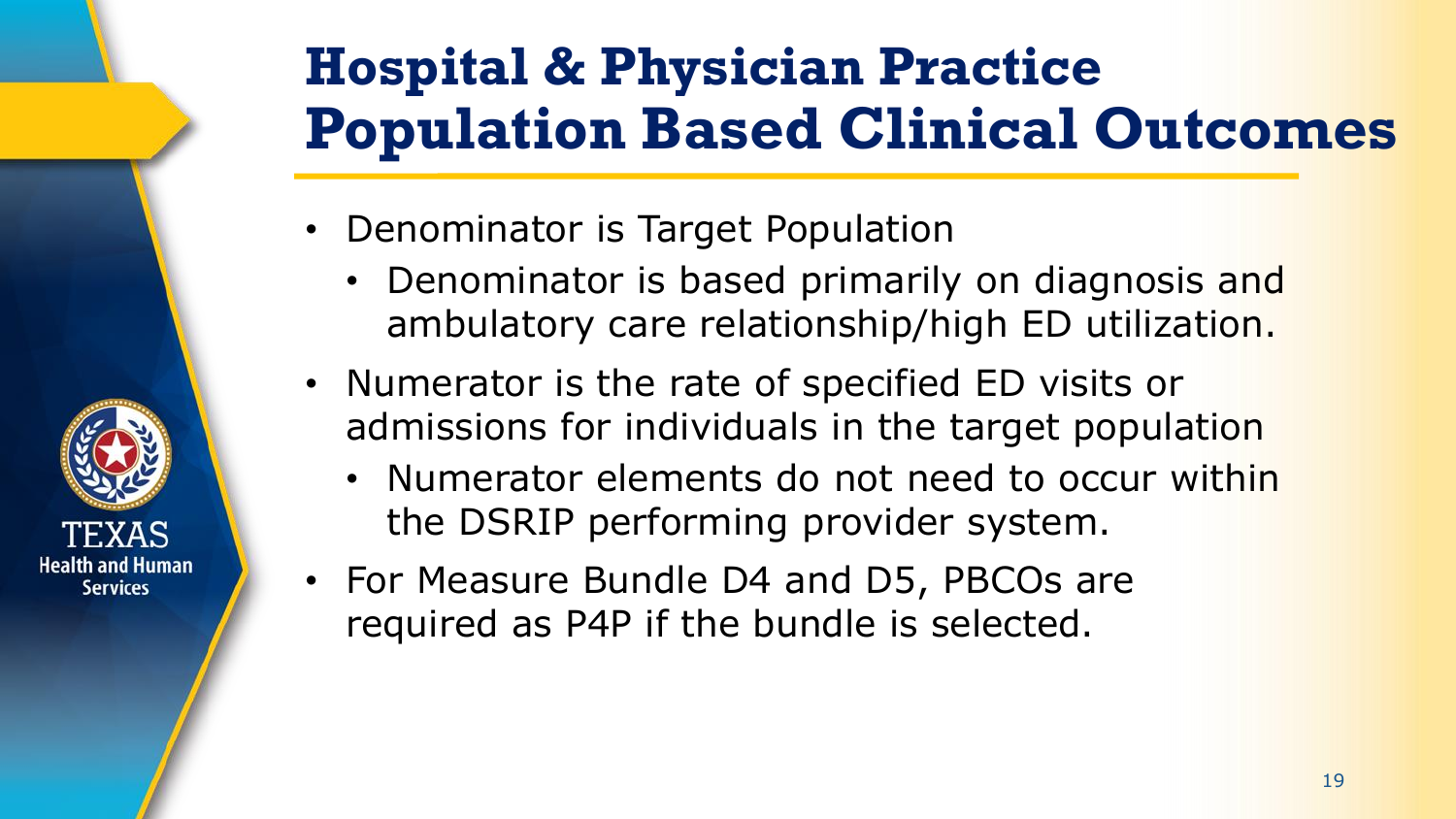#### **Hospital & Physician Practice Population Based Clinical Outcomes**

For Measure Bundles A1, A2, C1, D1, H2

- Providers with an MPT of 75:
	- PBCOs are REQUIRED if Measure Bundle is selected.
	- PBCO points (+4) are added to the Measure Bundle and are not impacted by state priority multipliers.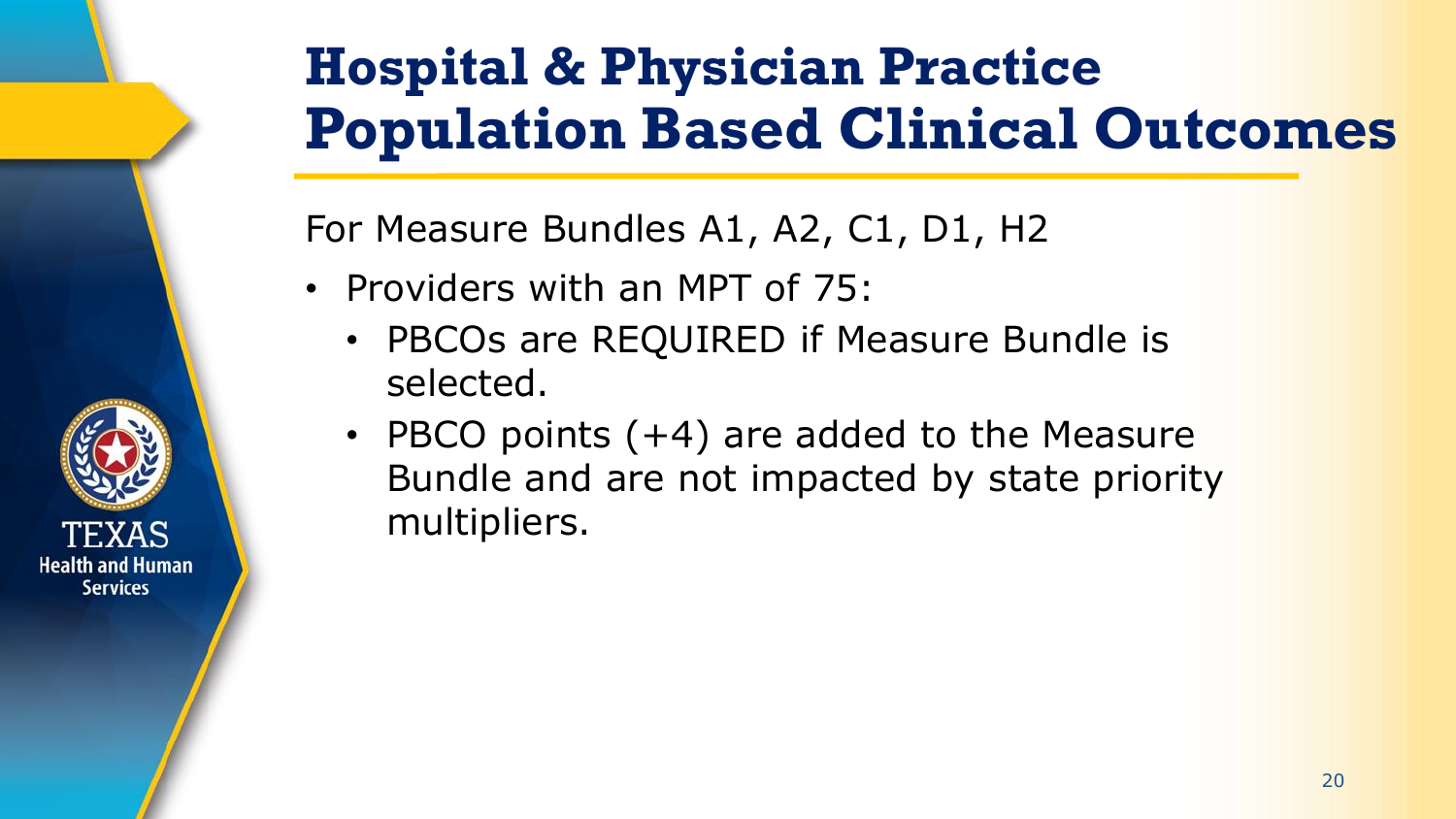#### **Hospital & Physician Practice Population Based Clinical Outcomes**

For Measure Bundles A1, A2, C1, D1, H2:

- Providers with an MPT less than 75 AND any numerator volume:
	- PBCOs are required if Measure Bundle is selected. Providers may chose to report as P4P (RECOMMENDED) or P4R.
	- If reported as P4P, PBCO points (+4) are added to the Measure Bundle points and are not impacted by state priority multiplier.
	- If reported as P4R, no points (+0) are added to the Measure Bundle points and measure valuation is treated as a measure with insignificant volume where the measure receives a valuation, but the achievement milestone valuation is distributed to other P4P measures in the bundle.
- Providers requesting no numerator volume will be reviewed closely by HHSC.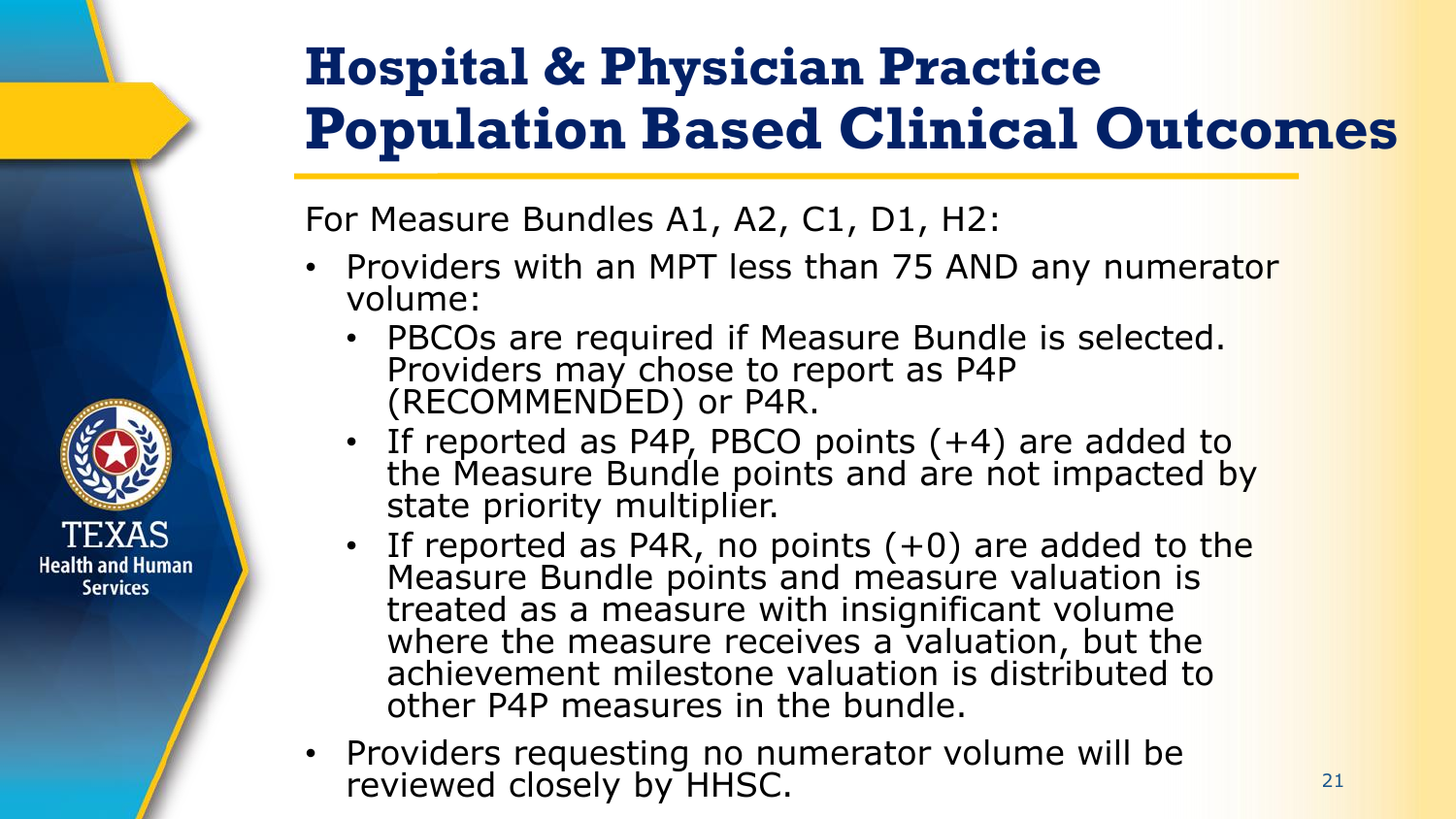#### **Hospital & Physician Practice I1 Specialty Care Bundle**

- Measure Bundle I1 can only be selected once for a total of two points.
- Requires prior authorization (provider must have had a specialty care project in place in DY6; instrument does not have to have been in place as part of the project)
- Some approved instruments are included in the specifications.
- Providers will define instrument (and justification for use in accordance with specifications if not on the pre-approved list), and DY6 specialty care project in the RHP Plan Update Template.
- HHSC can provide guidance prior to RHP Plan Update Submission to providers interested in using instruments that are not on the preapproved list. Providers may email the waiver mailbox for review. HHSC is developing additional guidance on details to submit with a request.





22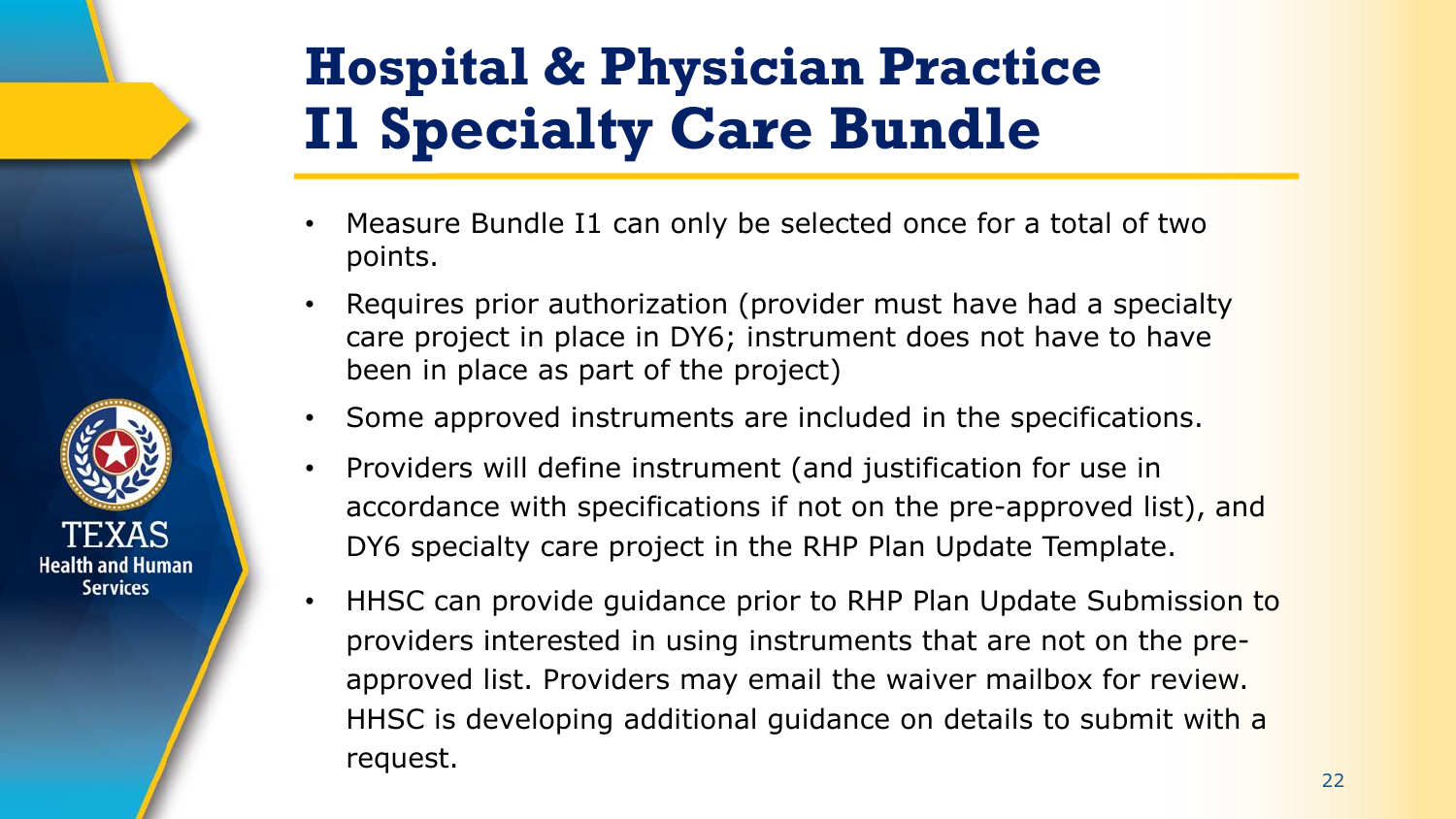

## **Category C Attribution & Eligible Denominator Population**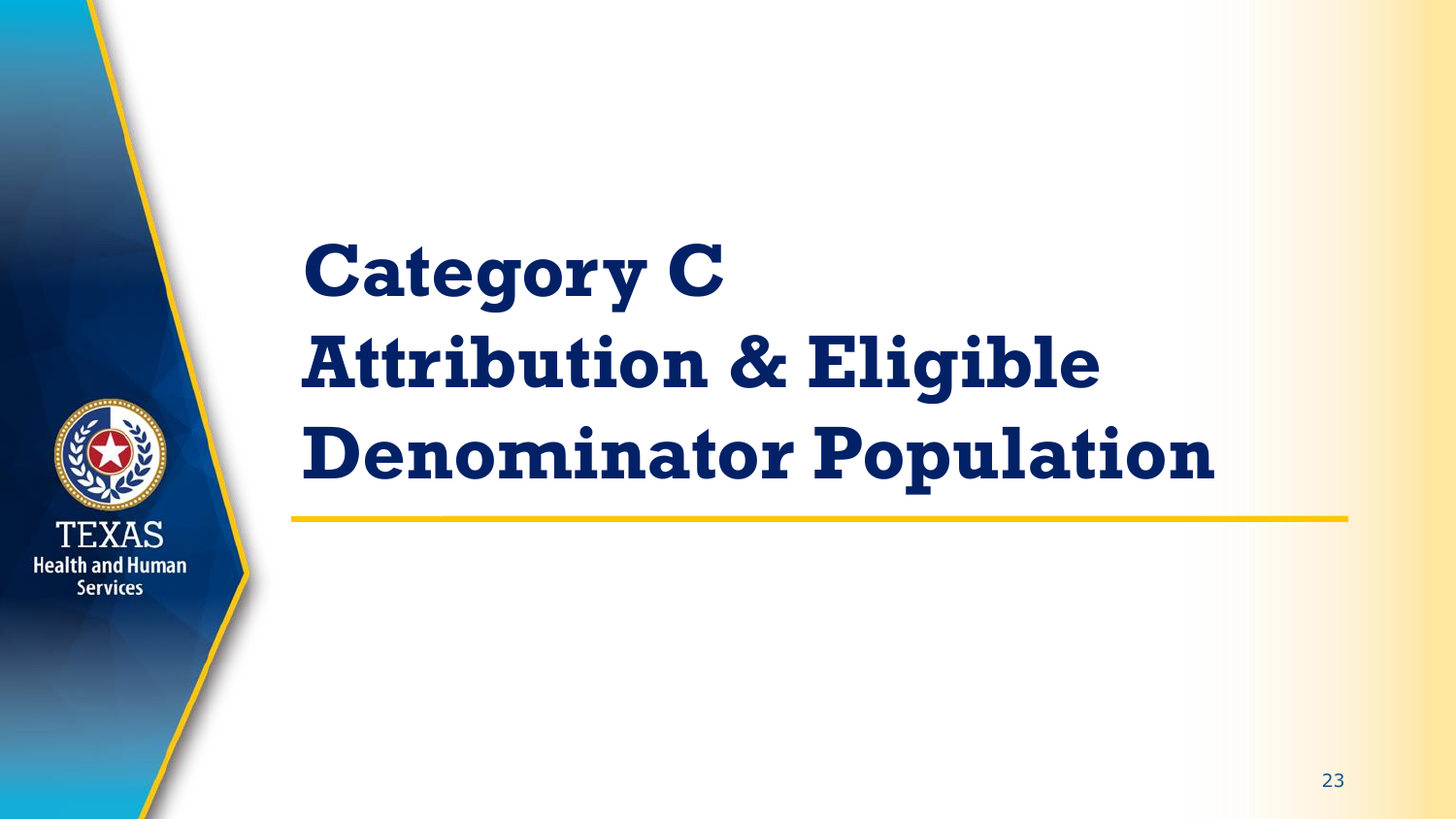

### **Eligible Denominator Population**

**Step 1**: Determine the DSRIP attributed population using the prescribed attribution methodology.

**Step 2**: Determine the individuals from step one that are included in the Measure Bundle or measure target population.

**Step 3**: Determine the individuals from the Measure Bundle target population that meet the measure specific denominator inclusion criteria.

**Step 4**: Determine payer type for individuals or encounters in the denominator following standardized specifications to determine the all payer, Medicaid, and uninsured rate for each.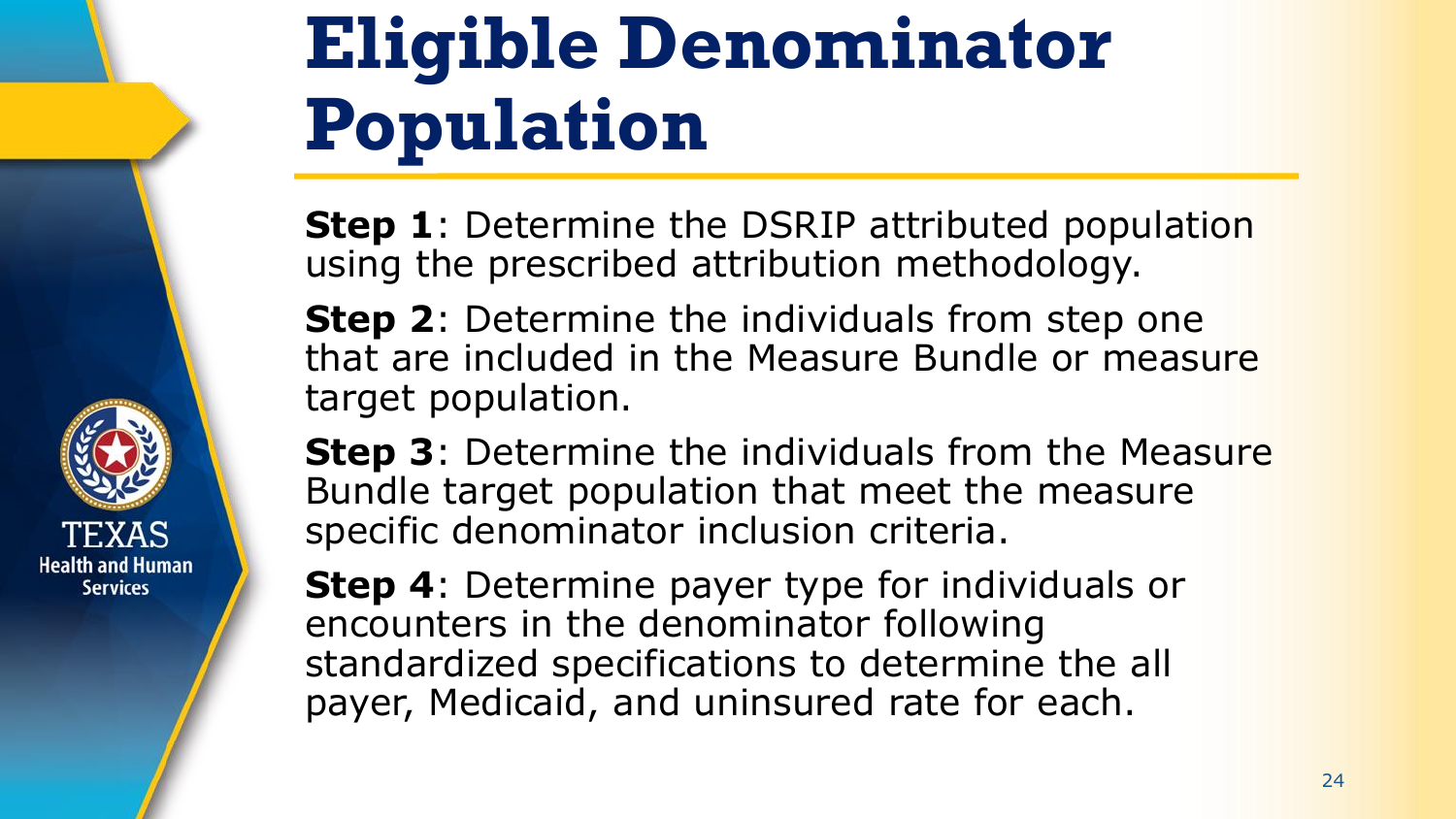### **Category C Attribution**



inclusion criteria.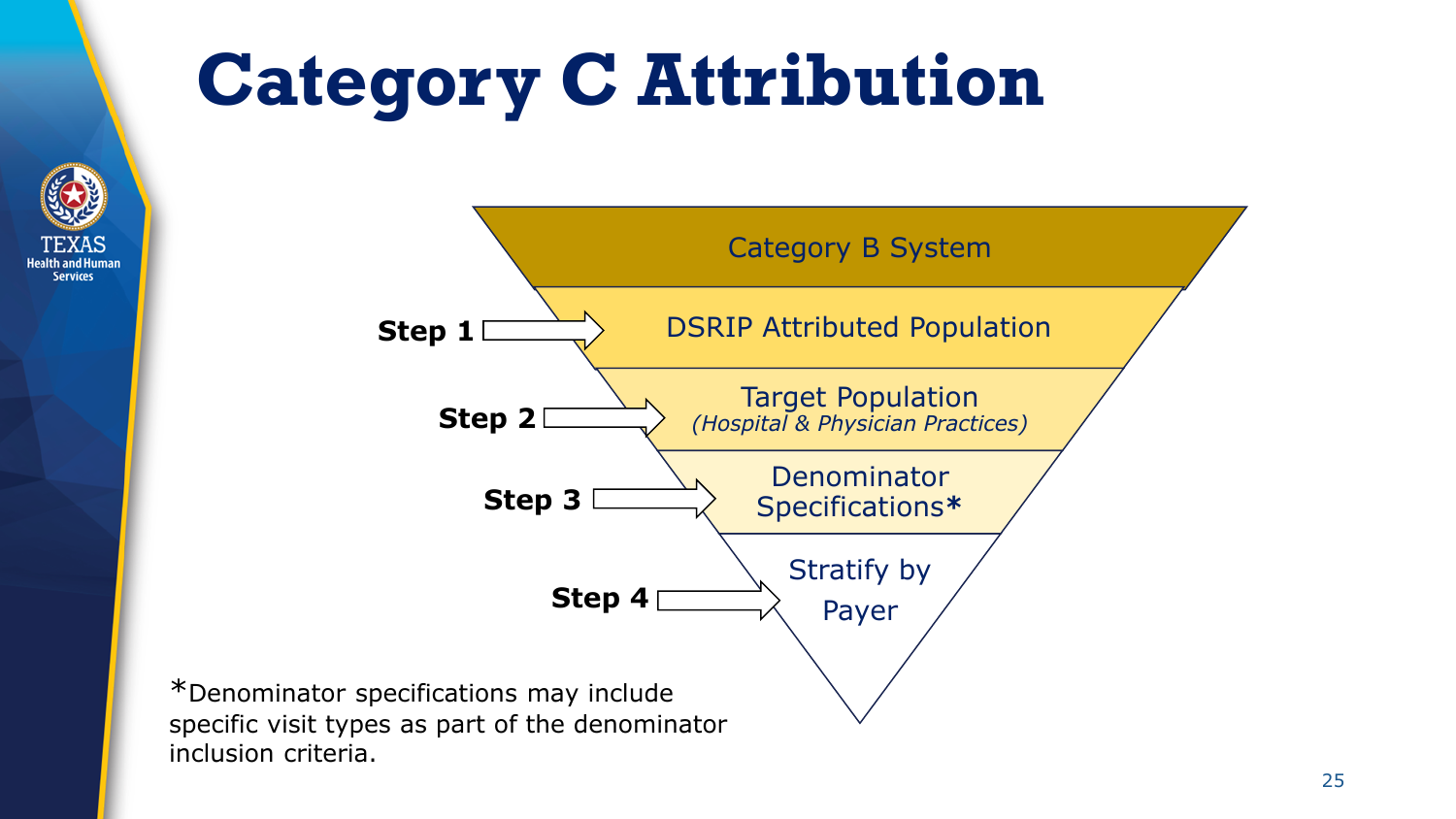### **Step 1: DSRIP Attributed Population**

- The DSRIP attributed population is the broadest pool of individuals under the Category B system for which a Performing Provider is accountable under DSRIP incentive arrangements.
- Based on Provider Type and relevant pieces of the DSRIP Attributed System.
- There is no reporting activity specific to just the DSRIP attributed population.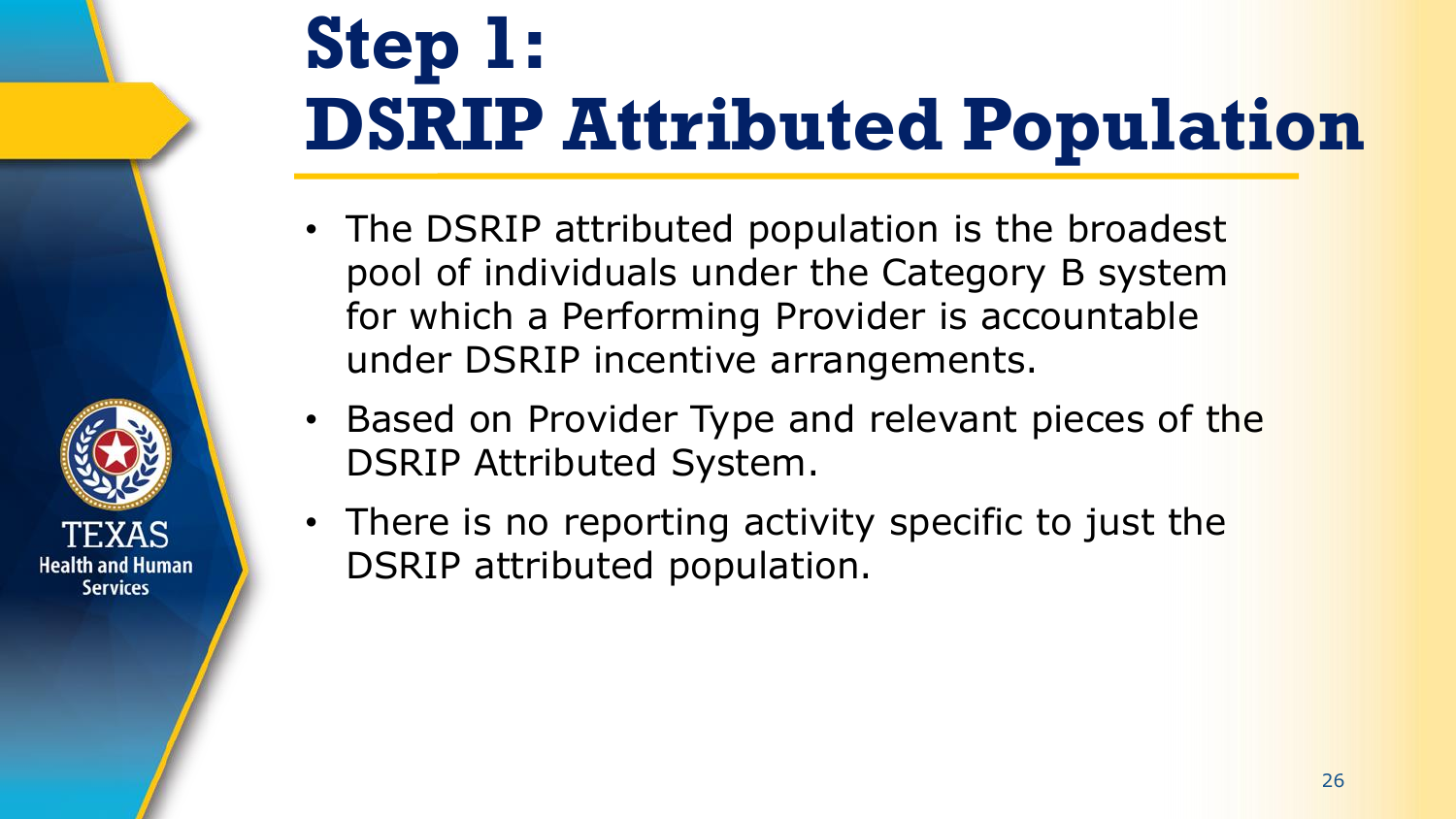#### **Hospital & Physician Practice DSRIP Attributed Population**



#### **Individuals from the DSRIP system defined in Category B that meet at least one of the criteria below**

| a. Medicaid beneficiary attributed to the Performing Provider<br>during the measurement period as determined by<br>assignment to a primary care provider (PCP), medical home,<br>or clinic in the performing providers DSRIP defined system | b. Individuals enrolled in a local coverage program (for<br>example, a county-based indigent care program) assigned to<br>a PCP, medical home, or clinic in the performing providers<br><b>DSRIP defined system</b> |  |  |  |
|---------------------------------------------------------------------------------------------------------------------------------------------------------------------------------------------------------------------------------------------|---------------------------------------------------------------------------------------------------------------------------------------------------------------------------------------------------------------------|--|--|--|
| c. One preventive service provided during the measurement<br>period                                                                                                                                                                         | d. One ambulatory encounter during the measurement year<br>and one ambulatory encounter during the year prior to the<br>measurement year                                                                            |  |  |  |
| e. Two ambulatory encounters during the measurement year                                                                                                                                                                                    | f. Other populations managed with chronic disease in<br>specialty care clinics in the performing providers DSRIP<br>defined system                                                                                  |  |  |  |
| g. One emergency department visit during the measurement<br>year                                                                                                                                                                            | h. One admission for inpatient or observation status during<br>the measurement year                                                                                                                                 |  |  |  |
| i. One prenatal or postnatal visit during the measurement<br>year                                                                                                                                                                           | j. One delivery during the measurement year                                                                                                                                                                         |  |  |  |
| k. One dental encounter during the measurement year                                                                                                                                                                                         | I. Enrolled in a palliative care or hospice program during the<br>measurement year                                                                                                                                  |  |  |  |
| m. Other populations not included above that should be included in a measure bundle target population included in the RHP                                                                                                                   |                                                                                                                                                                                                                     |  |  |  |

**plan submission and approved by HHSC (for example, individuals enrolled in community based education programs)**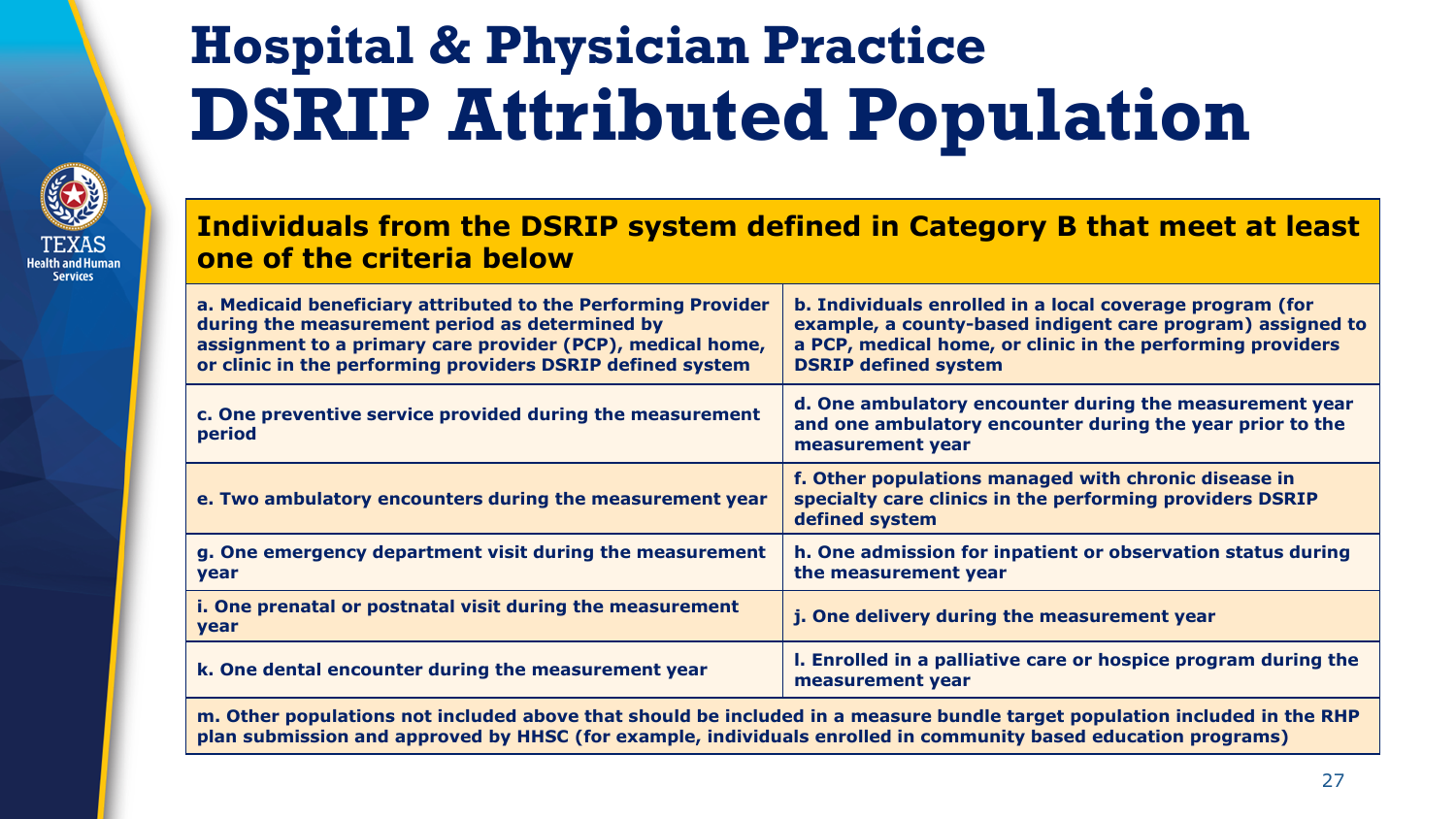#### **CMHC & LHD DSRIP Attributed Population**

**Health and Huma Services** 

**Individuals from the DSRIP system defined in Category B that meet at least one of the criteria below** 

| <b>CMHC</b> | i. One encounter with the performing providers system<br>during the measurement year and one encounter during<br>the year prior to the measurement year |
|-------------|---------------------------------------------------------------------------------------------------------------------------------------------------------|
|             | ii. Two encounters with the performing providers system<br>during the measurement year                                                                  |
|             | iii. Other populations defined by the CMHC in the RHP Plan<br><b>Submission and approved by HHSC</b>                                                    |
| <b>LHD</b>  | i. Individuals with one eligible encounter during the<br>measurement period                                                                             |
|             | ii. Other populations defined by the LHD in the RHP Plan<br><b>Submission and approved by HHSC</b>                                                      |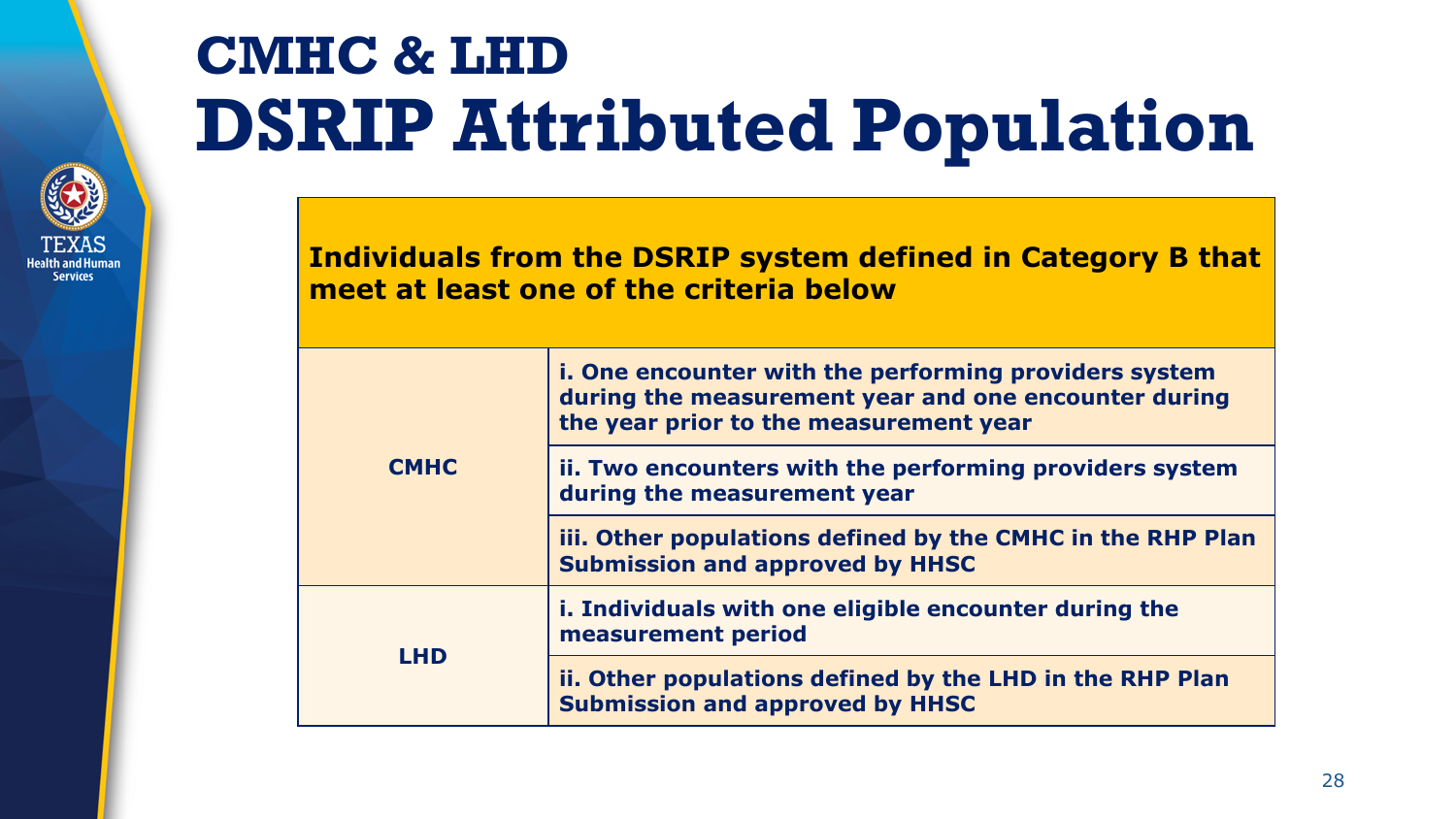#### **DSRIP Attributed Population Exclusions**

Allowable Exclusions for all provider types:

- Performing providers may remove from the DSRIP attributed population any individual for which the provider has documentation of any one of the following during the measurement year:
	- The individual that was previously assigned a PCP, medical home, or clinic with the provider but has changed their care to a PCP, medical home, or clinic that is not with the performing providers DSRIP system.
	- The individual has had a total time of incarceration during the measurement period that exceeded 45 days.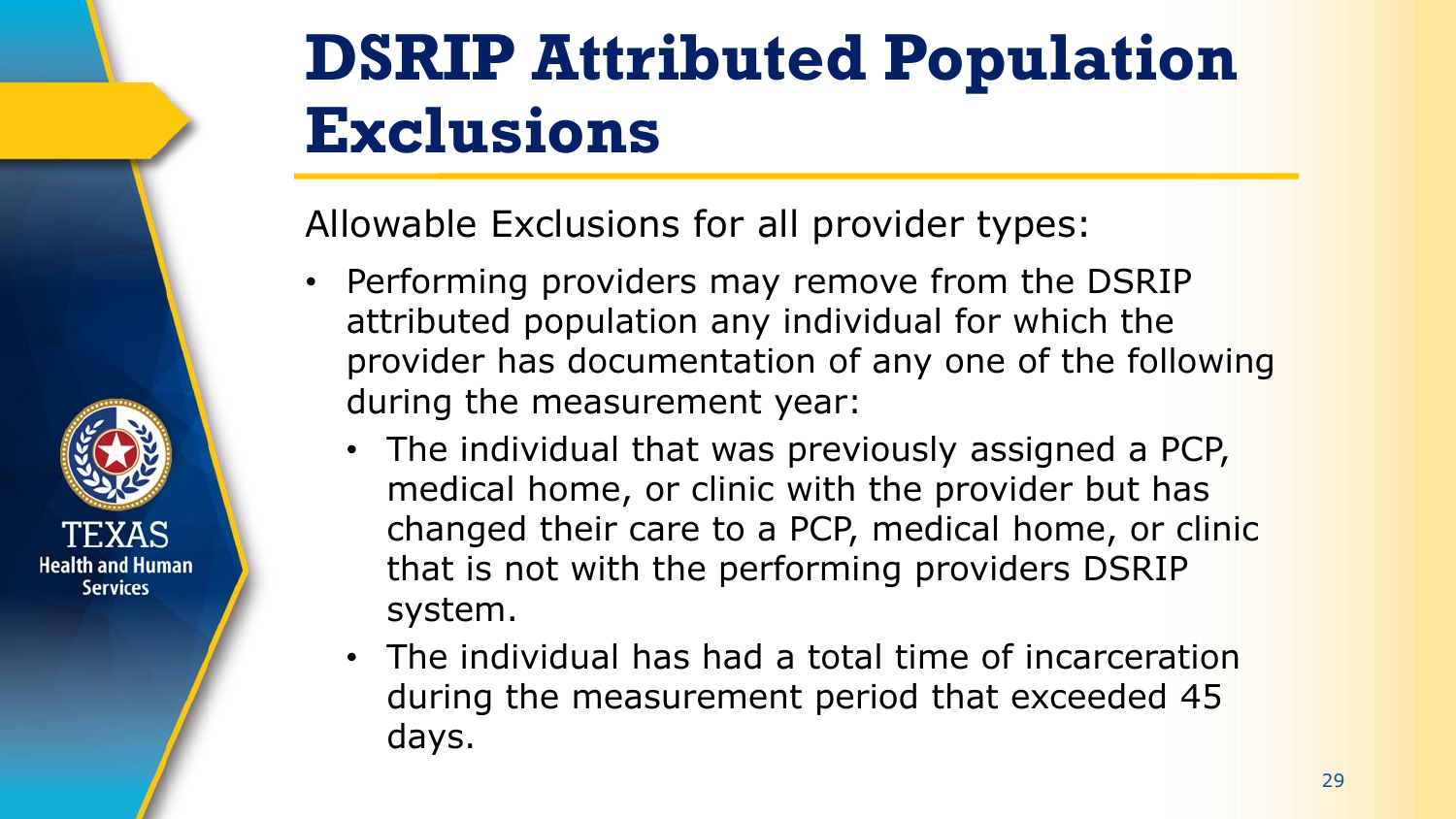## **Step 2: Target Population**

- Identifies a targeted segment of the DSRIP attributed population that should be included in the Measure Bundle.
- A target population narrows the DSRIP attributed population. Some of the narrowing criteria include:
	- Age

- **Diagnosis**
- Visit history (including visit types)
- Program enrollment
- There is no reporting activity requirement specific to just the Target Population (for PBCOs, the denominator is equal to the target population)
- Not applicable to CMHCs and LHDs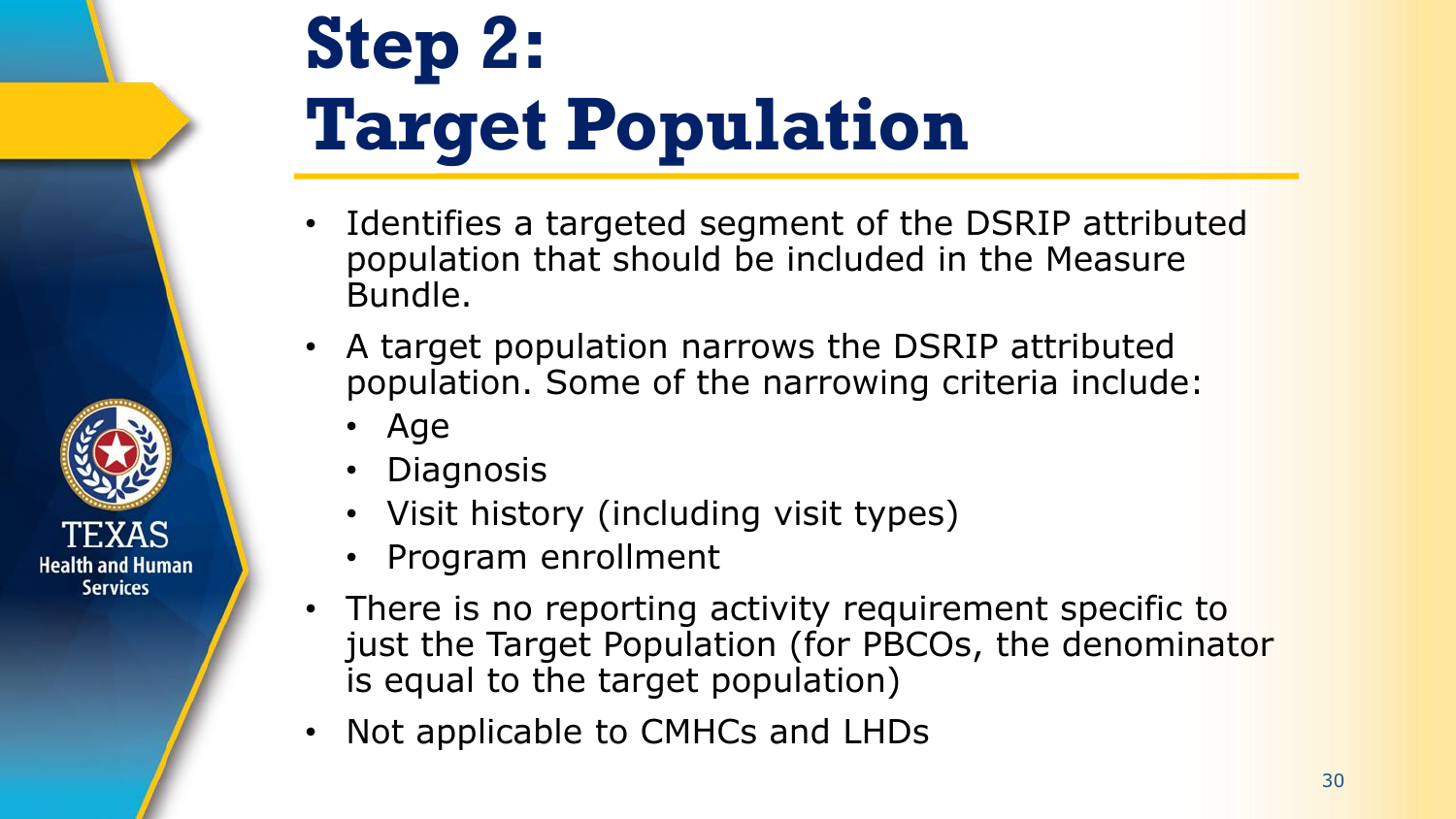#### **Target Population Measurement**

- Target population and visit requirements do not need to be met before a numerator element can be conducted (unless explicitly specified in the Measure Specifications).
- An individual does not need to qualify for the DSRIP attributed population and target population before required numerator elements are completed.
- *Example:*

Health and Human **Services** 

> BMI Assessment – an individual does not need to meet the target population requirements before a BMI assessment can be conducted.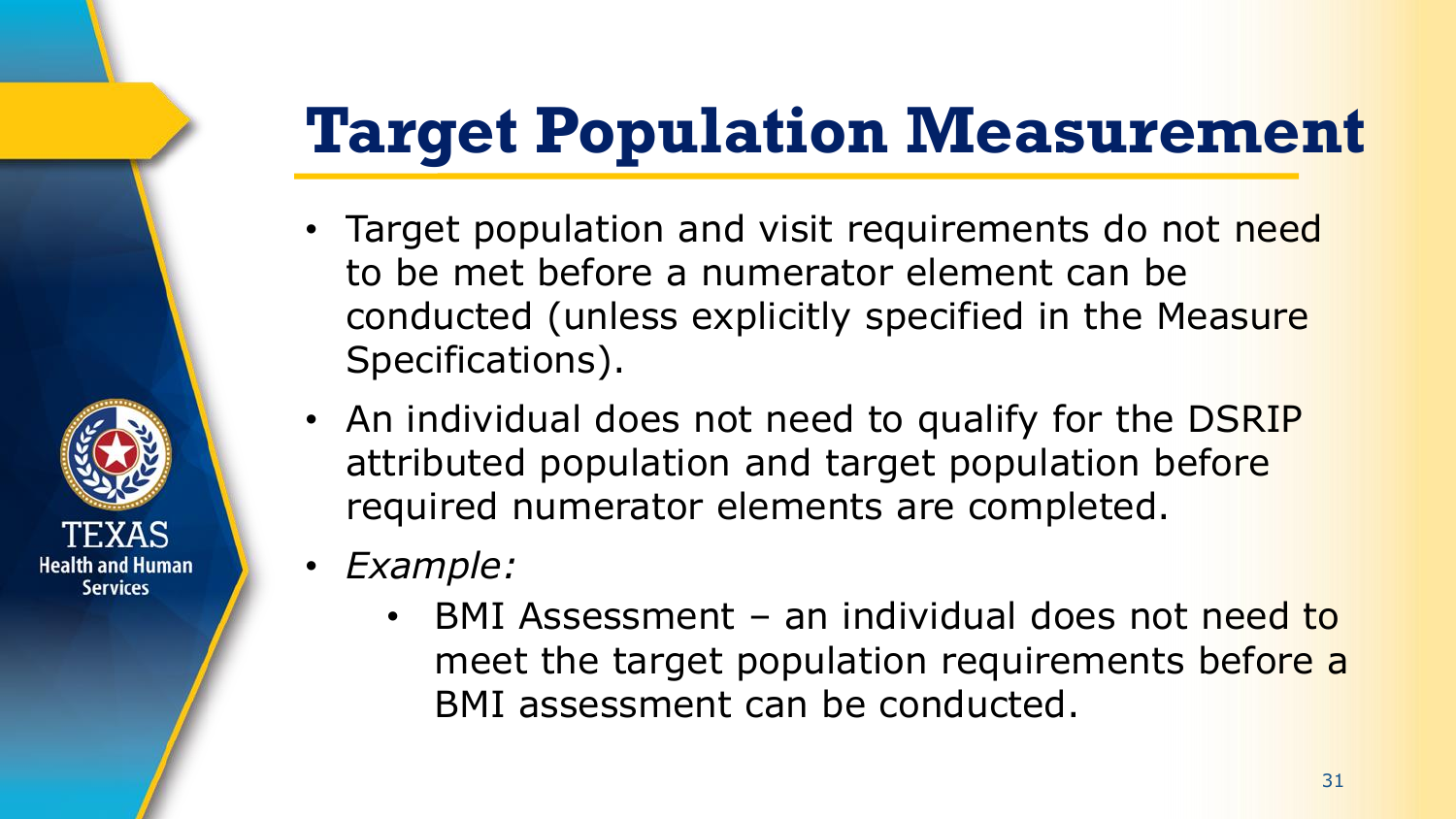## **Step 3: Denominator Specifications**

- Measures include encounter type requirements for denominator inclusion.
- For some providers that do not use the specified visit codes, these codes may need to be mapped to a local definition.

#### **Examples**

#### **A1-207 Diabetes BP Control (Claims Based)**

- Denominator Includes: Patient encounter during the performance period (CPT or HCPCS): 99201, 99202, 99203, 99204, 99205, 99212, 99213, 99214, 99215, 99341, 99342, 99343, 99344, 99345, 99347, 99348, 99349, 99350, G0402, G0438, G0439

#### **H1-146 Screening for Depression (eMeasure)**

- Denominator includes: AND: "Encounter, Performed: Depression Screening Encounter Codes" during "Measurement Period"

- Additional Information includes: "Encounter, Performed: Depression Screening Encounter Codes" using "Depression Screening Encounter Codes Grouping Value Set (2.16.840.1.113883.3.600.1916)"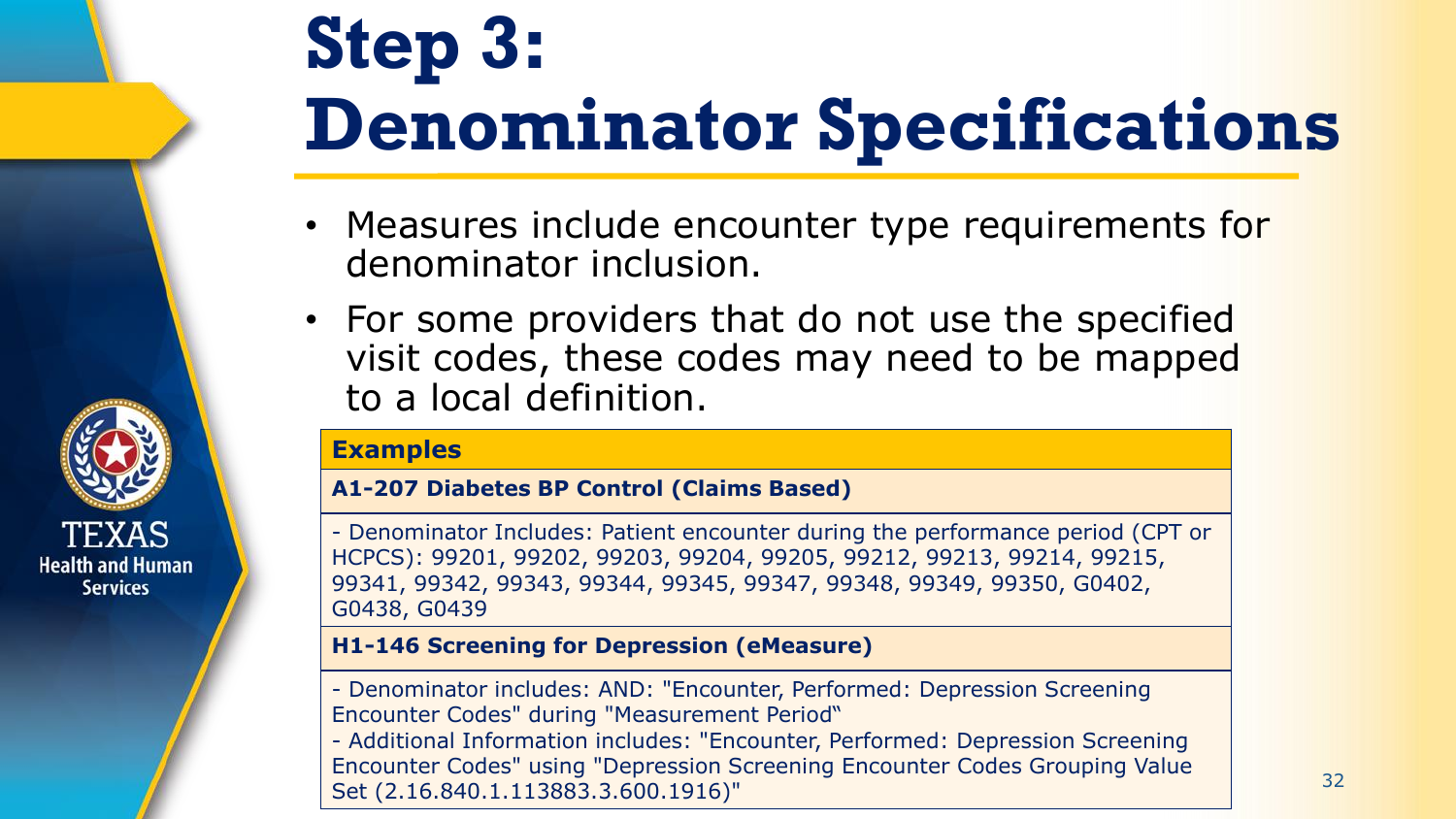## **Step 4: Payer Type Stratification**

- For measures with standard payer type reporting requirements (all-payer, Medicaid, uninsured), payer type is determined by the unit of measurement identified in the Measure Specifications (Individual or Encounter)
	- Encounter: payer-type is based on the recorded encounter
	- Individuals: payer type is based on most recent payer type of record at the end of the reporting period (OR provider may align with PPP payer type definition where any Medicaid enrollment in the year is counted as Medicaid)
- Some measures are reported as all-payer or Medicaid only as defined in the Measure Specifications.
- Providers may request exceptions to the payer type reporting with good cause in the RHP Plan Update.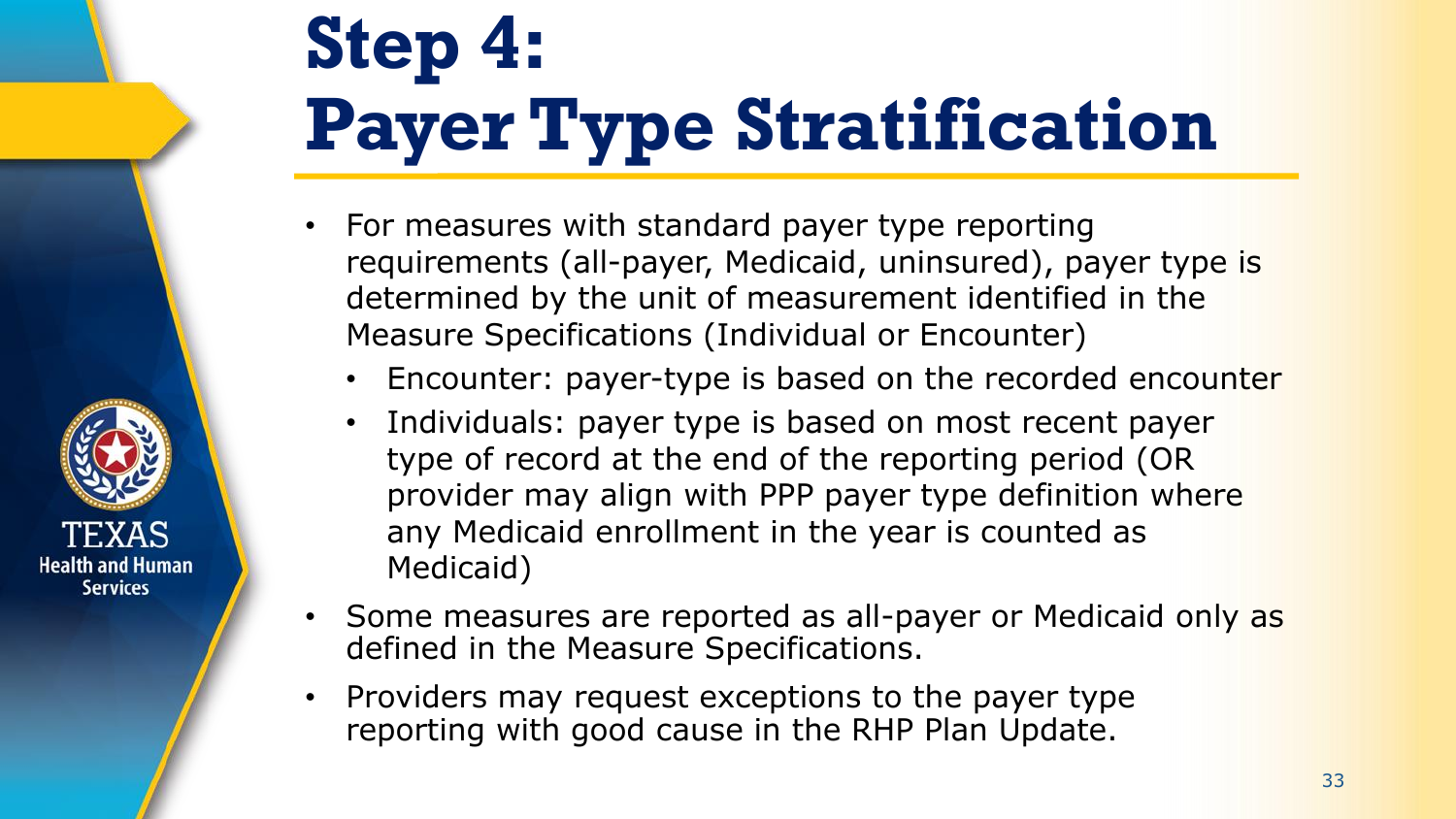## **Denominator Example (Pt 1)**



#### H1-146: Screening for Clinical Depression & Follow-Up Plan

#### **Target Population**

Medicaid beneficiary attributed to the Performing Provider during the measurement period as determined by assignment to a primary care provider (PCP), medical home, or clinic in the performing providers DSRIP defined system.

Individuals enrolled in a county based local coverage program assigned to a PCP, medical home, or clinic in the performing providers DSRIP defined system

One preventive service provided during the measurement period

One ambulatory encounter during the measurement year and one ambulatory encounter during the year prior to the measurement year

Two ambulatory encounters during the measurement year

Three emergency department visits during the 24 month period ending with the end of the measurement period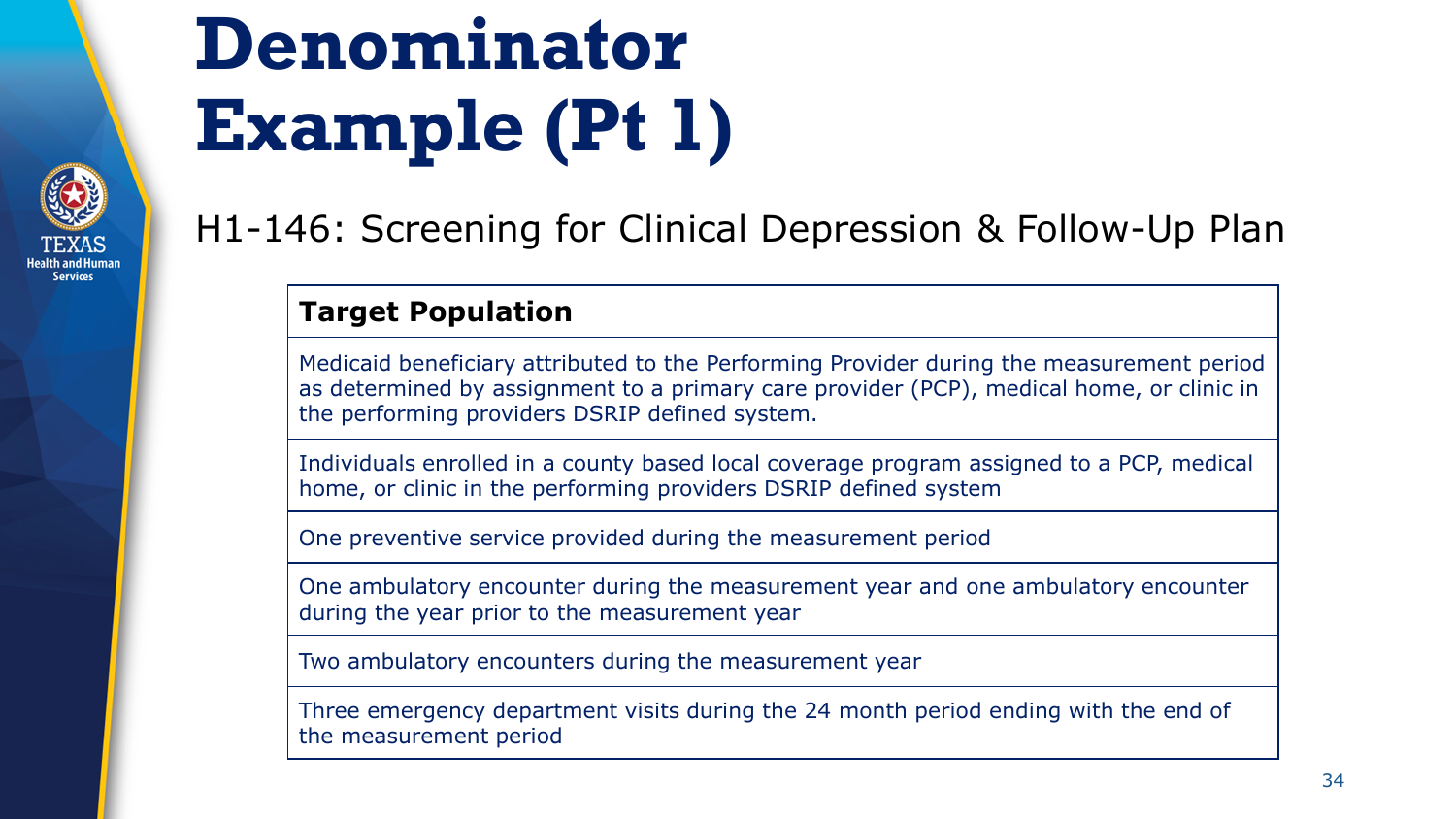## **Denominator Example (Pt 2)**

#### H1-146: Screening for Clinical Depression & Follow-Up Plan

#### **Measure Denominator**

AND: Age>= 12 year(s) at: "Measurement Period" AND: "Encounter, Performed: Depression Screening Encounter Codes" during "Measurement Period"

"Encounter, Performed: Depression Screening Encounter Codes" using "Depression Screening Encounter Codes Grouping Value Set (2.16.840.1.113883.3.600.1916)"

• *OID 2.16.840.1.113883.3.600.1916 86 includes codes (SNOMED, CPT, HCPS) of the visit types that this measure is looking at. Visit types include both preventive visits, gyn. visits, psych visits, other specialty care visits.*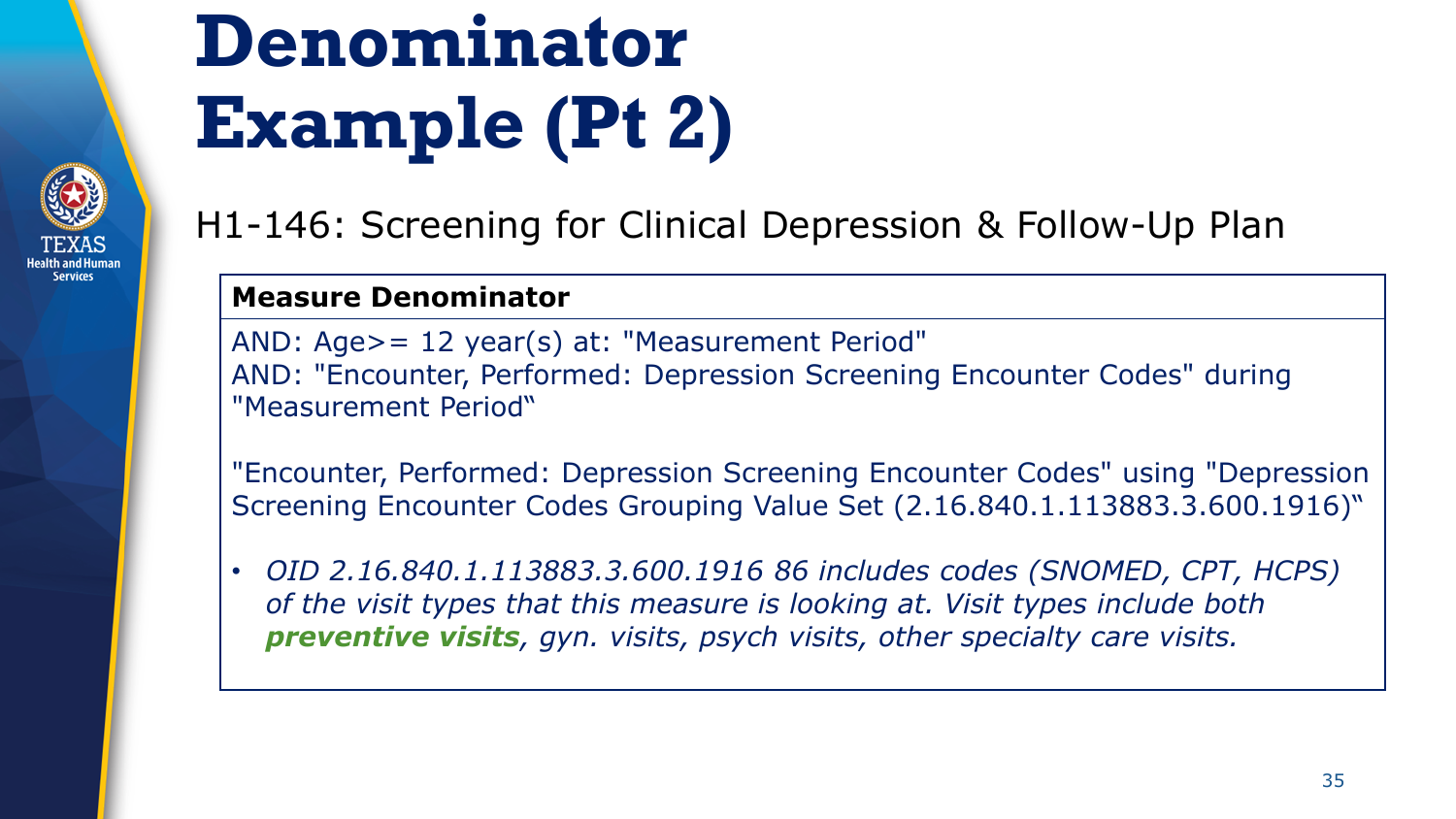## **Denominator Example (Pt 3)**



#### H1-146: Screening for Clinical Depression & Follow-Up Plan

#### **Target Population**

*Medicaid beneficiary attributed to the Performing Provider during the measurement period as determined by assignment to a primary care provider (PCP), medical home, or clinic in the performing providers DSRIP defined system.*

*Individuals enrolled in a county based local coverage program assigned to a PCP, medical home, or clinic in the performing providers DSRIP defined system*

One preventive service provided during the measurement period

*One ambulatory encounter during the measurement year and one ambulatory encounter during the year prior to the measurement year* 

*Two ambulatory encounters during the measurement year* 

*Three emergency department visits during the 24 month period ending with the end of the measurement period*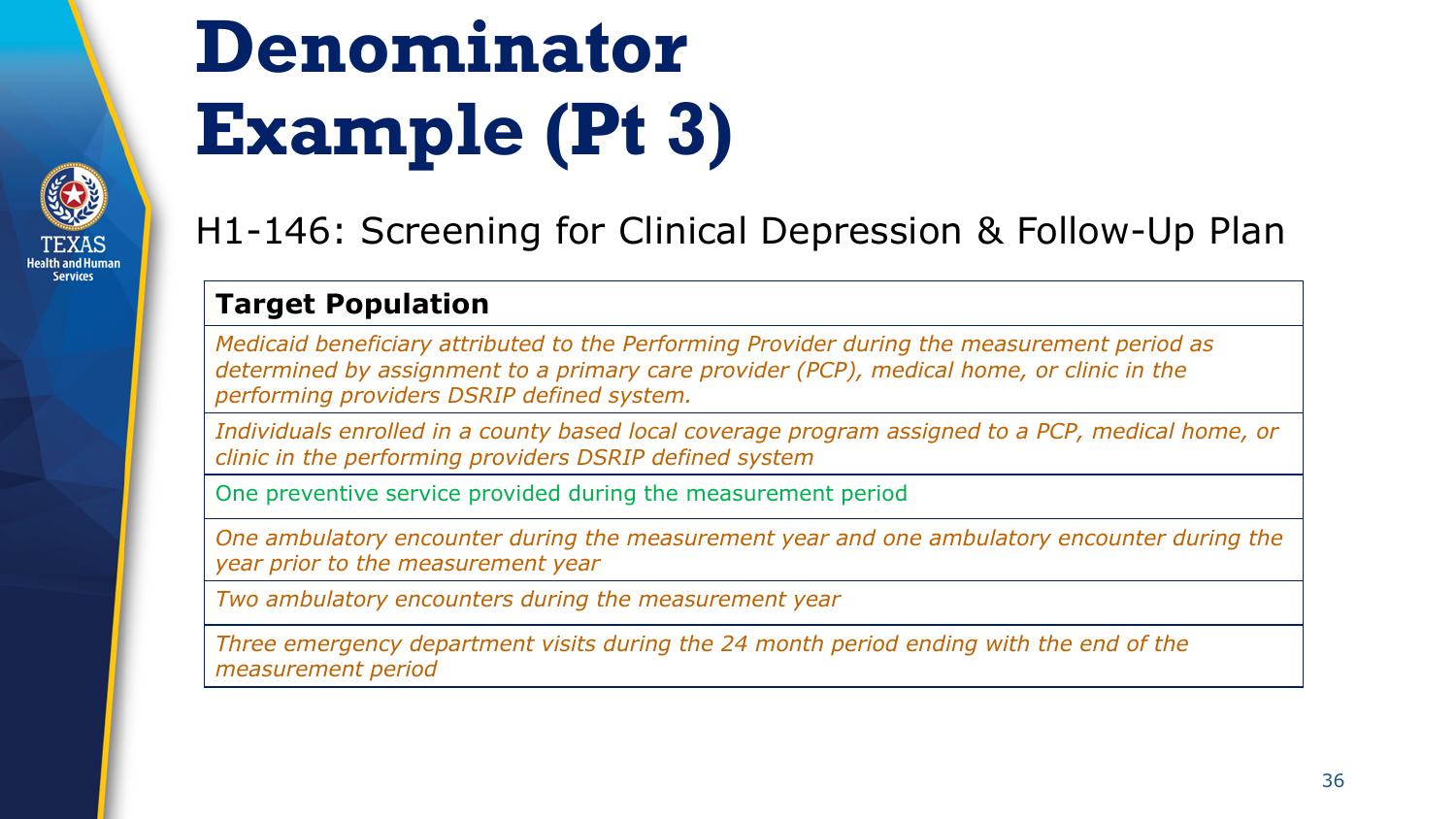

**Health and Human Services** 

Exclude from the denominator individuals who met the denominator specified visit but did meet the target population.

- The individual does not meet the target population if ALL of the following are true:
	- The denominator specified visit type is not a preventive service AND
	- The individuals is not covered by Medicaid or a local coverage program and assigned to the DSRIP system AND
	- The individual had only one ambulatory visit in the measurement year and the year prior AND
	- The individual had fewer than three ED visits on record in the DSRIP performing providers system during the measurement year and the year prior (3 visits in 24 months) AND
	- The individual has been incarcerated for more than 45 days during the measurement period. The same state of the state of the state of the state of the state of the state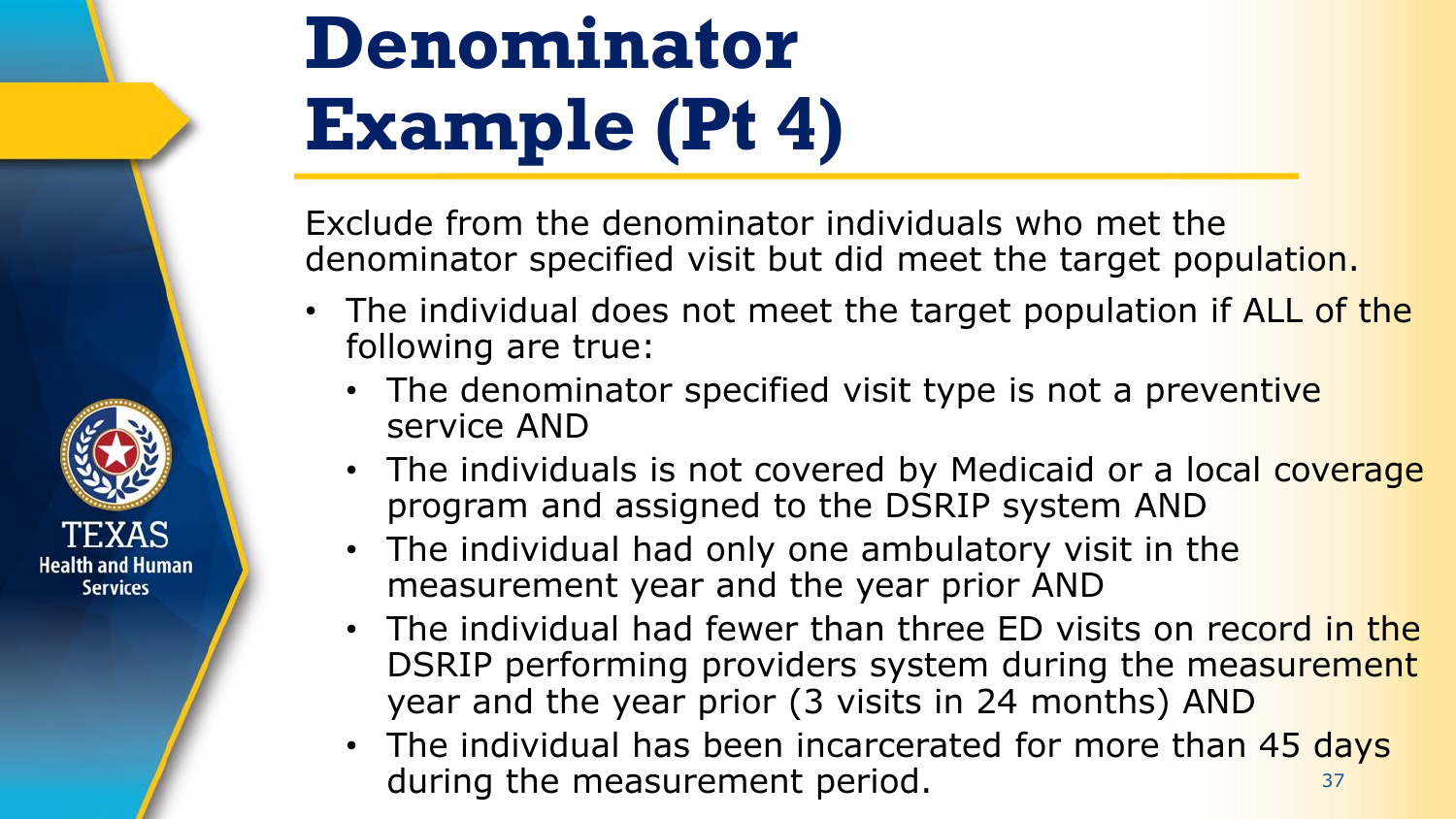

### **Denominator Example (Pt 5)**

H1-146: Screening for Clinical Depression & Follow-Up Plan

- Provider will report the baseline rate for individuals that meet the denominator criteria for the measure stratified by payer type (all-payer, Medicaid, and uninsured)
- Based on the combined Medicaid and uninsured rate for the baseline (with some exceptions), goals will be set for DY7 and DY8 achievement milestones.
- Provider will follow same steps to report PY1 and PY2. **Note**, the eligible denominator patient population will change each year.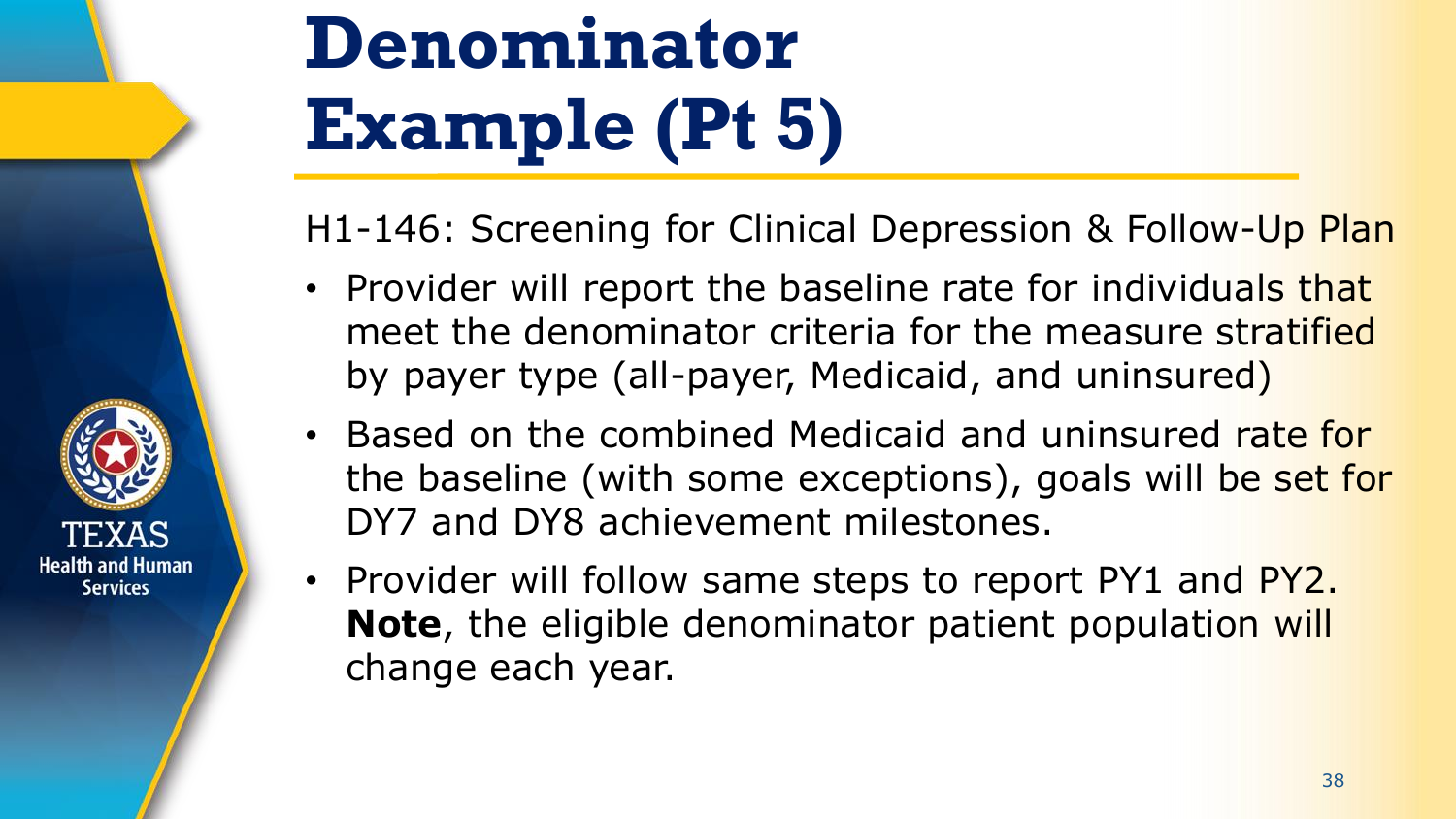## **Payer-Type Stratification for Category C**

#### • **Medicaid**

- Medicaid Fee-for-service
- Medicaid managed care
- Medicaid dual-eligible
- Medicaid as a wrap-around or secondary coverage
- CHIP

#### • **Low-Income Uninsured**:

- Individuals that are uninsured (required) OR
- Individuals for which a provider has appropriate documentation of income <200% FPL during the measurement year (optional)
- *NOTE: For Category B, providers will report a single combined MLIU rate and will not stratify PPP by payer type.*  $39$

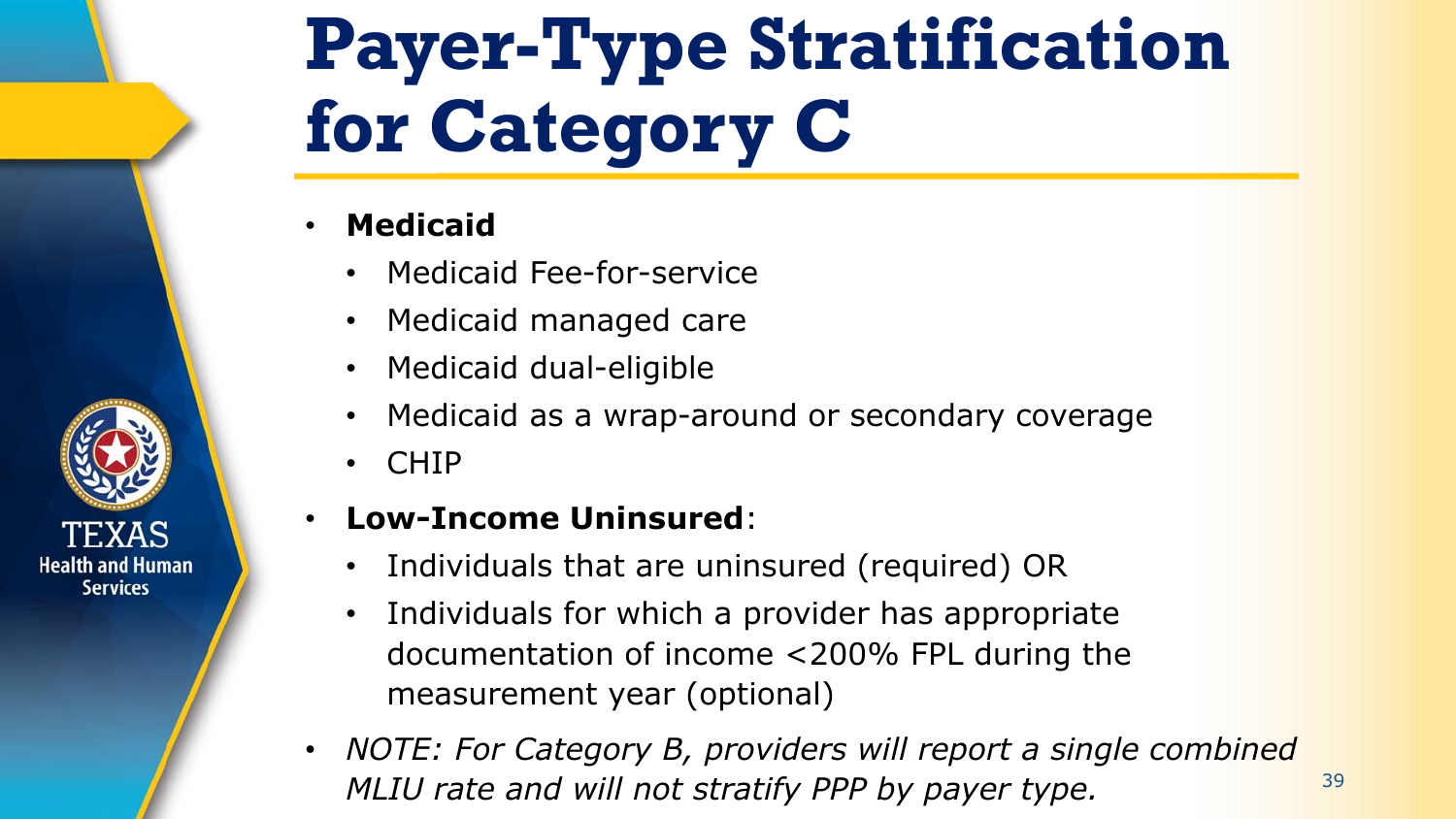

#### **Category C Exception Requests**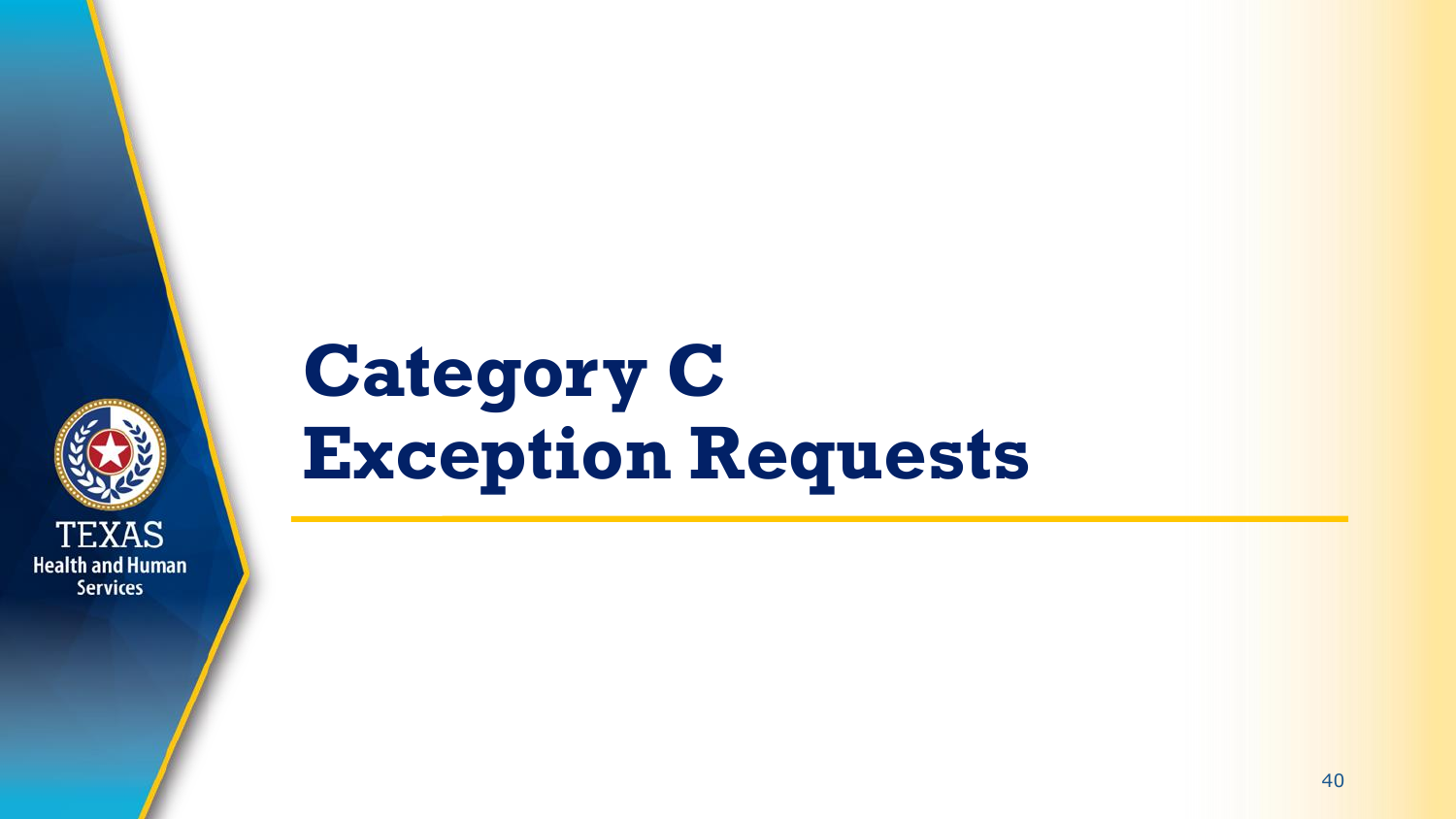## **RHP Plan Update Requests**

- The following Category C baseline details are requested in the RHP Plan Update:
	- Baseline Numerator of Zero
	- Shortened Baseline Measurement Period
	- Delayed Baseline Measurement Period
	- No or insignificant volume for a measure (Hospitals & Physician Practices Only)
	- Payer-type reporting milestone exceptions

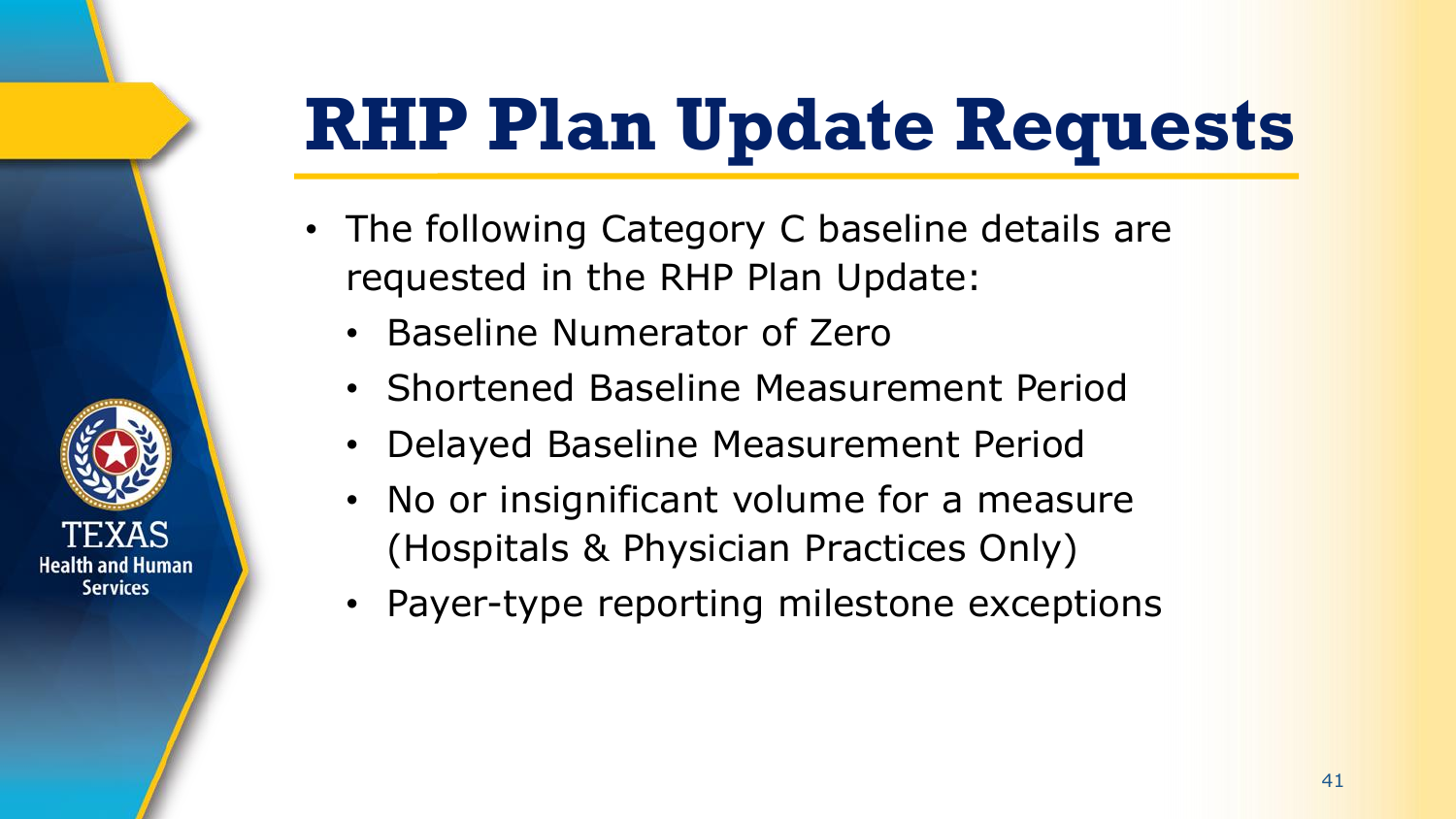## **Baseline Requirements**

- Standard Baseline Measurement Period:
	- Six or twelve months of data ending by 12/31/2017.
- For measures that do not have six or twelve months of data ending by 12/31/2017, some exceptions are allowed to be requested in the RHP Plan Update.
	- Providers should review the baseline data planning guidelines for possible resolutions before requesting an exception.

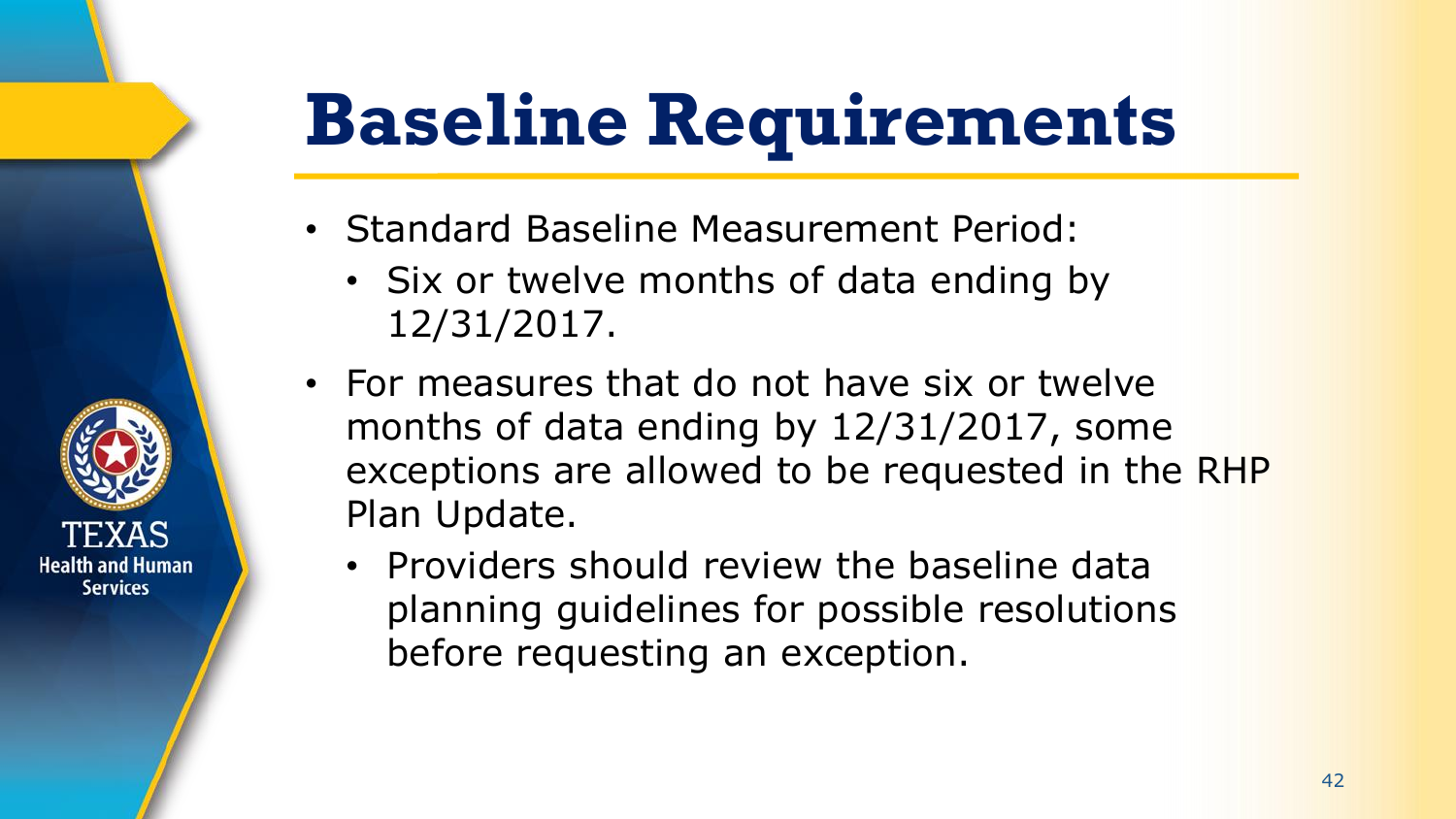

### **Baseline Data Planning Guidelines**

Providers should report baselines using one of the following scenarios organized in order of preference.

- 1. Twelve months of data ending 12/31/17 using electronic or administrative data or sampling
- 2. Six months of data ending 12/31/17 using electronic or administrative data or sampling
- 3. Baseline Numerator of Zero (if measure is eligible)
- 4. Twelve months of approximate data ending 12/31/17
- 5. Six months of approximate data ending 12/31/17
- 6. Delayed baseline ending by 09/30/2018

Intent of Policy:

- Ensure meaningful goals
- Providers can begin improvement as early in DY7 as possible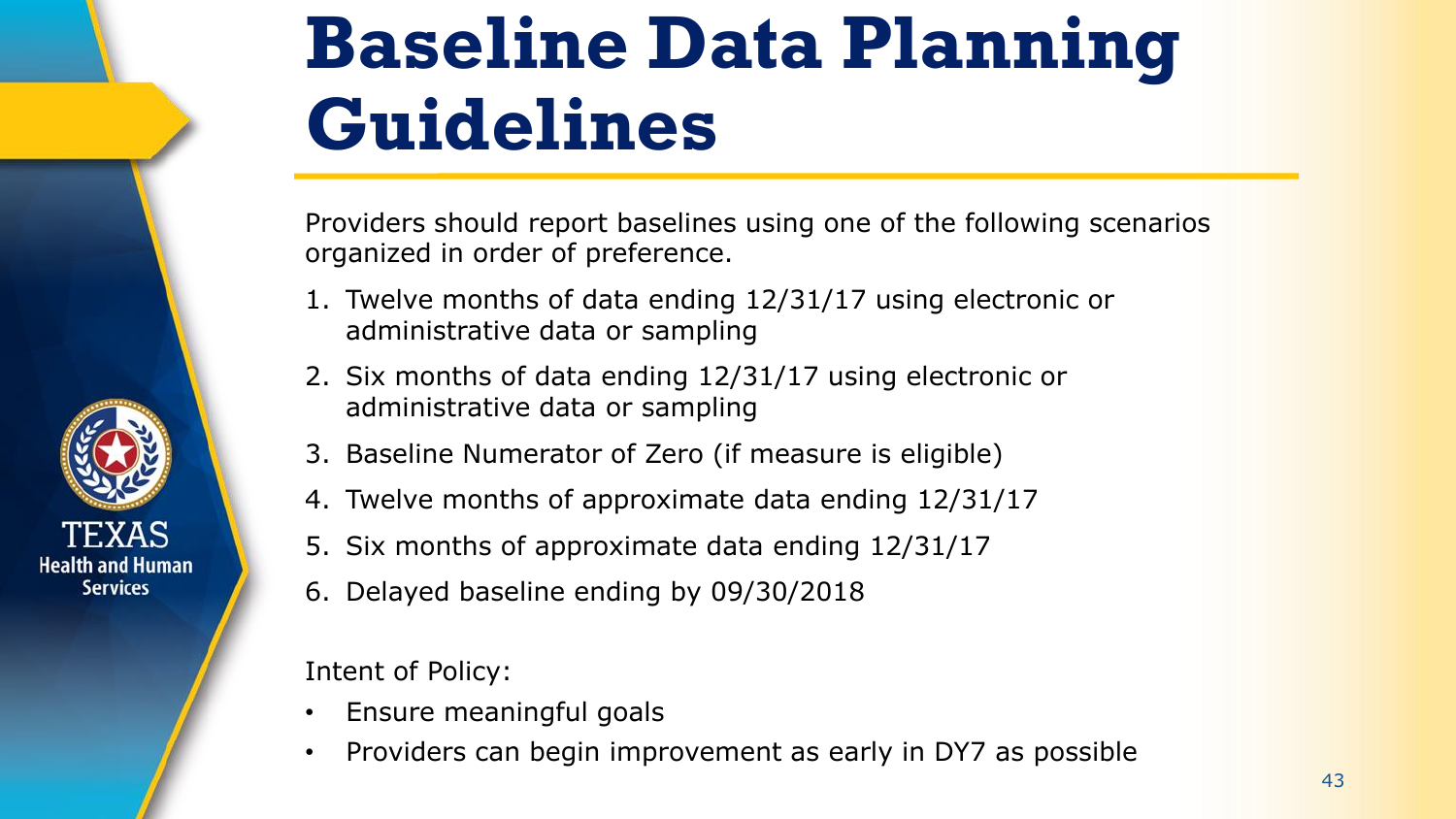### **Baseline Numerator of Zero**

- Measures that are QISMC (national benchmarks available) and designated as process measures may be eligible to report with a baseline numerator of zero, essentially skipping the baseline collecting period.
- Can only be used in cases where a provider has no measureable numerator because the required numerator inclusions and exclusions are not tracked.
- DY7 and DY8 goals for measures approved for a baseline numerator of zero are indicated in the Cat C Measure Specifications.

**Health and Human Services** 

> • Providers will request and provide justification for a numerator of zero in the RHP Plan Update Template.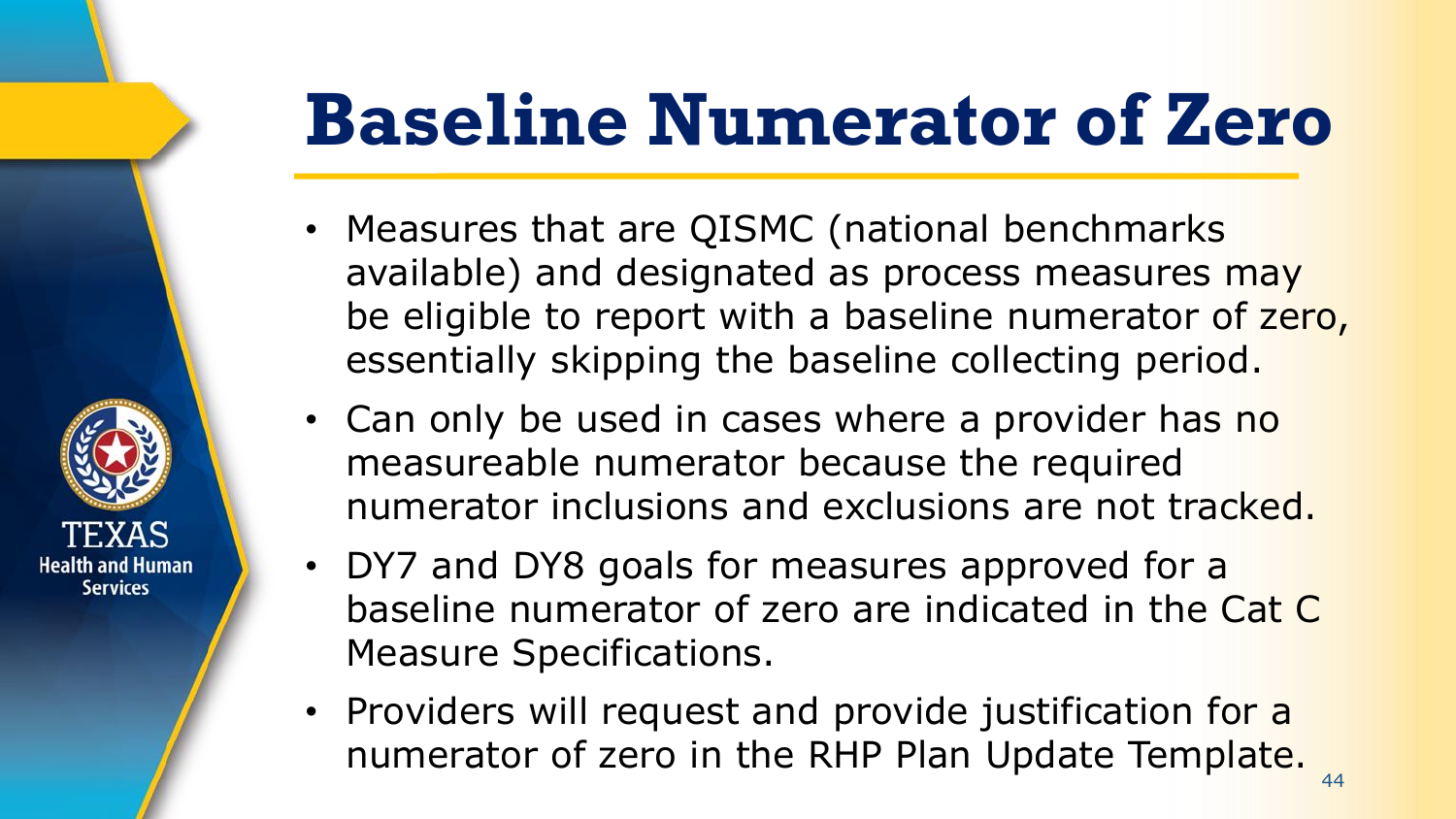### **Approximate Baselines**

- Subset of system (data from the DSRIP performing provider's system that may not include all elements of the system for baseline)
- Clinically similar modifications to required elements of denominator specifications for baseline only
	- Foot exam

- Suicide assessment
- Providers requesting to use an approximate baseline should e-mail HHSC a detailed description of the approximate element, its utilization, and how it is approximate to the required measure specification element.
- HHSC will maintain a record of approvable approximate baseline resolutions in the Category C FAQ, but providers should still seek specific approval from HHSC.

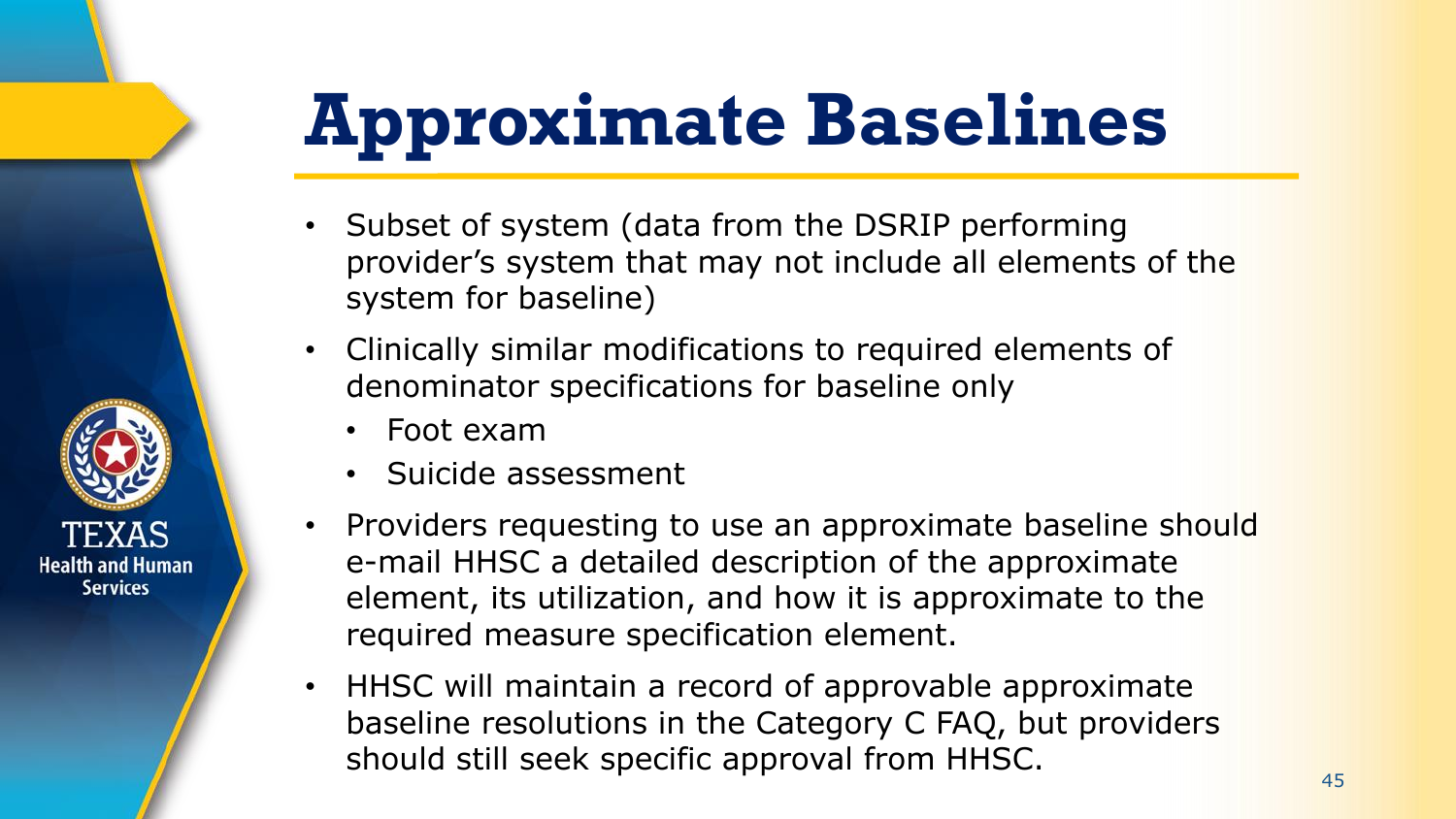#### **Delayed Baselines**

- *If no prior options are possible for a selected measure*, providers may request a delayed baseline ending no later than 09/30/18.
- At least six months of data are required.
- Does not result in decreased funding.
- Results in a change to the DY7 milestone so that achievement can only be earned in PY2 (CY2019).
- Providers will request and provide justification for a delayed baseline in the RHP Plan Update Template.

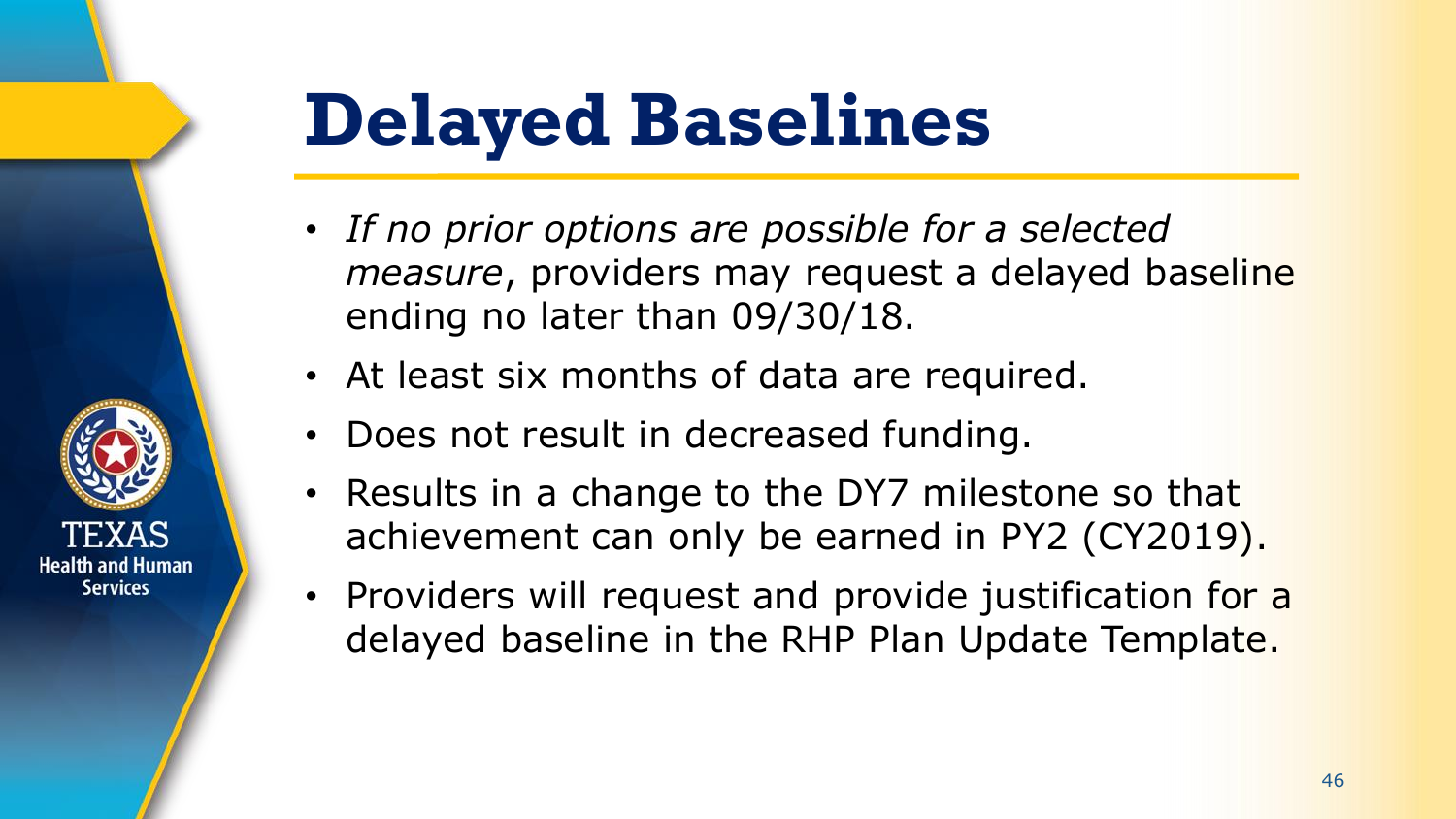## **Payer-type Exceptions (Pt 1)**

Example A:

**Health and Human Services** 

A small hospital has insignificant volume for a given measure for the combined MLIU rate, but has significant volume for the all-payer rate.

- Achievement milestone exception needed: **Yes**  $\rightarrow$ *request use of all-payer rate on selection tab*
- Reporting milestone exception needed: **No**

47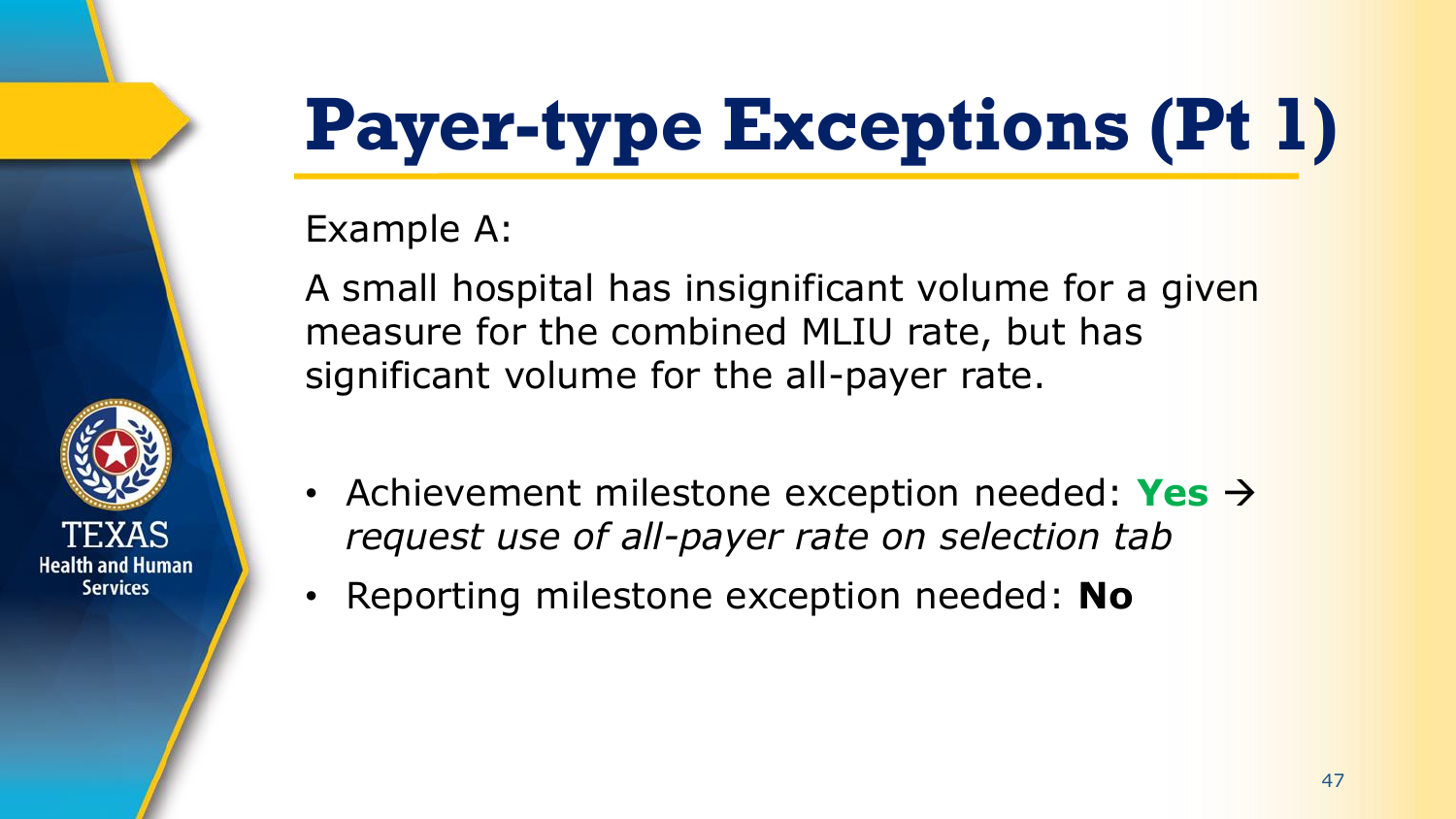## **Payer-type Exceptions (Pt 2)**

Example B:

**Health and Human Services** 

An LHD does not gather payer-type information for a selected measure that requires a standard payertype stratification.

- Achievement milestone exception needed: **Yes**  $\rightarrow$ *request use of all-payer rate on selection tab*
- Reporting milestone exception needed: **Yes** *request exemption from reporting on Medicaidonly and LIU-only rate on additional details tab*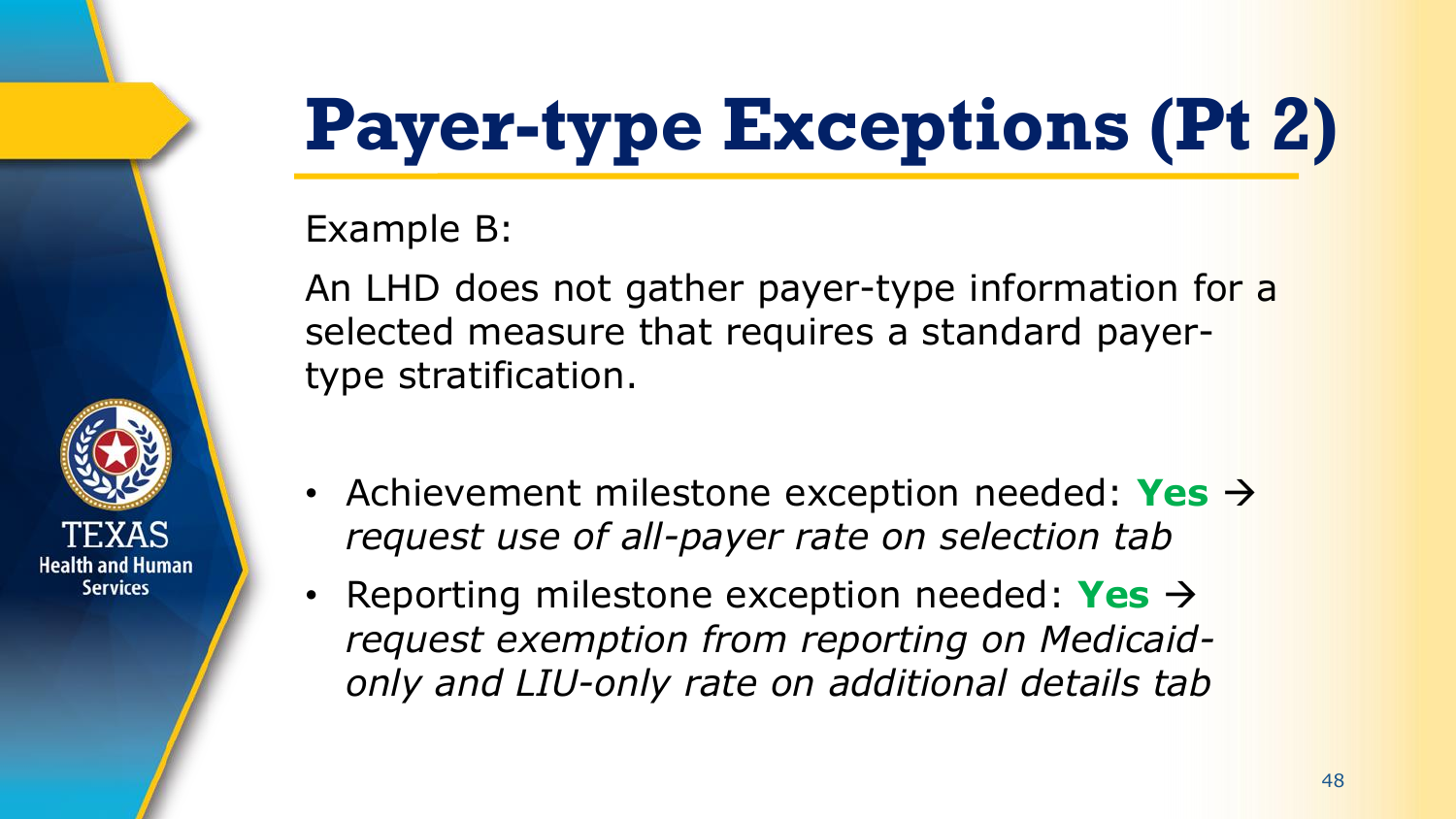

#### **Category C Valuation**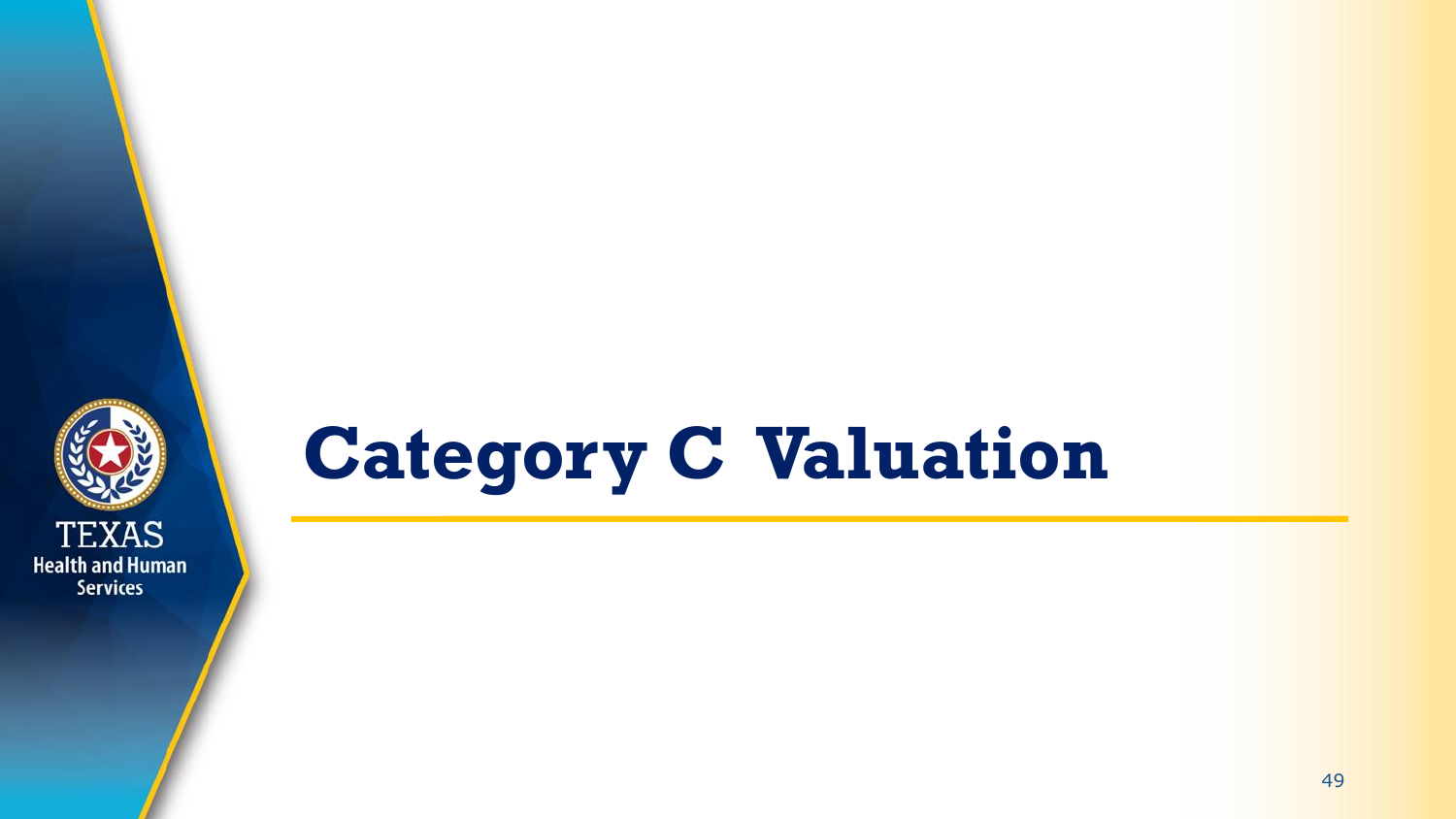#### **Hospital & Physician Practice Minimum Bundle Valuation**

- Providers have flexibility in distributing valuation among Measure Bundles in the RHP Plan Update Template.
- Each selected Measure Bundle has a minimum valuation and a maximum valuation based on the point value of the Measure Bundle and the total point value of all selected Measure Bundles.
- Providers do NOT have flexibility to distribute valuation among measures within a Measure Bundle.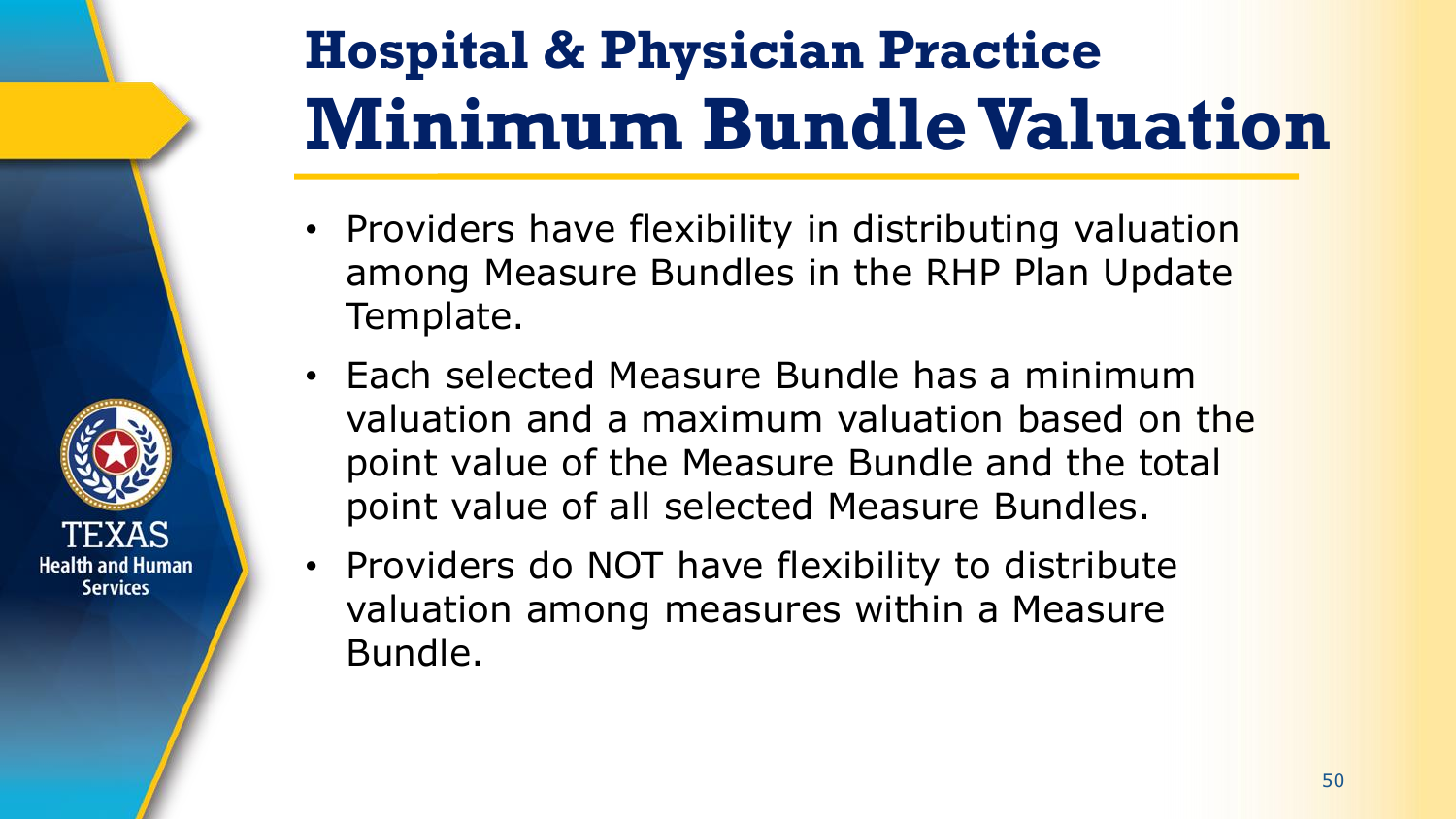

#### **Hospital & Physician Practice Bundle Valuation Calculations**

#### Where:

- A = Measure Bundle Point Value
- $B =$  The sum of all selected Measure Bundles Point Values
- $C =$  Category C valuation
- Minimum Measure Bundle Valuation: **(A/B)\*.75 \* C**
- Maximum Measure Bundle Valuation for bundles with no P4P clinical or PBCO measure selected: **(A/B) \* C**
- Maximum Measure Bundle Valuation for bundles with a P4P selected clinical or PBCO measure selected: **(A/B)\*1.25 \*C**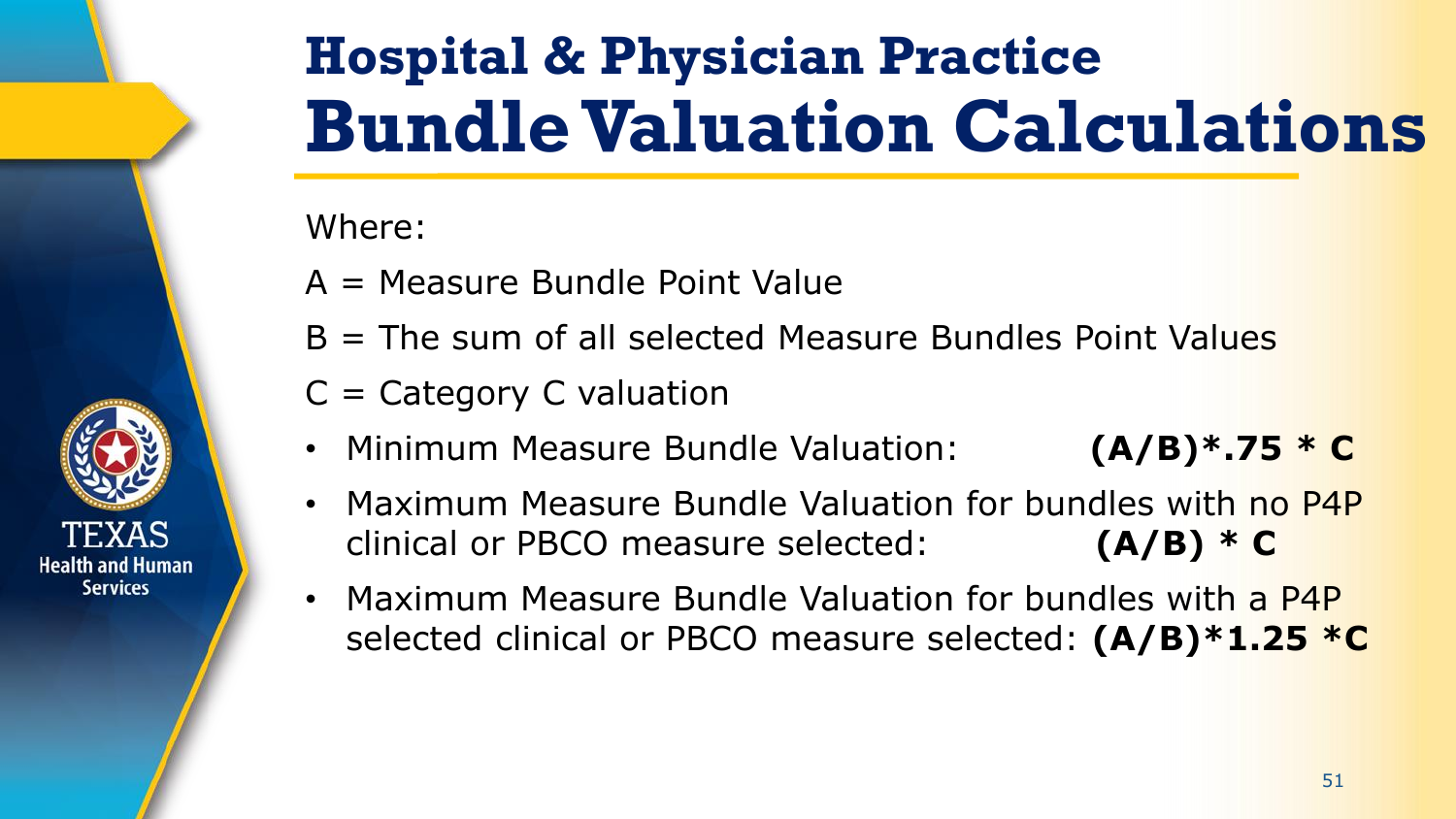#### **Hospital & Physician Practice Valuation Example**

- Selected Bundles Total 28 Points
- Category C DY7 Valuation of \$7,700,000

| <b>Selected Bundles</b>                                   | <b>Selected</b><br><b>Points</b> | <b>Default Valuation</b>             | <b>Min DY7 Valuation</b>                        | <b>Max DY7 Valuation</b>                         |
|-----------------------------------------------------------|----------------------------------|--------------------------------------|-------------------------------------------------|--------------------------------------------------|
| <b>E1 Improved Maternal Care</b><br>(P4P 3-point measure) | 10                               | $(10/28) =$<br>35.75%<br>\$2,750,000 | $(10/28) \times .75 =$<br>26.79% \$2,062,500    | $(10/28) \times 1.25 =$<br>44.64%<br>\$3,437,500 |
| <b>E2 Maternal Safety</b><br>(P4P 3-point measure)        | 8                                | $(8/28) =$<br>28.57%<br>\$2,200,000  | $(8/28) \times .75 =$<br>21.43%<br>\$1,650,000  | $(8/28) \times 1.25 =$<br>35.71%<br>\$2,750,000  |
| H3 Chronic Pain Management<br>(No 3-point measure)        | 10                               | $(10/28) =$<br>35.78%<br>\$2,750,000 | $(10/28) \times .75 =$<br>26.79%<br>\$2,062,500 | $(10/28) =$<br>35.71%<br>\$2,750,000             |

- Providers must provide justification in the RHP Plan Update Template for valuation changes greater than one percent over the default valuation.
	- If the provider opts to increase E1 to 36%, then no justification is needed because it is less than a one percent change.
	- If the provider opts to increase E1 to 40%, then a justification is required addressing amount of improvement required, level of effort required for improvement, and size of population impacted compared to other Measure **Bundles.** 52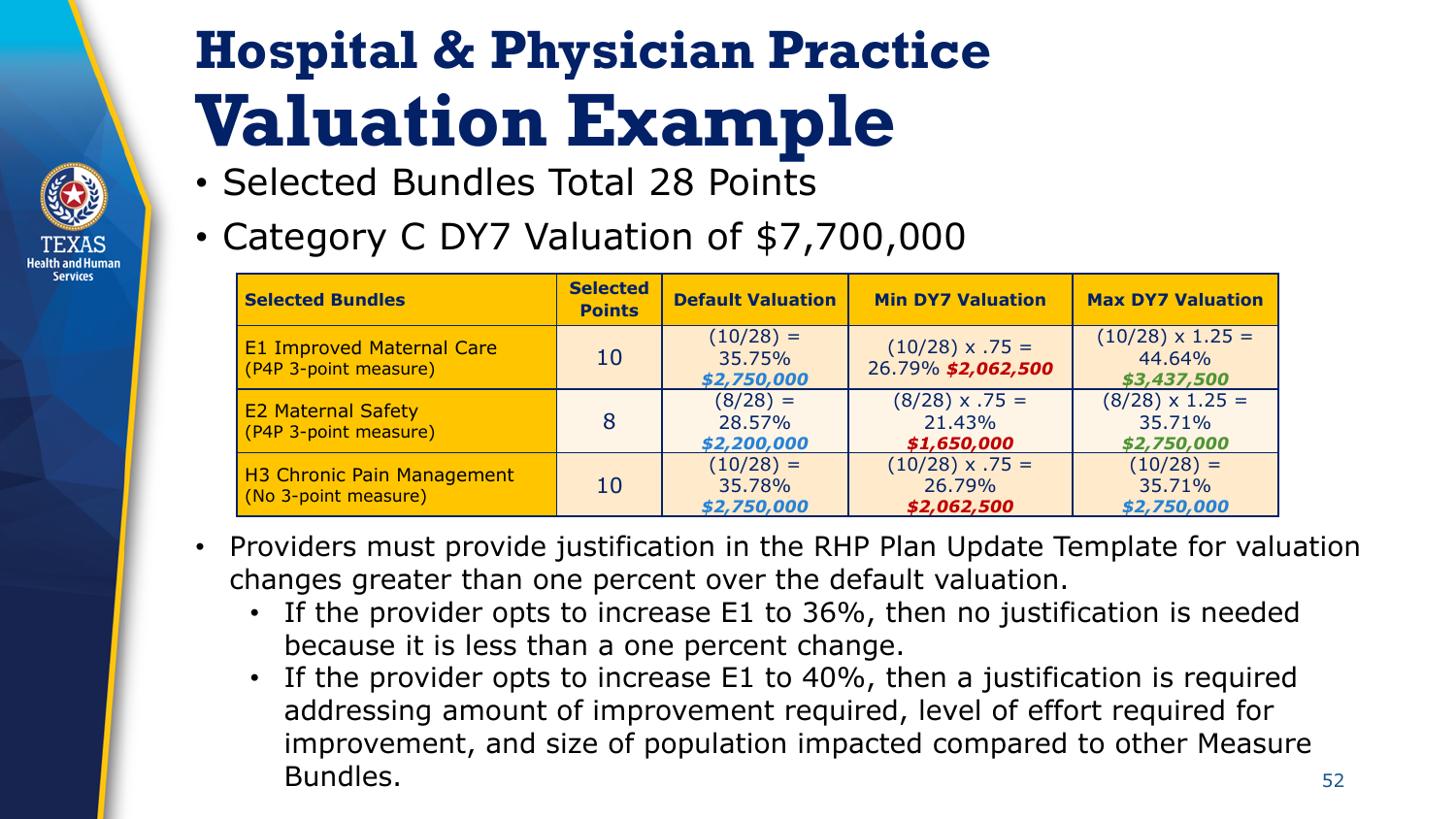

#### **CMHC & LHD Measure Valuation**

- CMHC and LHD providers have flexibility in distributing valuation among measures in the RHP Plan Update Template.
- All measures have a minimum and maximum valuation.
- Providers must provide justification in the RHP Plan Update Template for valuation changes greater than one percent over the default valuation.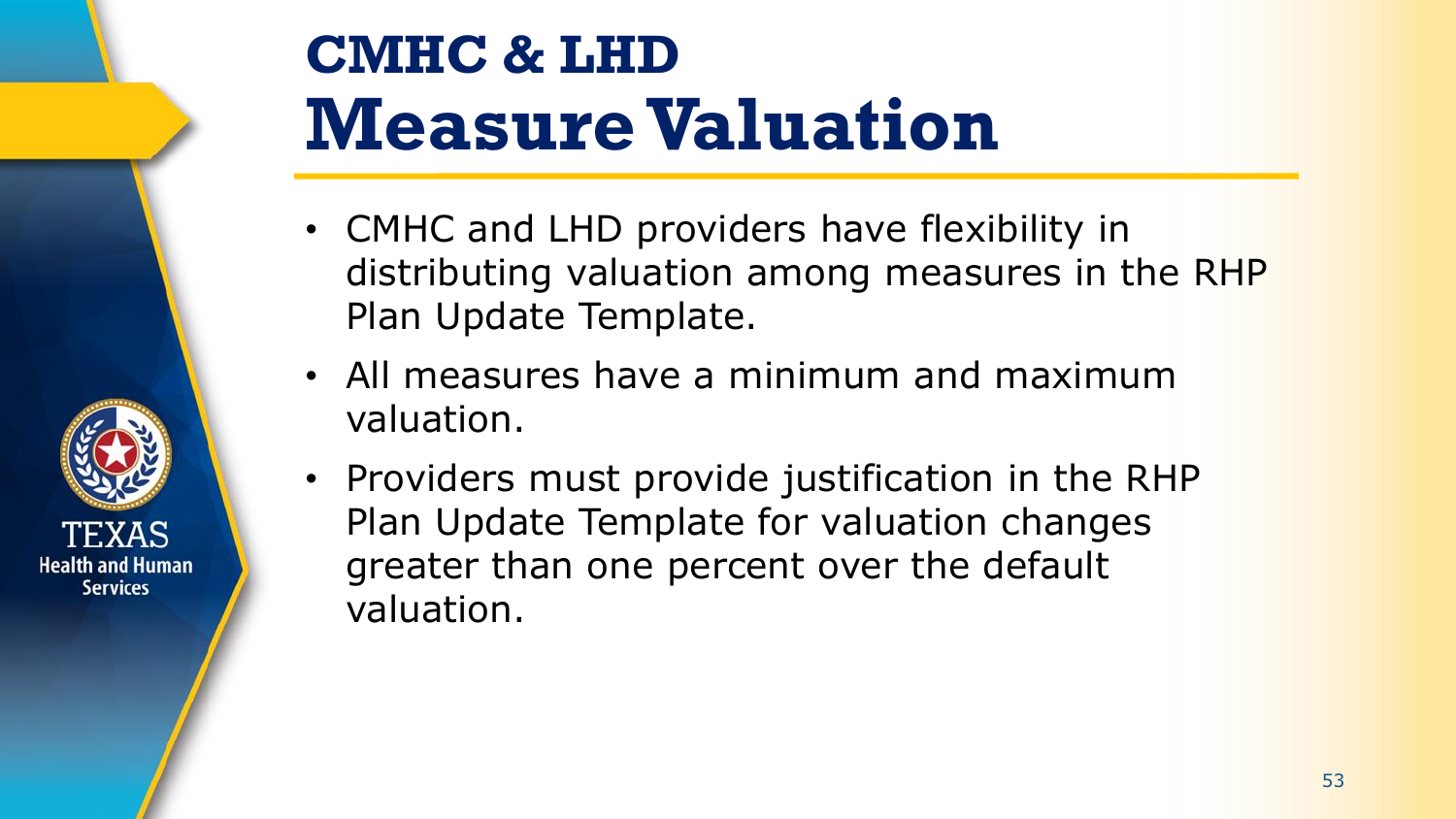

Where:

- C = Total Category C Valuation
- D = Number of Measures Selected

Minimum measure valuation: **(C/D)\*.75**

Maximum measure valuation for 1-point and 2-point measures: **(C/D)** 

Maximum valuation for a 3 point measure: **(C/D)\*1.25**

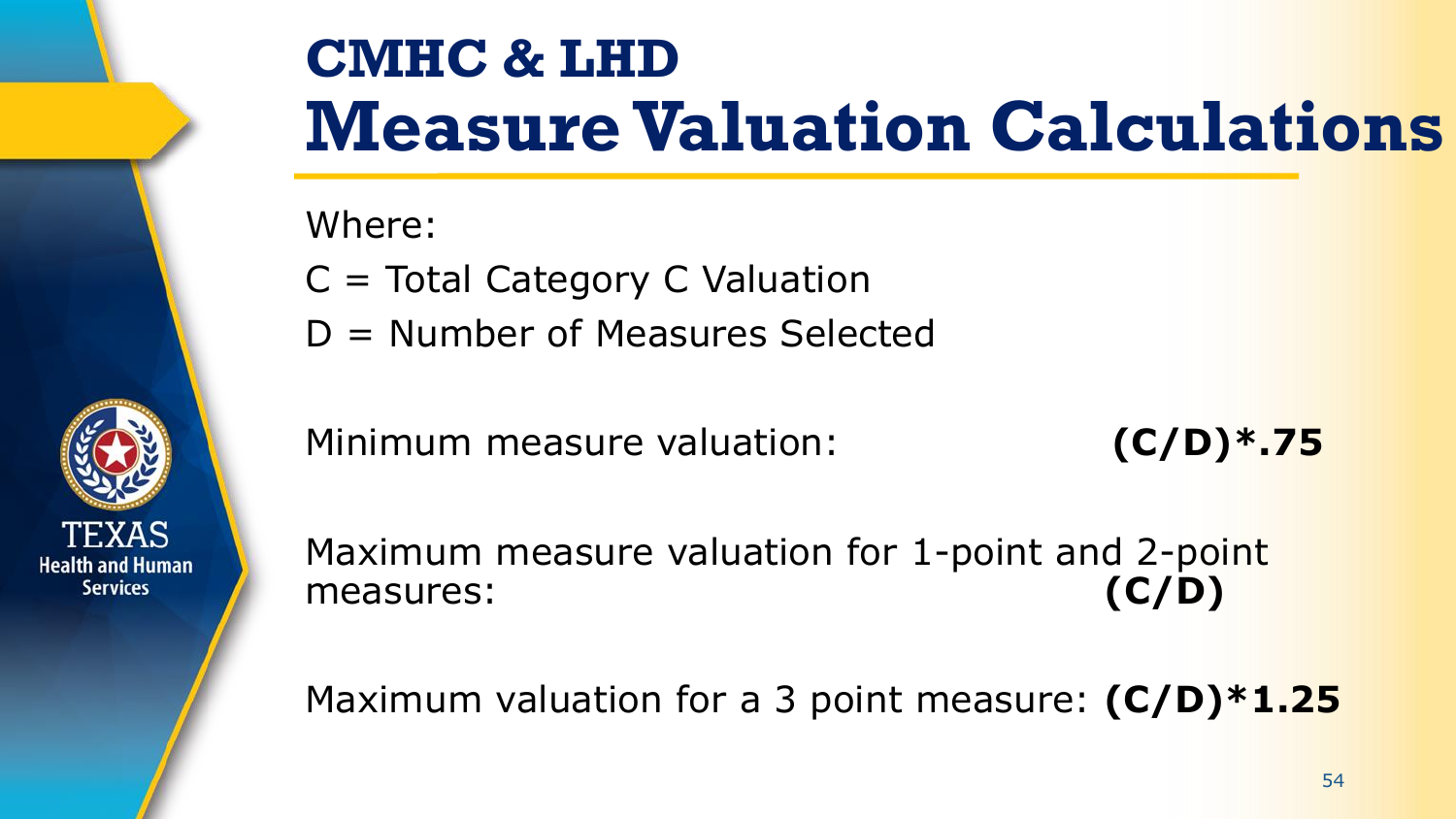#### **CMHC & LHD Measure Valuation Example**



| <b>Measure Selection</b>                                                              | <b>Point</b><br><b>Value</b> | <b>Default DY7</b><br><b>Valuation</b>      | <b>Min DY7</b><br><b>Valuation</b>                             | <b>Max DY7 Valuation</b>         |
|---------------------------------------------------------------------------------------|------------------------------|---------------------------------------------|----------------------------------------------------------------|----------------------------------|
| <b>M1-165: Depression Remission at 12</b><br><b>Months</b>                            | $3 + 1$                      |                                             |                                                                | $(1/10) \times 1.25 =$           |
| <b>M1-181: Depression Response at 12</b><br><b>Months- Progress Towards Remission</b> | $(3+1)*$                     | $1/10 =$<br>10%<br>\$5 mil./10<br>\$500,000 | $(1/10) \times .75 =$<br>7.5%<br>\$5 mil. /10*.75<br>\$375,000 | 12.5%                            |
| <b>M1-241: Decrease in MH admissions</b><br>to criminal justice settings              | $\overline{\mathbf{3}}$      |                                             |                                                                | \$5 mil./10*1.25                 |
| <b>M1-387: Reduce ED visits for BH and</b><br><b>Substance Abuse</b>                  | $3 + 1$                      |                                             |                                                                | \$650,000                        |
| <b>M1-257: Care Planning for Dual</b><br><b>Diagnosis</b>                             | $\mathbf{1}$                 |                                             |                                                                |                                  |
| M1-259: Assignment of PCP to<br><b>Individuals with Schizophrenia</b>                 | $\mathbf{1}$                 |                                             |                                                                | $1/10 =$                         |
| M1-260: Annual Physical Exam for<br><b>Persons with Mental Illness</b>                | $1+1$                        |                                             |                                                                | 10%<br>$$5$ mil./10<br>\$500,000 |
| <b>M1-265: Housing Assessment for</b><br><b>Individuals with Schizophrenia</b>        | $1+1$                        |                                             |                                                                |                                  |
| <b>M1-340: Opioid Addiction Counseling</b>                                            | $1+1$                        |                                             |                                                                |                                  |
| <b>M1-342: Time to Initial Evaluation</b>                                             | $\mathbf{1}$                 |                                             |                                                                |                                  |
| <b>Selected Measures Total 20 points</b>                                              |                              | Cat C DY7 Valuation of \$5,000,000          |                                                                |                                  |

\*M1-181 does not count towards MPT but functions like a 3-point measure for valuation